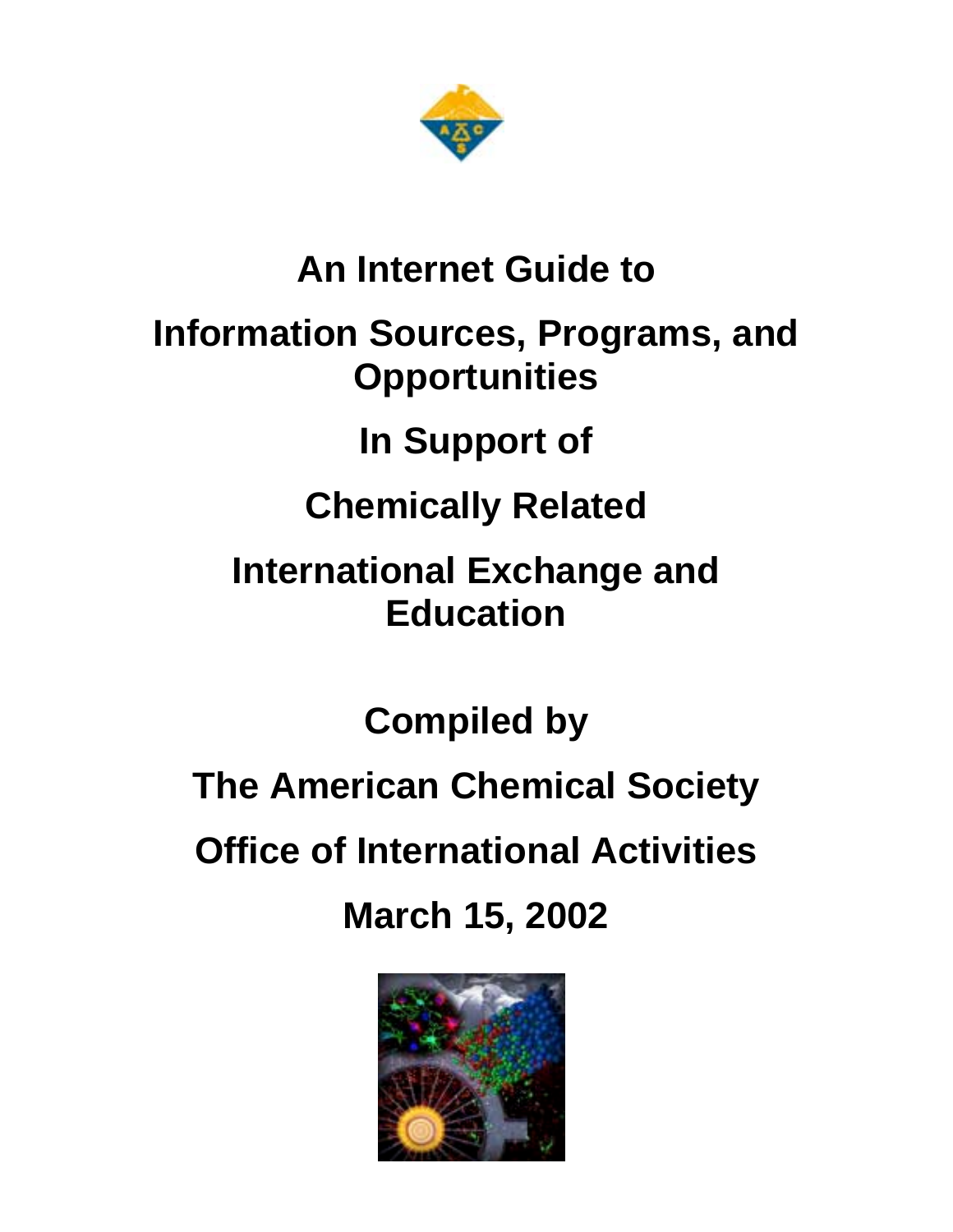## **Table of Contents**

| European Union Community Research and Development Information Service - |     |
|-------------------------------------------------------------------------|-----|
|                                                                         |     |
| Fonds zur Förderung der wissenschaftlichen Forschung-                   |     |
|                                                                         |     |
|                                                                         |     |
|                                                                         |     |
|                                                                         |     |
|                                                                         |     |
|                                                                         |     |
|                                                                         |     |
|                                                                         |     |
|                                                                         |     |
|                                                                         |     |
|                                                                         |     |
|                                                                         |     |
|                                                                         |     |
|                                                                         |     |
| LASPAU: Academic and Professional Programs for the Americas             | .38 |
|                                                                         |     |
|                                                                         |     |
|                                                                         |     |
|                                                                         |     |
|                                                                         |     |
|                                                                         |     |
|                                                                         |     |
|                                                                         |     |
|                                                                         |     |
|                                                                         |     |
|                                                                         |     |
|                                                                         |     |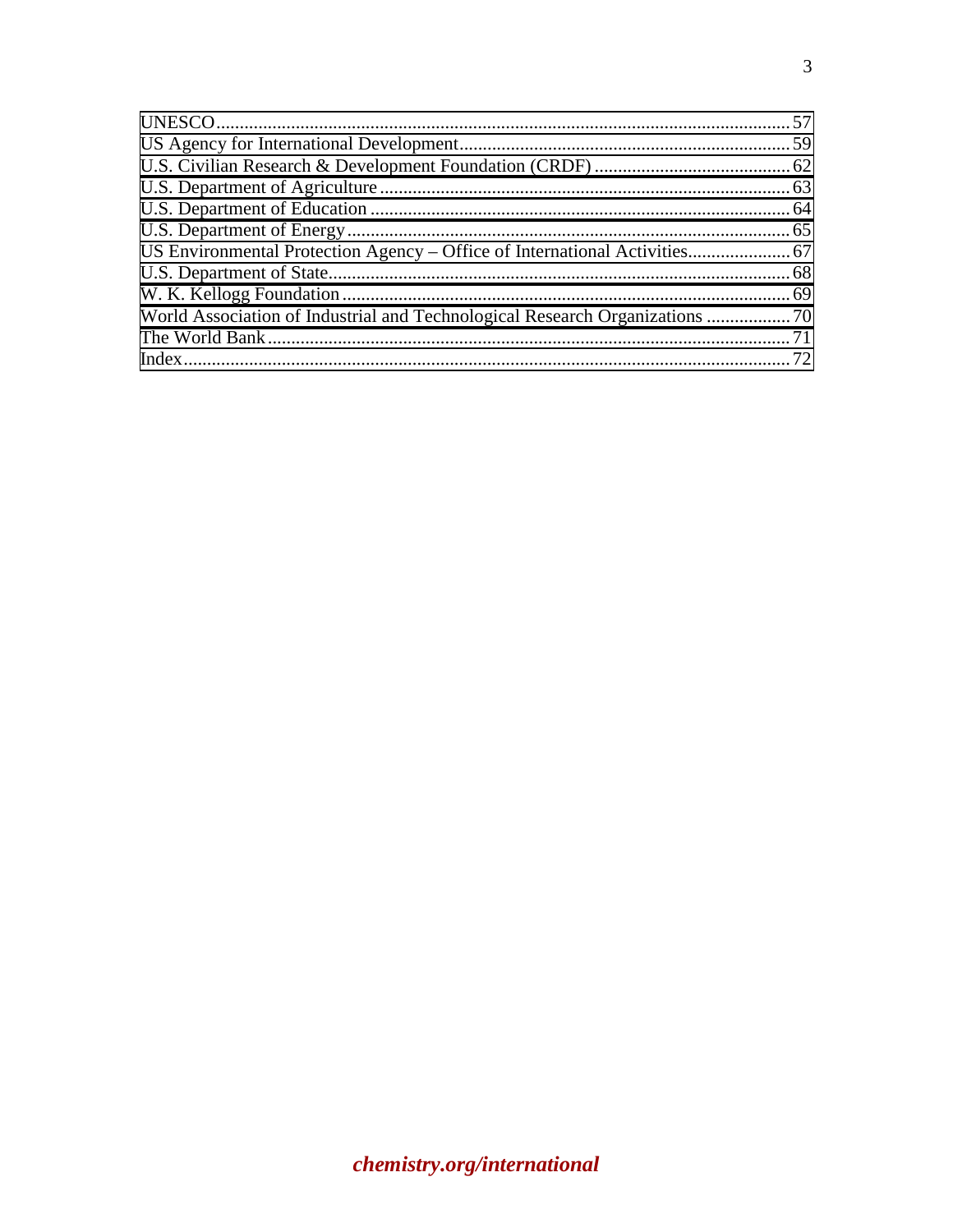### <span id="page-3-0"></span>**Introduction**

For 40 years the American Chemical Society Committee on International Activities, working through the ACS Office of International Activities (OIA), has been dedicated to studying and recommending appropriate Society participation and cooperation in international undertakings pertaining to chemical education, professional activities, and scientific matters of interest to chemists and chemical engineers.

Committee members and OIA staff collectively believe that personal and professional relationships forged in international scientific exchange can form strong and enduring bonds between people and nations.

It is the purpose of this document to provide the chemical sciences community information on the agencies and organizations worldwide which inform and sustain international scientific exchange and education programs. It is not a comprehensive listing and does not constitute an endorsement; rather it provides a starting point for U.S. and international chemists to explore resources on collaboration and exchange.

For comments and inquiries, please email **b\_miller@acs.org.**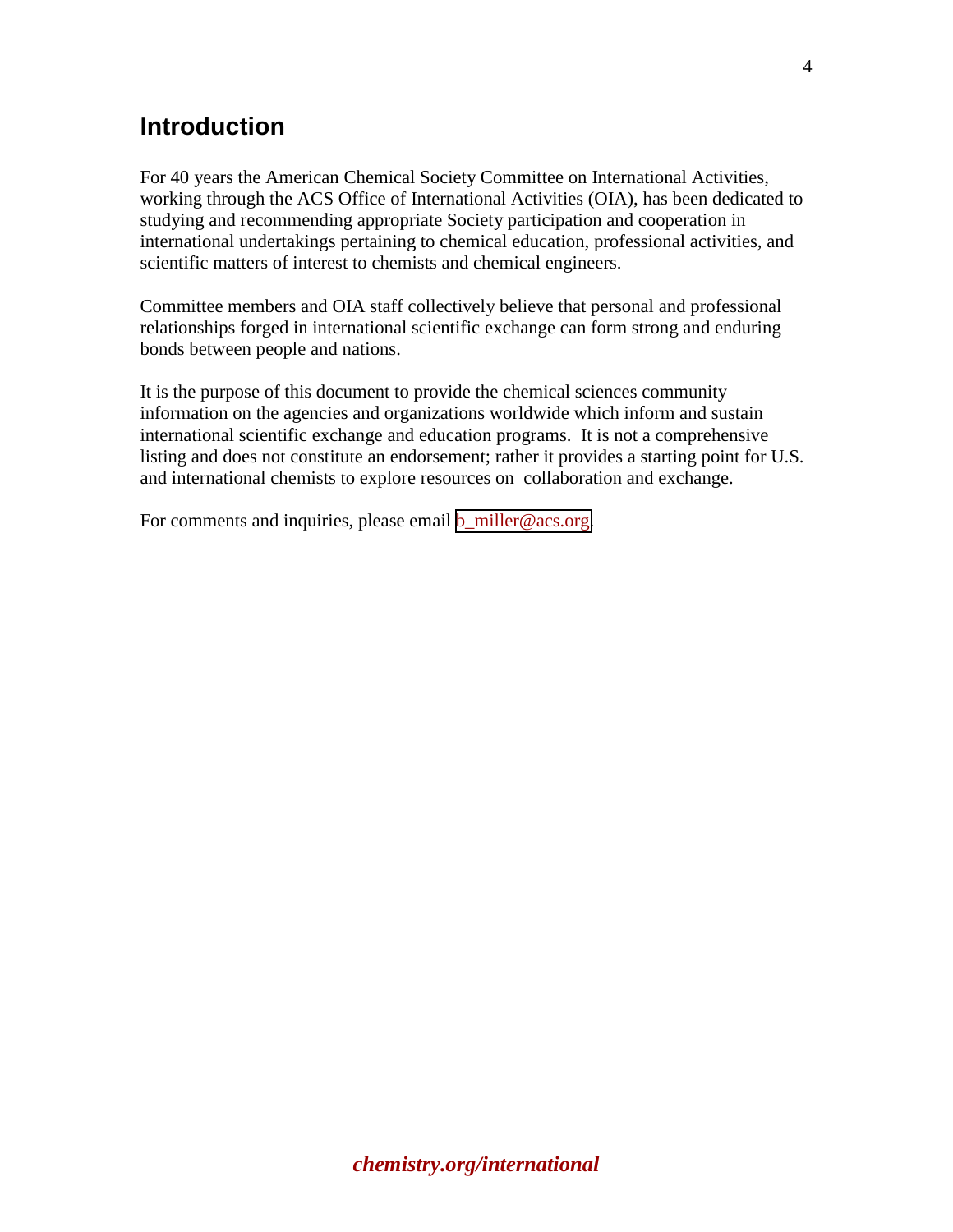### <span id="page-4-0"></span>**Academy for Educational Development**

AED Headquarters 1825 Connecticut Ave., NW Washington, D.C. 20009-5721 Tel. 202-884-8000 Fax 202-884-8400

New York Office 100 Fifth Avenue New York, NY 10011 Tel. 212-243-1110 Fax 212-627-0407

Exchanges & Fellowships Public Policy and International Affairs Fellowship Program Exchanges & Fellows (NIWL) College and University Affiliations Program Public Policy and International Affairs Fellowship Program (EFP) NIS College and University Partnerships Program FY 2000 Competition New Voices in Human Rights and International Cooperation Fellowship Program International Youth Exchange Programs Assessment National Security Education Program Graduate Fellowships International Visitor Program

For more information:

[http://www.aed.org/edu\\_exchanges.html](http://www.aed.org/edu_exchanges.html)  FSU**{** XE "FSU" \i **}**

GLOBAL**{** XE "GLOBAL" \i **}**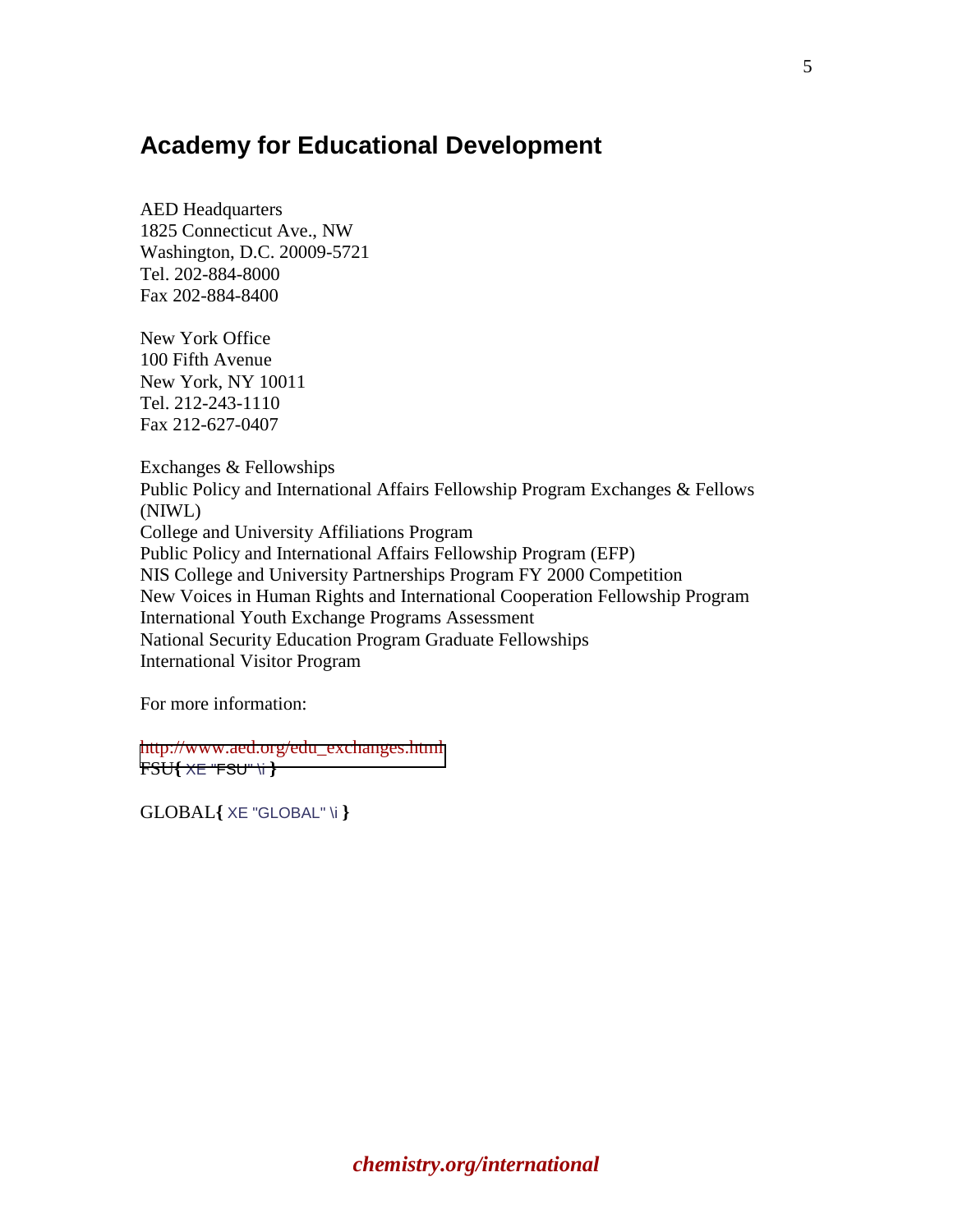### <span id="page-5-0"></span>**The African-American Institute**

Chanin Building 380 Lexington Avenue New York, NY 10168-4298 Phone (212) 949-5666 Fax (212) 682-6174 E-mail [aainy@aaionline.org](mailto:aainy@aaionline.org) 

#### **Washington, DC Office**

The Africa-America Institute 1625 Massachusetts Avenue NW (Suite 400) Washington, DC 20036 Phone (202) 667-5636 Fax (202) 265-6332

#### <http://www.aaionline.org/>

#### **Advanced Training for Leadership and Skills Project (ATLAS)**

ATLAS provides undergraduate, graduate and postgraduate fellowships for highly qualified Africans to undertake academic programs at American universities.

#### **Global Training for Development (GTD)**

AAI partners with World Learning Institute to implement a broad array of training services for Africa. As part of this program, AAI is developing results-oriented training plans, managing participant recruitment, placement, monitoring and administration for training in the U.S. and Africa,

#### **Rural Social Sciences Scholarship Fund**

Initiated in 1998 and funded by the Ford Foundation, this project seeks to strengthen Mozambique's national and local rural development agencies through study programs in southern Africa, Europe and Brazil.

#### **Namibian Government Scholarship And Training Program (NGST)**

Initiated at the request of the Namibian Ministry of Higher Education, the NGST Program makes higher education fellowships available from a fund established by the Namibian Government. The program provides academic training in the United States for selected Namibians in priority subject areas established by the Namibian Government.

AFNAT**{** XE "AFNAT" \i **}**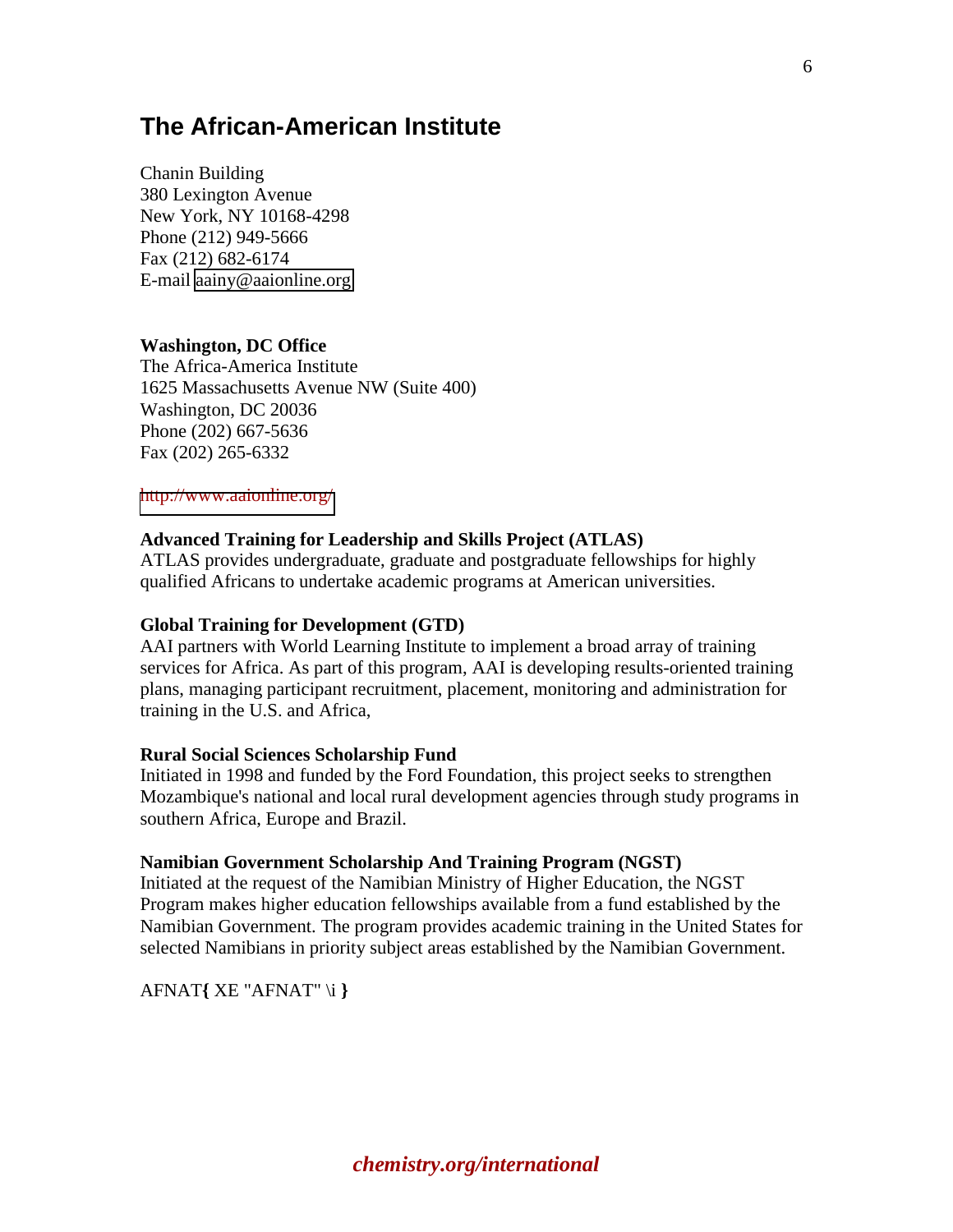### <span id="page-6-0"></span>**American Association for the Advancement of Science**

Directorate for International Programs, 1200 New York Avenue, NW, Washington, D.C., 20005 [http://www.aaas.org](http://www.aaas.org/) 

The American Association for the Advancement of Science (AAAS) Directorate for International Programs announces the Women's International Science Collaboration (WISC) Program for 2001-2003. Supported by the U.S. National Science Foundation (NSF), this program aims to increase the participation of women in international scientific research by helping establish new research partnerships with colleagues in Central/Eastern Europe, Newly Independent States of the former Soviet Union, Near East, Middle East, Pacific, Africa, the Americas, and Asia.

Small grants (\$4,000-5,000) will provide travel and living support for a U.S. scientist and, when appropriate, a co-PI to visit a partner country to develop a research program. Funds can also be used to support a second visit to the partner country or for a foreign partner to travel to the U.S.

Men and women scientists who have their Ph.D. or equivalent research experience are eligible to apply. Applicants who have received their doctoral degrees within the past six years will receive special consideration, as will scientists applying to work with colleagues in less frequently represented countries and regions. With the exception of applications involving the Americas, applications from male co-PIs must be accompanied by an application from a female co-PI as part of a U.S. research team (please contact M. Ratchford, see below, regarding special guidelines for the Americas). Male and female graduate students (Ph.D. candidates) are also eligible to apply, if they will be conducting research in an established Ph.D. program in the U.S. and will be traveling with their Ph.D. advisor and will serve as co-PI on future proposals. (Male graduate students will need a female co-PI.) Applicants must be U.S. citizens or permanent residents.

Only fields funded by the National Science Foundation and interdisciplinary research cutting across these fields are eligible. For further information, please visit the NSF website (http://www.nsf.gov), or contact one of the AAAS administrators listed below. Two competitions will be held, with application deadlines of January 15, 2002 and July 15, 2002. Approximately 40 awards will be made in each competition.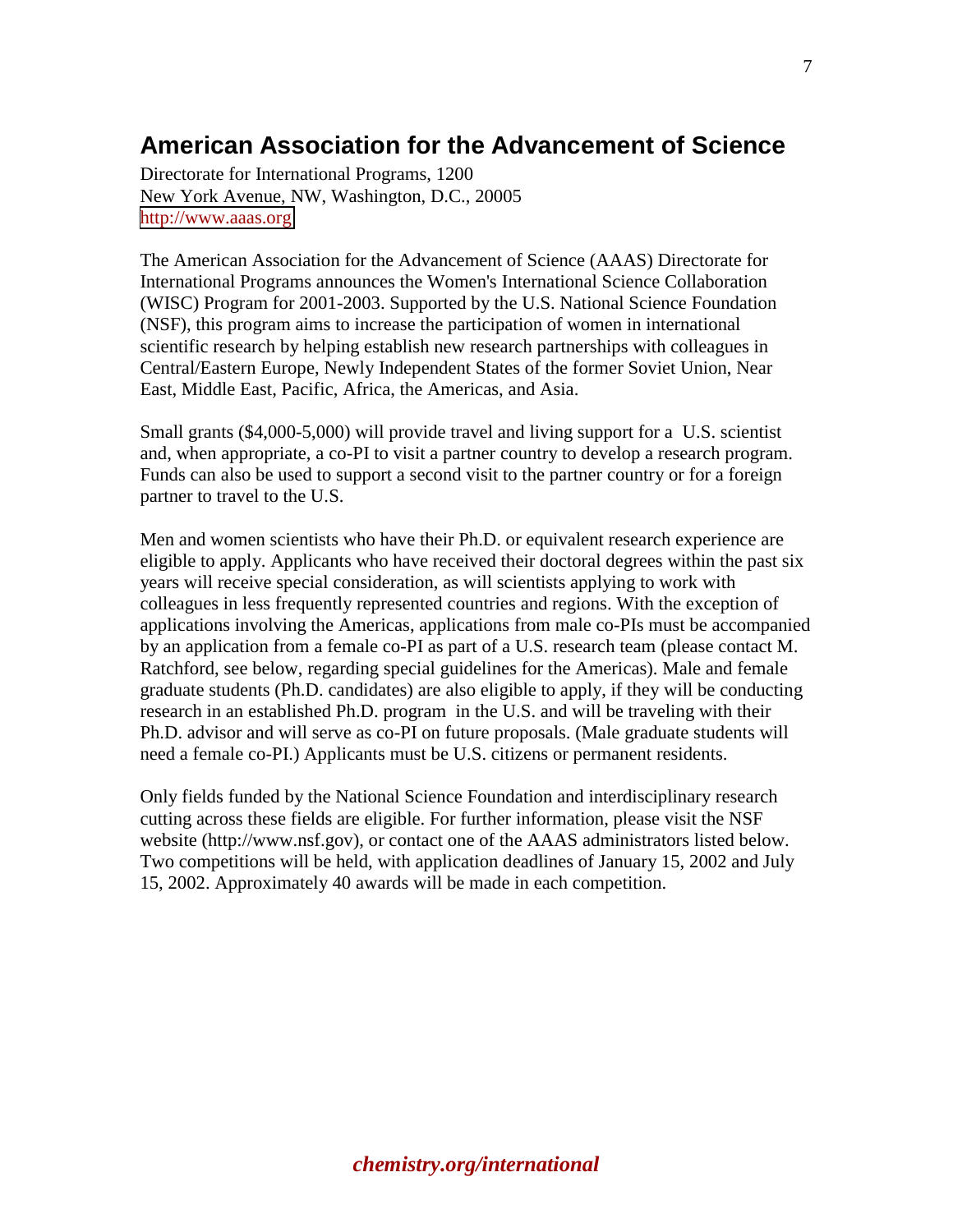For further application information and region-specific guidelines, please visit <http://www.aaas.org/international/wiscnew.shtml>

or contact the appropriate AAAS administrator:

-Central and Eastern Europe, Newly Independent States (NIS) of the former Soviet Union: Karen Grill, kgrill@aaas.org.

-East Asia and Pacific: Suteera Nagavajara, snagavaj@aaas.org, (202)

326-6496. -Africa, Middle East, Near East, and South Asia: Alan Bornbusch, abornbus@aaas.org, (202) 326-6651. -Americas and Caribbean: Marina Ratchford, mratchfo@aaas.org, (202) 326-6490. FSU**{** XE "FSU" \i **}**

LATAM**{** XE "LATAM" \i **}** AFNAT**{** XE "AFNAT" \i **}** ECEUR MNEAST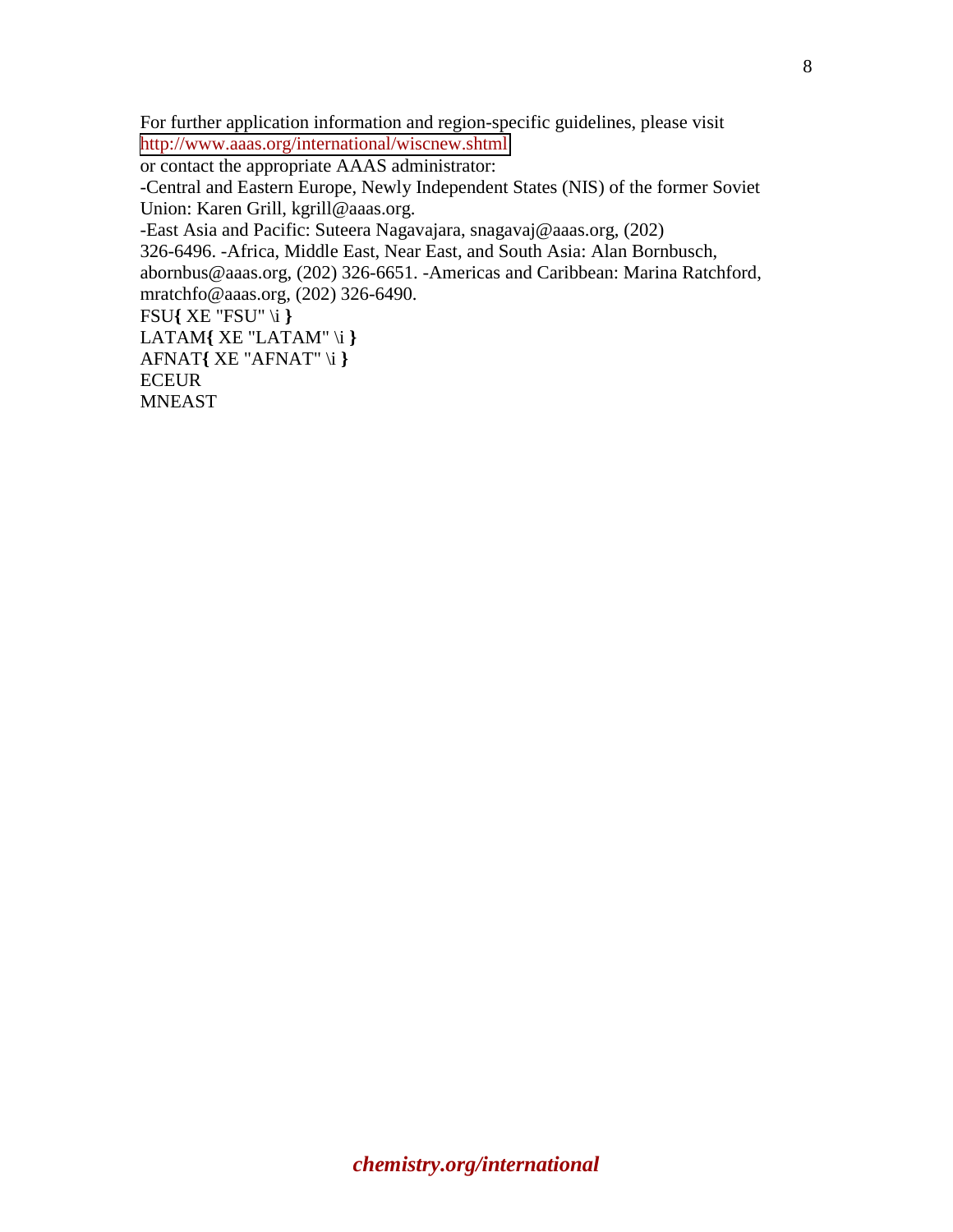### **American Association of University Women**

AAUW Educational Foundation 1111 Sixteenth St. N.W. Washington, DC 20036

Tel: 800/326-AAUW Fax: 202/872-1425 TDD: 202/785-7777 E-mail: [info@aauw.org](mailto:info@aauw.org) 

| <b>International Fellowships</b>                  |                            |
|---------------------------------------------------|----------------------------|
| 2003-04 Academic Year                             |                            |
| <b>Master's/First Professional</b><br>Fellowship: | \$18,000                   |
| Doctorate Fellowship:                             | \$20,000                   |
| Postdoctoral Fellowship:                          | \$30,000                   |
| Applications available:                           | Aug. 1, 2002-Nov. 15, 2002 |
| <b>Application POSTMARK</b><br>deadline:          | Dec. 15, 2002              |
| Fellowship year:                                  | July 1, 2003-June 30, 2004 |

International Fellowships are awarded for full-time study or research to women who are not U.S. citizens or permanent residents. Both graduate and postgraduate study at accredited institutions are supported.\* Applicants must have earned the equivalent of a U.S. bachelor's degree by Dec. 31, 2002, and must have applied to their proposed institution of study by the time of application (no later than Dec. 15, 2002). Selection criteria include an outstanding academic record, professional potential, and the potential of the field of study to improve lives of women and girls in the country of origin. Preference is given to women residing in their home countries at the time of application. Six of the 58 awards are available to members of International Federation of University Women affiliate organizations. Recipients of these awards may study in any country other than their own.

The Foundation also awards several annual Home Country Project Grants (\$5,000-\$7,000 each). These grants support community-based projects designed to improve the lives of women and girls in the fellows' home country. Eligible Foundation International Fellowship recipients will receive further information on the program.

http://www.aauw.org/3000/fdnfelgra.html

GLOBAL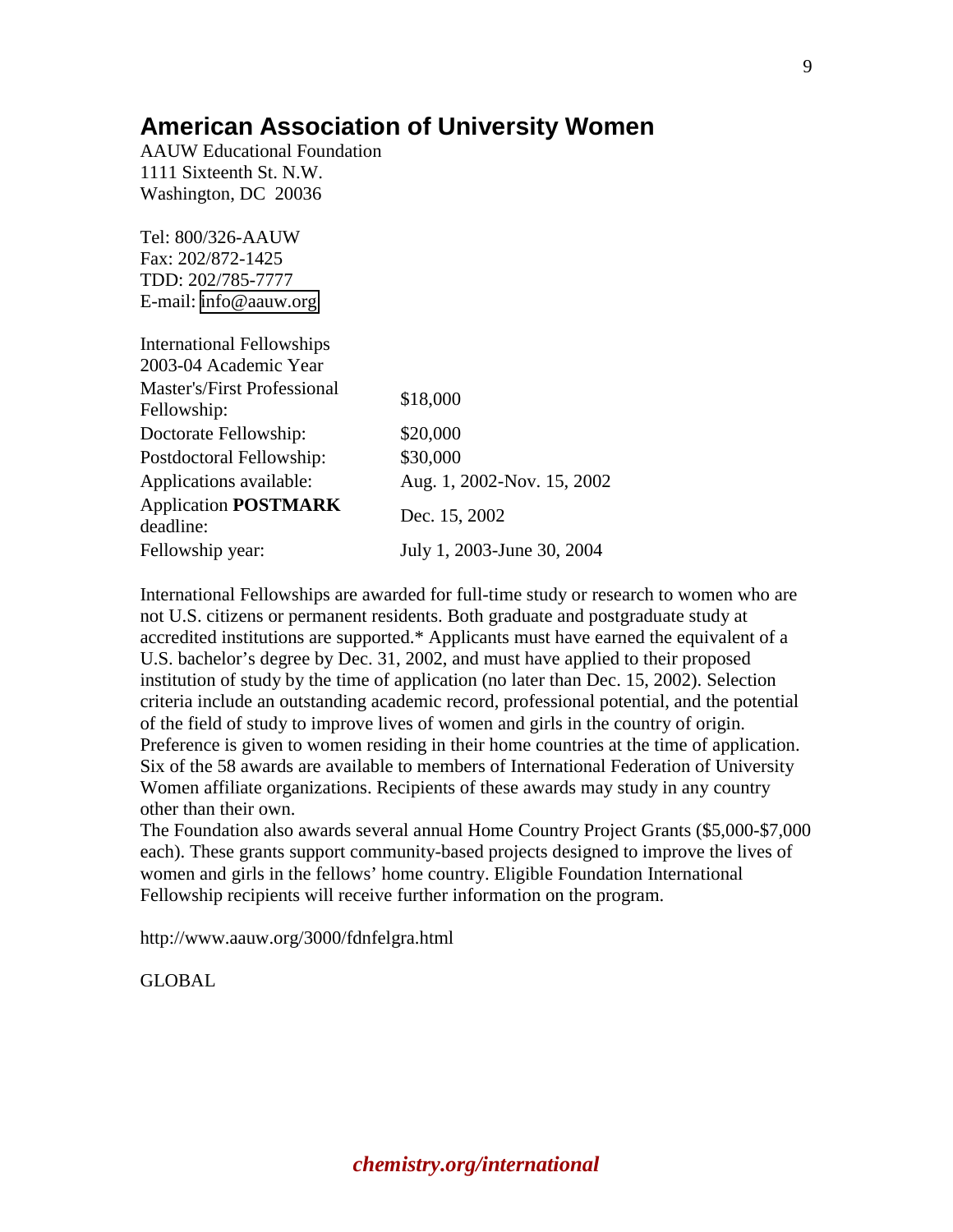### <span id="page-9-0"></span>**American Chemical Society**

Office of International Activities 1155 16th Street N.W. Washington, D.C. 20036 USA fax: (202) 872-6317 <http://www.chemistry.org/international>

**The ACS International Initiatives** program is designed to encourage visits of chemical scientists (chemists, chemical engineers, biochemists, etc.) from selected countries to the United States as well as return visits by American scientists. The countries participating through their national chemical societies in International Initiatives are: Argentina, Brazil, Bulgaria, Chile, Costa Rica, Czech Republic, Estonia, Hungary, Latvia, Lithuania, Mexico, Moldova, Poland, Romania, Slovakia, Slovenia and Venezuela. A maximum of two visits from each country can be supported in one calendar year, subject to funds availability. The amount available to each country averages \$3000 each year. This amount may be augmented by the local hosts and/or honoraria (for participating country visitors to the United States) or local hospitality (for U.S. nationals in participant countries).

The program is designed to further professional contacts, either academic or industrial, of U.S. and participant country scientists. Scientists visiting the United States should arrange to visit at least two facilities for no less than one week. It is expected that all applicants have a Ph.D. degrees or the equivalent and hold permanent positions in their home countries. Visits to ACS headquarters in Washington and to the Chemical Abstracts Service in Columbus, Ohio, are encouraged. U.S. scientists should also arrange visits to several sites in the countries they are visiting. Funds cannot be made available solely for attendance at meetings either in a participant country or in the United States, but if visitors can arrange to attend a meeting before or after other visits during their travel, this is encouraged. Application for visits must be made at least three months before the date of the visit and visits must be completed during the year of application. It is best to apply as early in the year as possible because the review committee on International Initiatives must consider applications on a first-come, first-served basis. Please contact the Office of International Activities for the application form, which may be freely duplicated (return to ACS by fax is encouraged). For all non-U.S. applicants, the application must be endorsed by the chemical society of the applicant's native country and should be directed to:

Dr. John M. Malin, Administrator Office of International Activities American Chemical Society 1155 16th Street N.W. Washington, D.C. 20036 USA fax: (202) 872-6317 E-mail:  $i$  malin@acs.org GLOBAL**{** XE "GLOBAL" \i **}**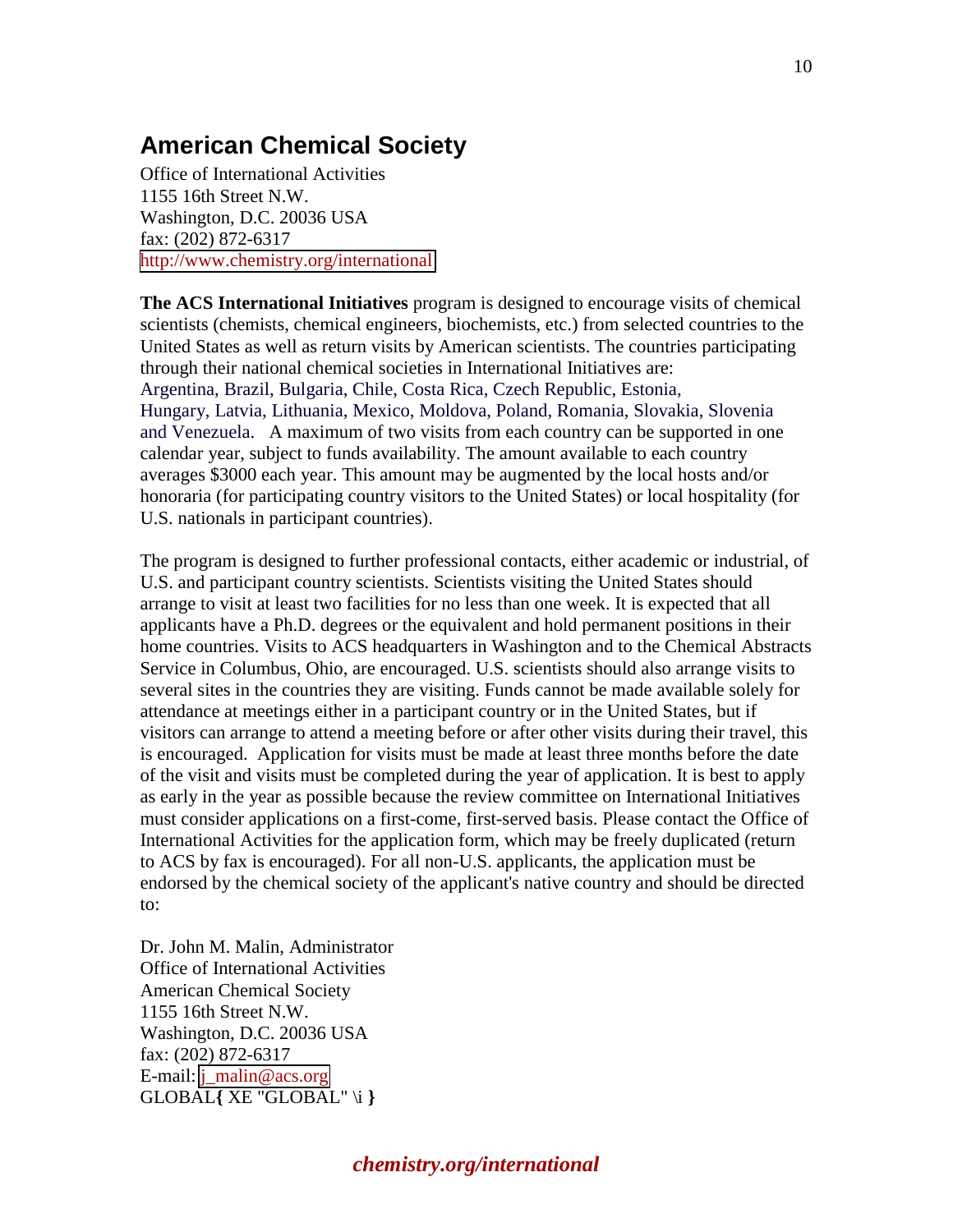## <span id="page-10-0"></span>**The American Council for International Education**

1776 Massachusetts Ave. N.W., Suite 700 Washington, DC 20036 tel: 202-833-7522 fax: 202-833-7523 general@actr.org <http://www.actr.org/>

U.S. Research Scholar Programs

### **Combined Research and Training Program**

Three- to nine-month program combining in-country placement with supplemental language training and research support.

#### **NIS Research Scholar Program**

Three- to nine-month program offering in-country placement and support for researchers with advanced language skills.

**Logistical Support for U.S. Scholars in the NIS** 

Logistical support for U.S. scholars planning to conduct research in the NIS.

#### **Central European Language Program**

Fellowships for graduate students to study language for a semester, academic year, or summer.

NIS Undergraduate and Graduate Programs

Freedom Support Act Undergraduate Program

Provides fellowships to undergraduates from Armenia, Azerbaijan, Belarus, Georgia, Kazakhstan, Kyrgyzstan, Moldova, Russia, Tajikistan, Turkmenistan, Ukraine, and Uzbekistan for one academic year of study in the United States.

Edmund S. Muskie/Freedom Support Act Graduate Fellowship Programs

Awards fellowships for graduate study at the master's level in the United States to citizens of Armenia, Azerbaijan, Belarus, Georgia, Kazakhstan, Kyrgyzstan, Moldova, Russia, Tajikistan, Turkmenistan, Ukraine, and Uzbekistan.

USFOC**{** XE "USFOC" \i **}** FSU**{** XE "FSU" \i **}**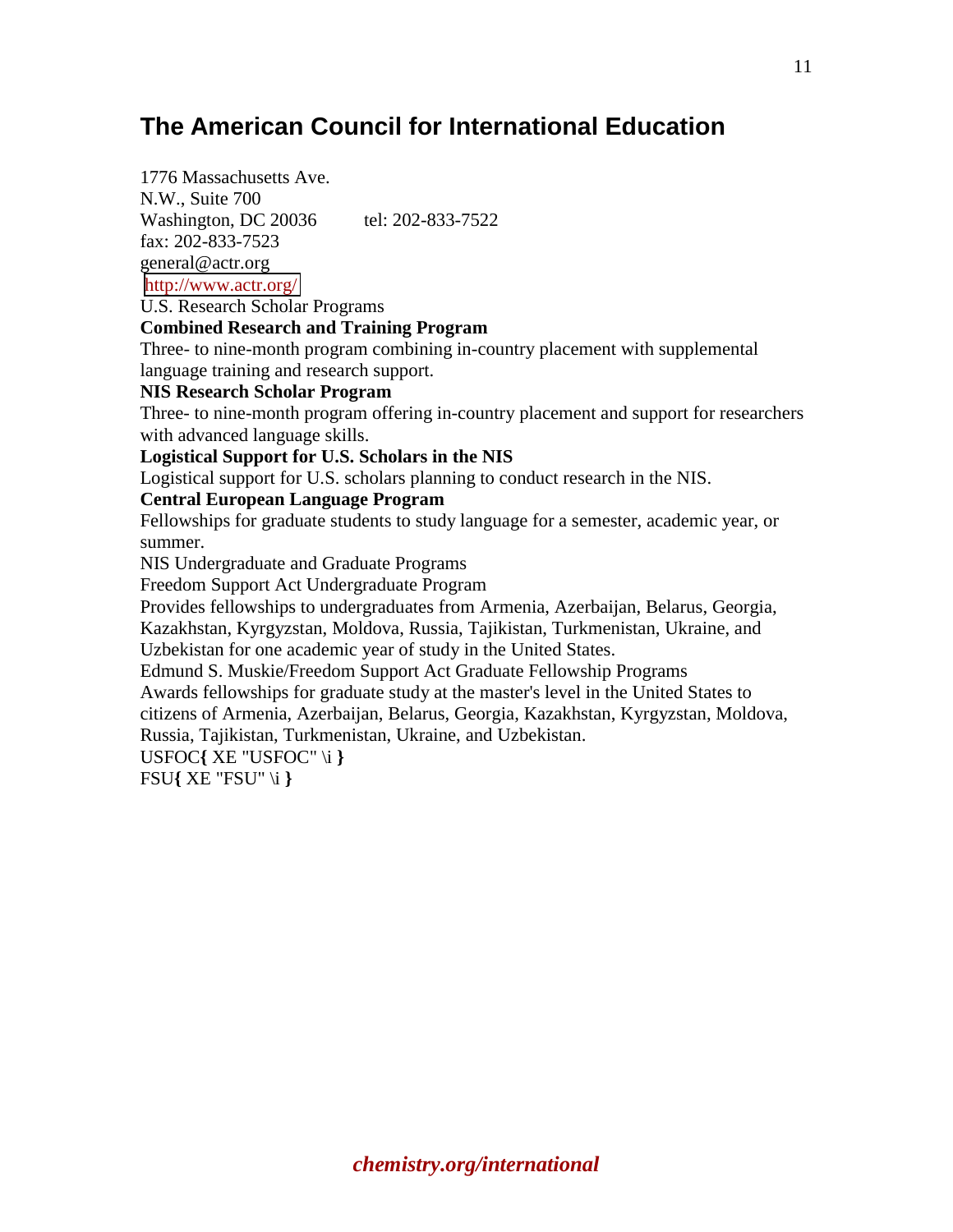# <span id="page-11-0"></span>**AMIDEAST**

1730 M Street, N.W., Suite 1100, Washington, DC 20036-4505 T: (202) 776-9600 F: (202) 776-7000 E: [inquiries@amideast.org](mailto:inquiries@amideast.org) <http://www.amideast.org/programs/default.htm>

The Cyprus-America Scholarship Program (CASP) is a human resource development program sponsored by the U.S. Department of State's Bureau of Educational and Cultural Affairs and administered in the U.S. by AMIDEAST on behalf of the Cyprus Fulbright Commission. CASP's mission is to assist in the economic and social development of Cyprus through higher education, short-term technical training, and bi-communal workshops. In carrying out its mission, CASP works with both the Greek-Cypriot and Turkish-Cypriot communities.

Under a cooperative agreement with the United States Department of State, AMIDEAST administers the Fulbright Program for students from the Middle East and North Africa. The Israeli-Arab Scholarship Program (IASP) was established by the Congress of the United States in 1991 to provide educational opportunities in the United States for Israeli Arabs. The program is sponsored by the United States Department of State and administered by AMIDEAST. NMEAST**{** XE "NMEAST" \i **}**

AFNAT**{** XE "AFNAT" \i **}**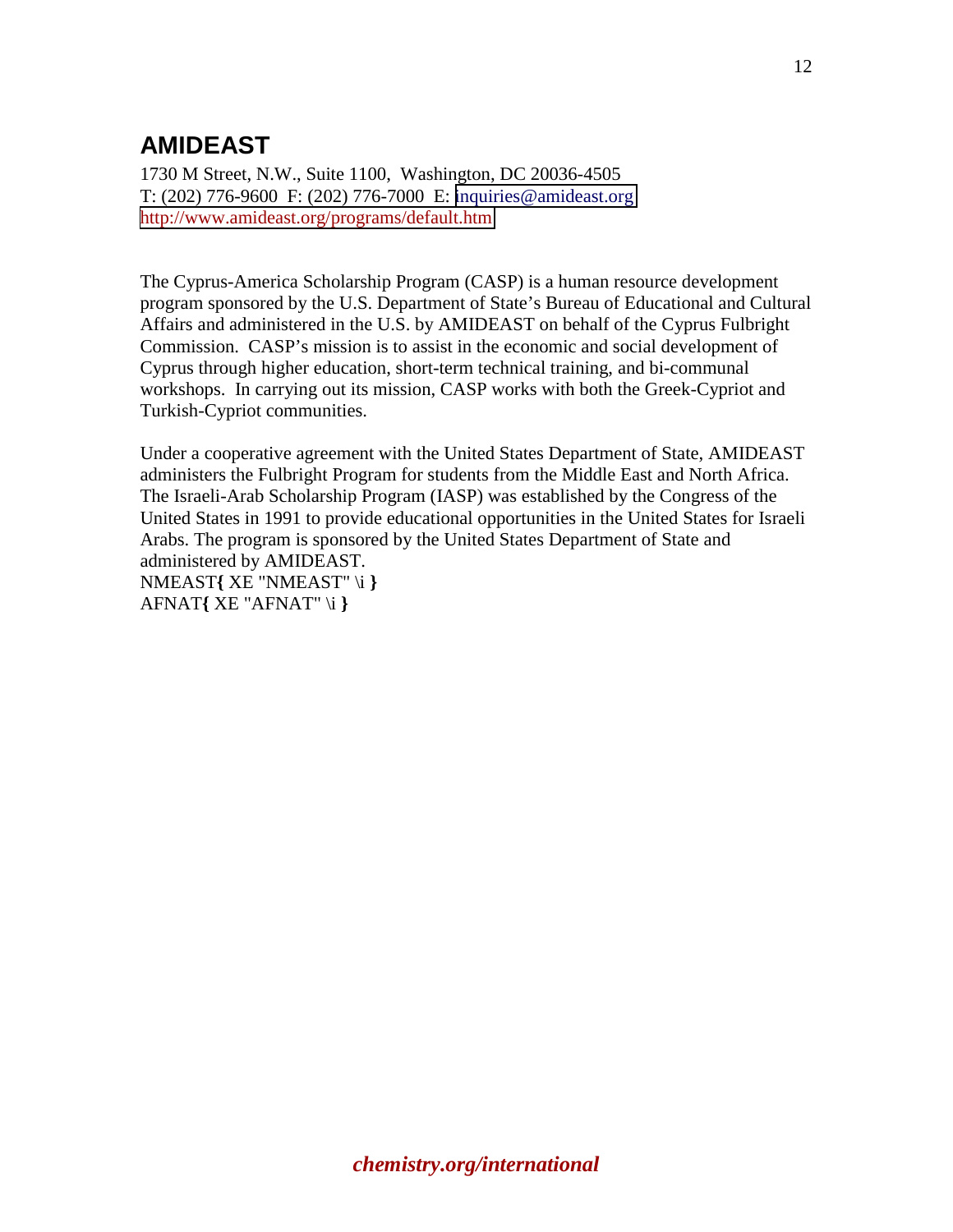# <span id="page-12-0"></span>**Association for International Practical Training**

10400 Little Patuxent Parkway, Suite 250 Columbia, Maryland USA 21044-3519 Phone: 410-997-2200 Fax: 410-992-3924 E-mail: aipt@aipt.org

[http://www.aipt.org/mu\\_index.htm](http://www.aipt.org/mu_index.htm) 

U.S. STUDENTS

### **PROGRAMS**

#### **IAESTE United States—Technical Internships**

The International Association for the Exchange of Students for Technical Experience (IAESTE) is a network of more than 70 countries that coordinates on-the-job training for students in technical fields such as engineering, computer science, mathematics, natural and physical sciences, architecture, and agricultural science.

#### **[PINPOINT—International Training Placements](http://www.pinpointtraining.org/)**

PINPOINT matches individuals seeking training opportunities with appropriate training positions in their field of education or experience. Both applicants and host employers have the ability to search the database to find the most appropriate matches. USFOC**{** XE "USFOC" \i **}**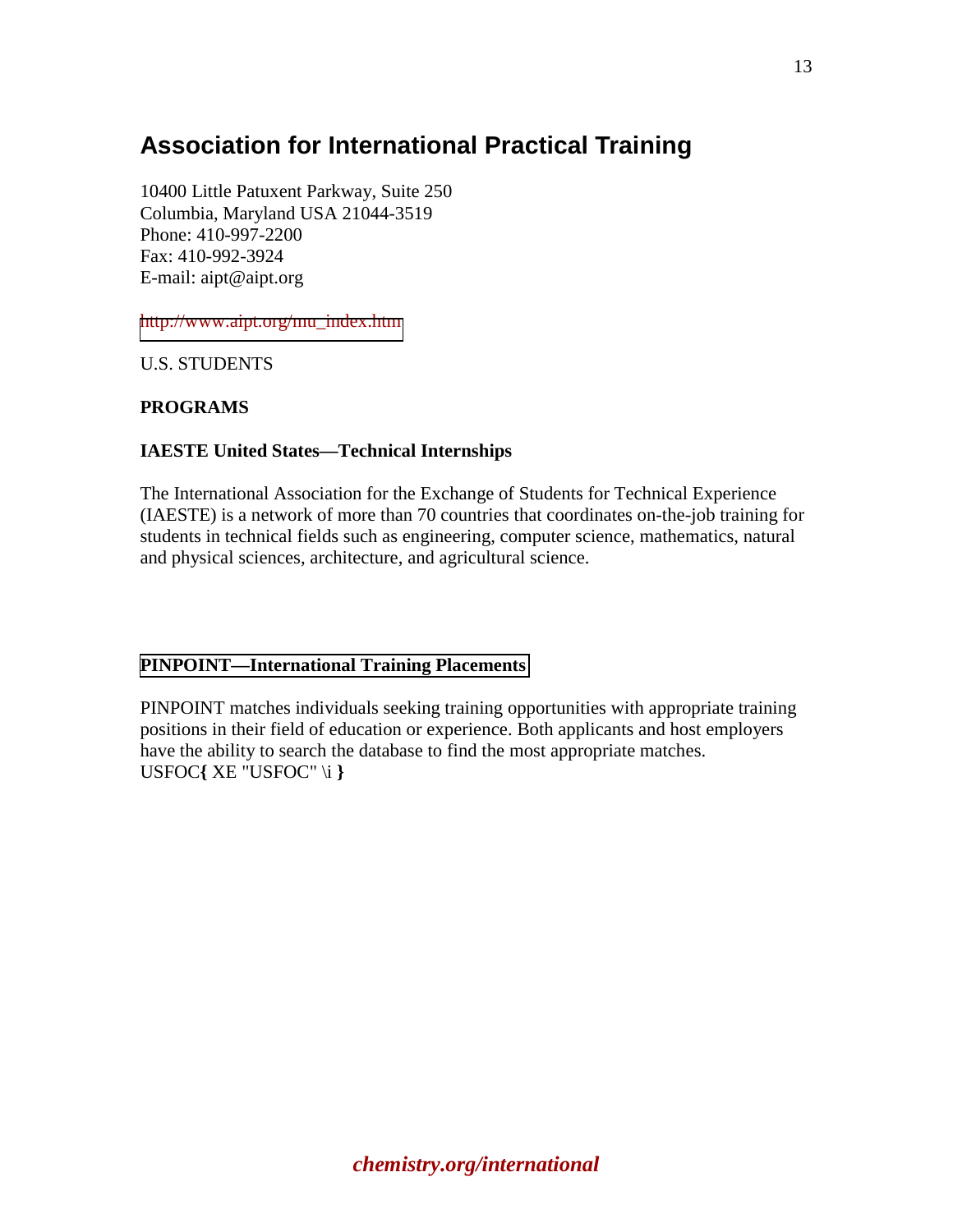## <span id="page-13-0"></span>**Association of Universities and Colleges in Canada**

350 Albert Street, suite 600 Ottawa, Ontario K1R 1B1 Tel: (613) 563-1236 Fax: (613) 563-9745 <http://www.aucc.ca/>

#### **Canada-Latin America and the Caribbean Research Exchange Grants** *Please read carefully the criteria of eligibility. Some restrictions apply.*

The purpose of this program is to strengthen international partnerships and consolidate emerging networks among academic researchers from Canada and Latin America. These partnerships and networks will serve the development process in one or more International Development Research Centre thematic areas of priority.

**Priority themes:** food security, equity in natural resource use, biodiversity conservation, sustainable employment, strategies and policies for healthy societies, information and communication and gender equity.

**Eligibility:** The program applies to the following countries: Argentina, Belize, Bolivia, Brazil, Chile, Colombia, Costa Rica, Cuba, Dominican Republic, Ecuador, El Salvador, Guatemala, Haiti, Honduras, Mexico, Nicaragua, Panama, Paraguay, Peru, Uruguay and Venezuela.

Contact: [Jeanne Gallagher](mailto:jgallagh@aucc.ca) - jgallagh@aucc.ca LATAM**{** XE "LATAM" \i **}**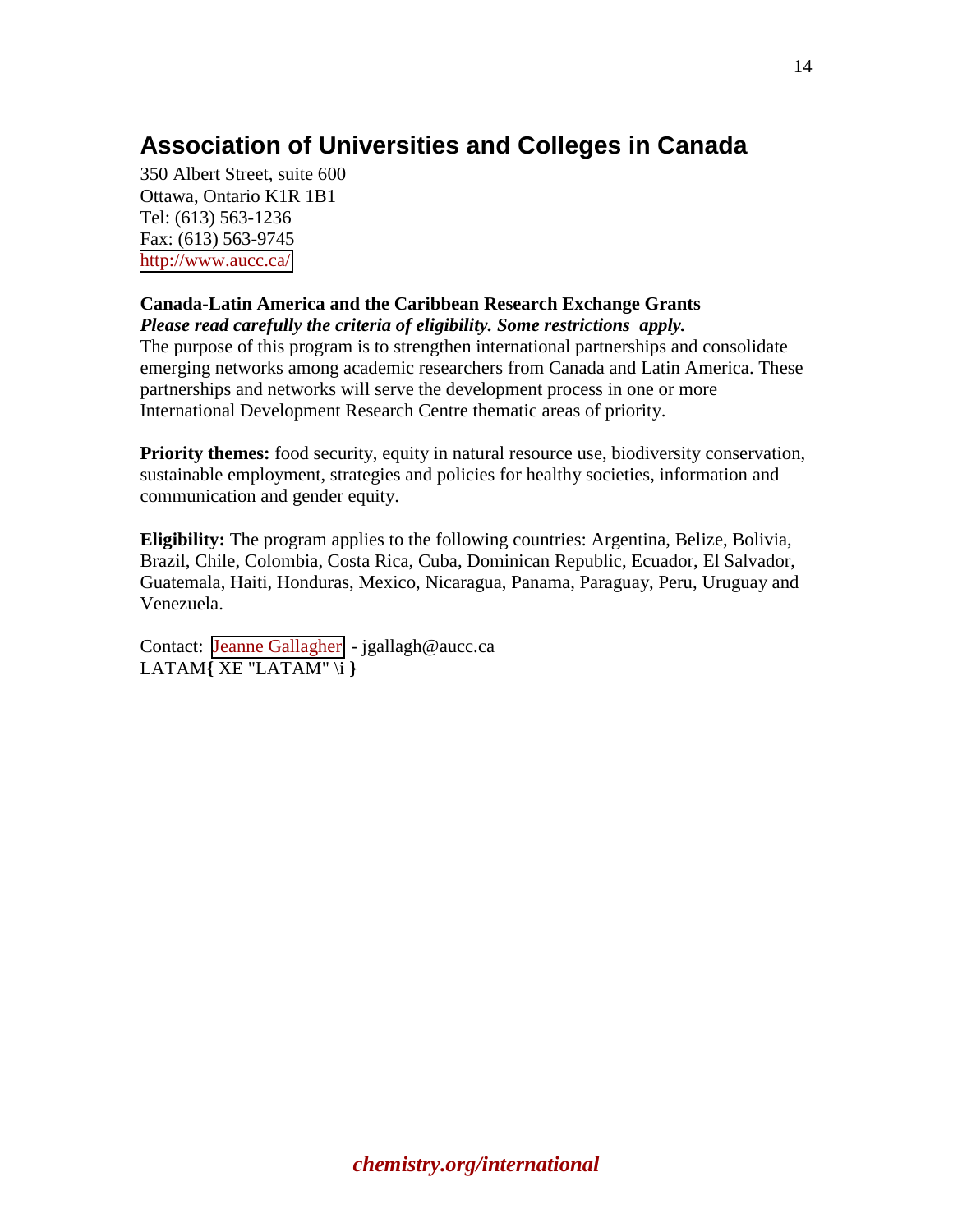## <span id="page-14-0"></span>**Benjamin A. Gilman International Scholarship Program**

Gilman International Scholarship Program Institute of International Education 515 Post Oak Blvd., Suite 150 Houston, TX 77027-9407 <http://www.iie.org/gilman/>

This program offers a competition for awards for study abroad, for US citizen students who are receiving federal Pell Grant funding at a 2-year or 4-year college or university. This program is offered through the Bureau of Educational and Cultural Affairs of the U.S. Department of State and is administered by the Institute of International Education. Selected by competition, recipients are awarded up to \$5000 to defray the costs associated with studying abroad. USFOC**{** XE "USFOC" \i **}**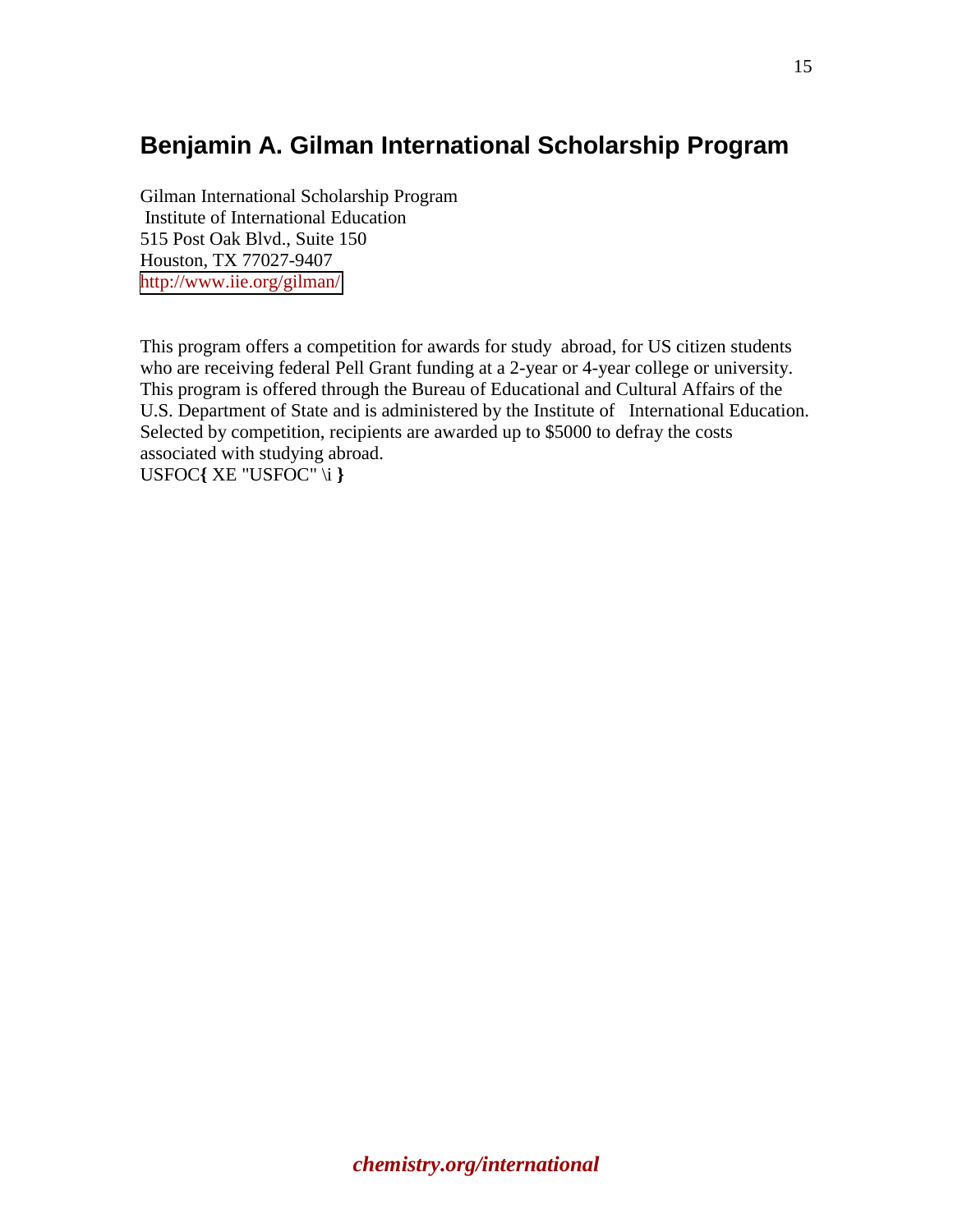# <span id="page-15-0"></span> **The Council of Scientific and Industrial Research**

### **Dr. R.K. Bahandari**

 Anusandhan Bhavan 2 Rafi Marg New Delhi 110 001, India Tel: +91 11 3714 208 Fax: +91 11 3710 618/ 3714 788 bhandari@csirhq.ren.nic.in

The Council of Scientific and Industrial Research is tile premier civil scientific organization of India, which has a network of research laboratories covering wide areas of industrial research in biological, physical chemical, engineering and information sciences.

The fellowships will be tenable In CSIR Research Laboratories/institutes in India, at a monthly stipend of Rs. 5000/- per month for the first two years, and extendable for the third year with Rs. 5600/- per month. The monthly stipend will not be convertible into foreign currency. In addition, the research fellows will be entitled to subsidized accommodation.

GLOBAL**{** XE "GLOBAL" \i **}**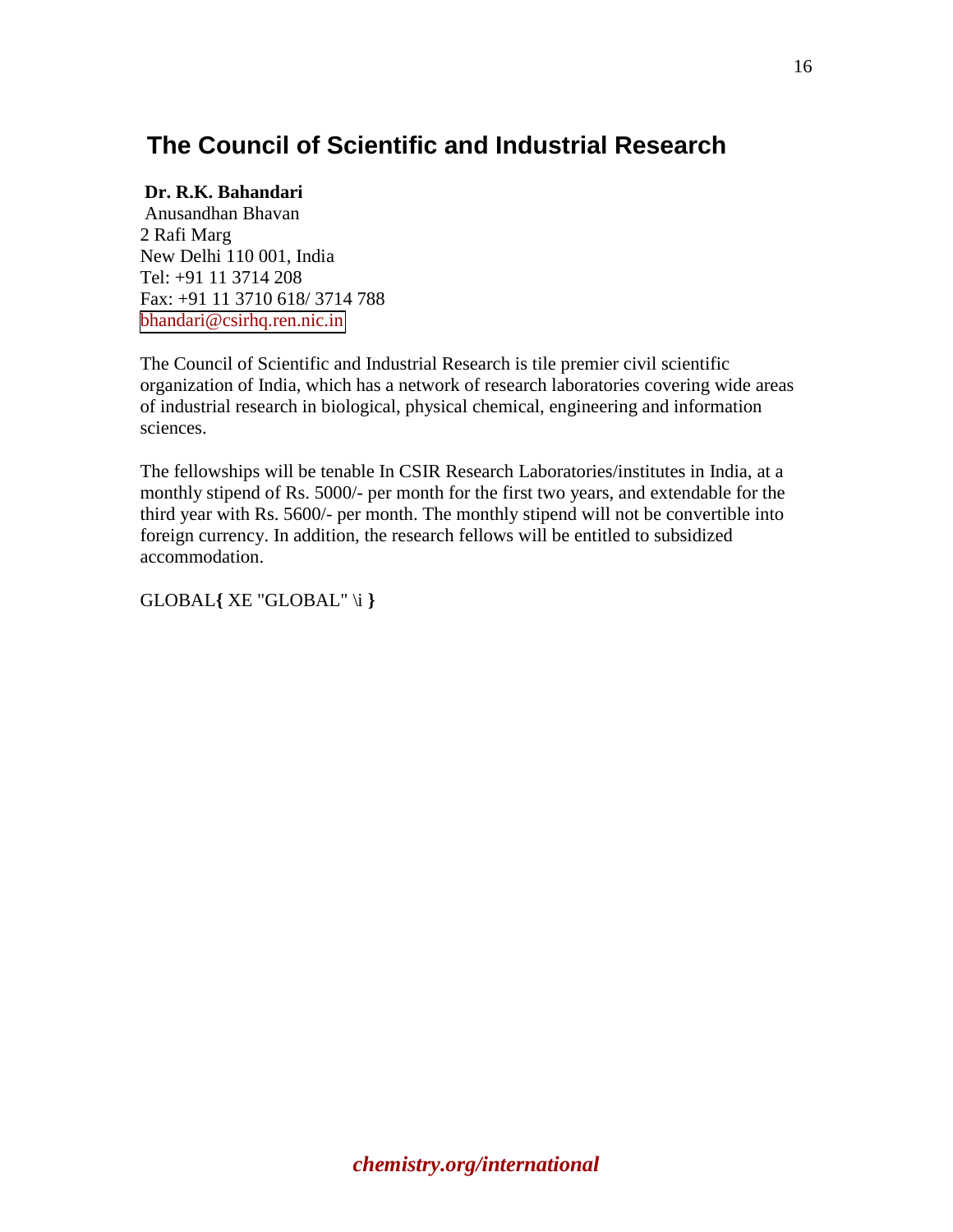### <span id="page-16-0"></span>**Deutscher Akademischer Austauschdienst (DAAD)**

950 Third Avenue, 19th Floor New York, NY 10022 Tel.: (212) 758 3223 Fax: (212) 755 5780 e-mail: daadny@daad.org [http://www.daad.org/daad\\_all.htm](http://www.daad.org/daad_all.htm) 

The "Deutscher Akademischer Austauschdienst" is a private, publicly funded, selfgoverning organization of higher education institutions in Germany. DAAD promotes international academic relations and cooperation by offering mobility programs primarily for students and faculty, but also for administrators and others in the higher education realm.

The headquarters of DAAD is located in Bonn, Germany with branch offices in Berlin, Beijing, Cairo, Jakarta, London, Mexico City, Moscow, Nairobi, New Delhi, New York, Paris, Rio de Janeiro, Tokyo and Warsaw.We, the Deutscher Akademischer Austauschdienst (DAAD) - German Academic Exchange Service - are an association of the institutions of higher education in the Federal Republic of Germany.

GLOBAL**{** XE "GLOBAL" \i **}**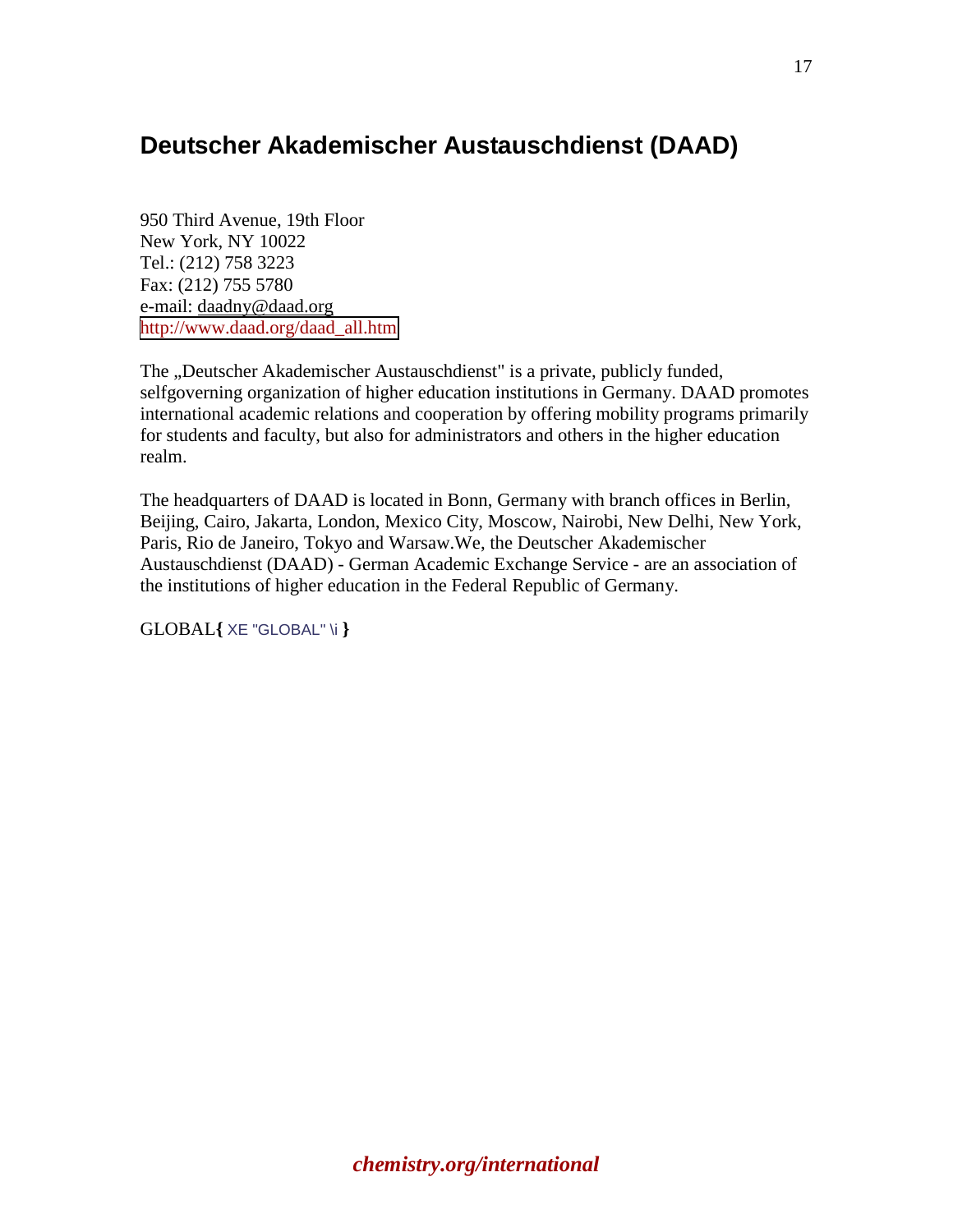### <span id="page-17-0"></span>**Eurasia Foundation**

1350 Connecticut Avenue, NW Suite 1000 Washington, D.C. 20036 U.S.A. Tel: 1-202-234-7370 Fax: 1-202-234-7377 e-mail: eurasia@eurasia.org <http://www.eurasia.org/>

The Eurasia Foundation promotes the advancement of democratic institutions and private enterprise in twelve host countries: Armenia, Azerbaijan, Belarus, Georgia, Kazakhstan, the Kyrgyz Republic, Moldova, Russia, Tajikistan, Turkmenistan, Ukraine, and Uzbekistan.

The Eurasia Foundation employs the following methods to achieve its mission:

Grantmaking programs for host country organizations and individuals;

Grantmaking programs for American and other organizations working with partners in the host countries; and

Projects initiated and managed by the Foundation.

FSU**{** XE "FSU" \i **}**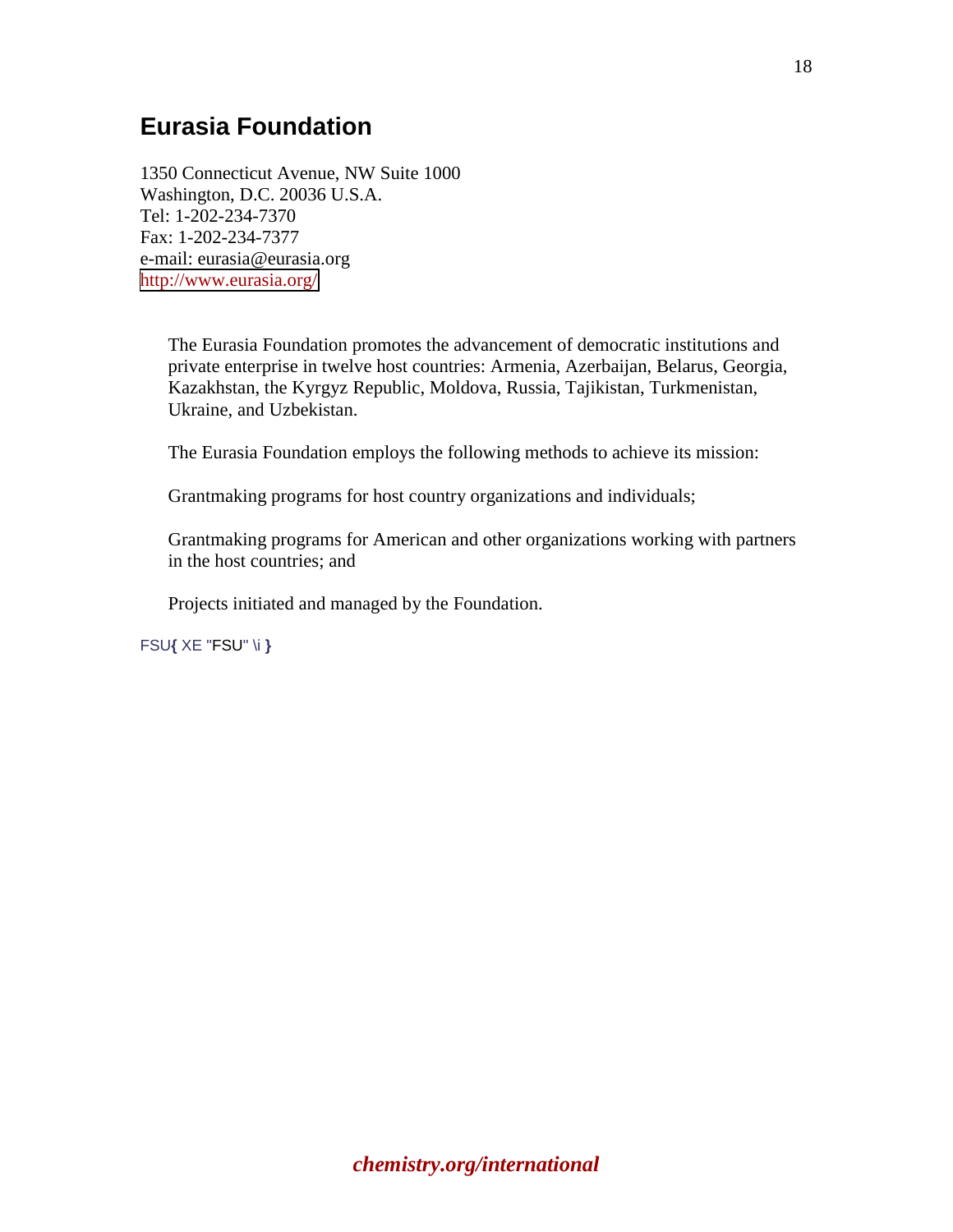### <span id="page-18-0"></span>**European Commission Joint Research Centre**

Guelperi VURAL European Commission, JRC Information & Public Relations Unit, SDME 10/78, Rue de la Loi 200, B-1049 Brussels Tel: +32.2.2957624 Fax: +32.2.2996322

Email: guelperi.vural@cec.eu.int

The JRC offers many opportunities for external organisations and individuals to profit from participation in leading-edge projects. These possibilities range from partnerships and use of JRC facilities, to training programmes and vacancies that are subject to our general employment schemes. In addition, as part of our remit to underpin European competitiveness, we provide Member State companies and organisations with access to the results of our work. Facilities include technology transfer, patents licensing and the maintenance of a large and easily accessible scientific reference library.

For more information:

<http://www.jrc.cec.eu.int/>

EURO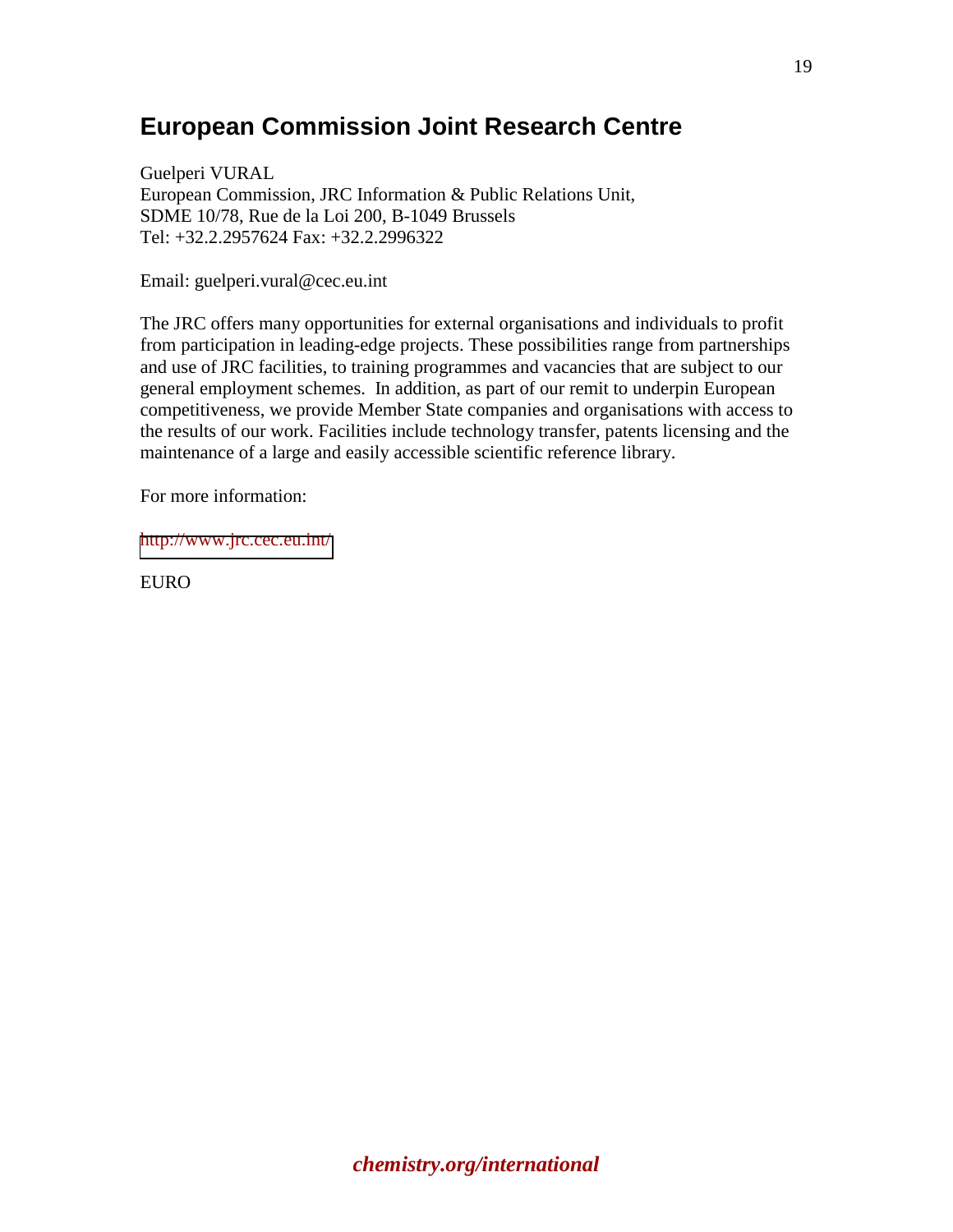# <span id="page-19-0"></span>**European Science Foundation**

European Research Conferences 1, Quai Lezay-Marnesia 67000 Strasbourg France Phone: (33) 88 35 30 63 Fax: (33) 88 37 05 32

Fields of Study: branches of science including chemistry and life sciences. Purpose of Study: To encourage the exploration of unconventional ideas and new approaches not yet fully explored.

Eligibility: Citizenship is unrestricted.

Financial Provisions: Some grants will be available for young scientists, in particular those from less favored regions in Europe.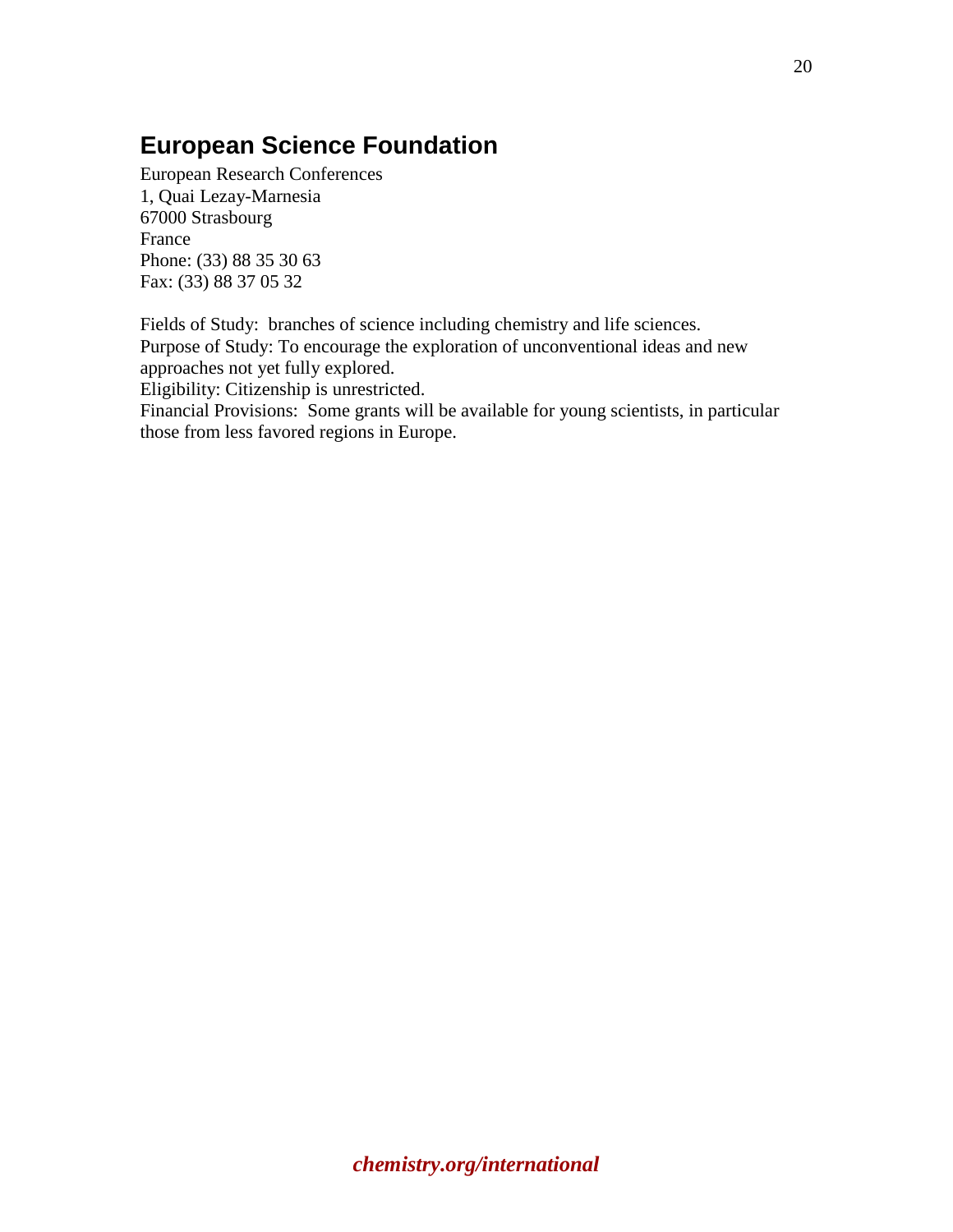### <span id="page-20-0"></span>**European Union Community Research and Development Information Service - CORDIS**

#### [http://www.cordis.lu/en/src/s\\_069\\_en.htm](http://www.cordis.lu/en/src/s_069_en.htm)

CORDIS is the EU Community Research and Development Information Service. CORDIS is a web-based information source on EU R&D programmes and opportunities to participate in EU funded research programmes, identify research partners, and promote technology transfer.

#### **EU International Cooperation Programme Bursaries for young researchers from Developing Countries**  <http://www.cordis.lu/inco2/src/p-b-1.htm>

#### Objectives and approach

The **objective** is to sow the seeds of future collaboration between Europe and the countries concerned by setting up a system of bursaries, complementary to Member States schemes, to give young researchers from Developing Countries, (including Mediterranean Partner Countries and Emerging Economies) the opportunity of collaborating within institutes in the Community (or in Associated States) on projects of the specific programmes of the 5th Framework Programme.

The **approach** is to grant bursaries for a period of up to 6 months, for training (i.e. learning a scientific technique) or for work on a particular experiment (or study) which cannot be performed in the home institute of the young researcher. Bursary applications must be linked to a joint research or concerted action proposal in any of the specific programmes. Optional bursary application forms will be included in the information packs of all specific programmes. Bursary applications will then be evaluated simultaneously with the project proposal. Only if the whole project is selected for funding and the bursary application is highly rated, will the bursary be granted. Applications from female scientists will be encouraged.

#### Deliverables

Participation of young researchers from Developing Countries in projects of the 5th Framework Programme leading to the construction and strengthening of links between these countries and the Community.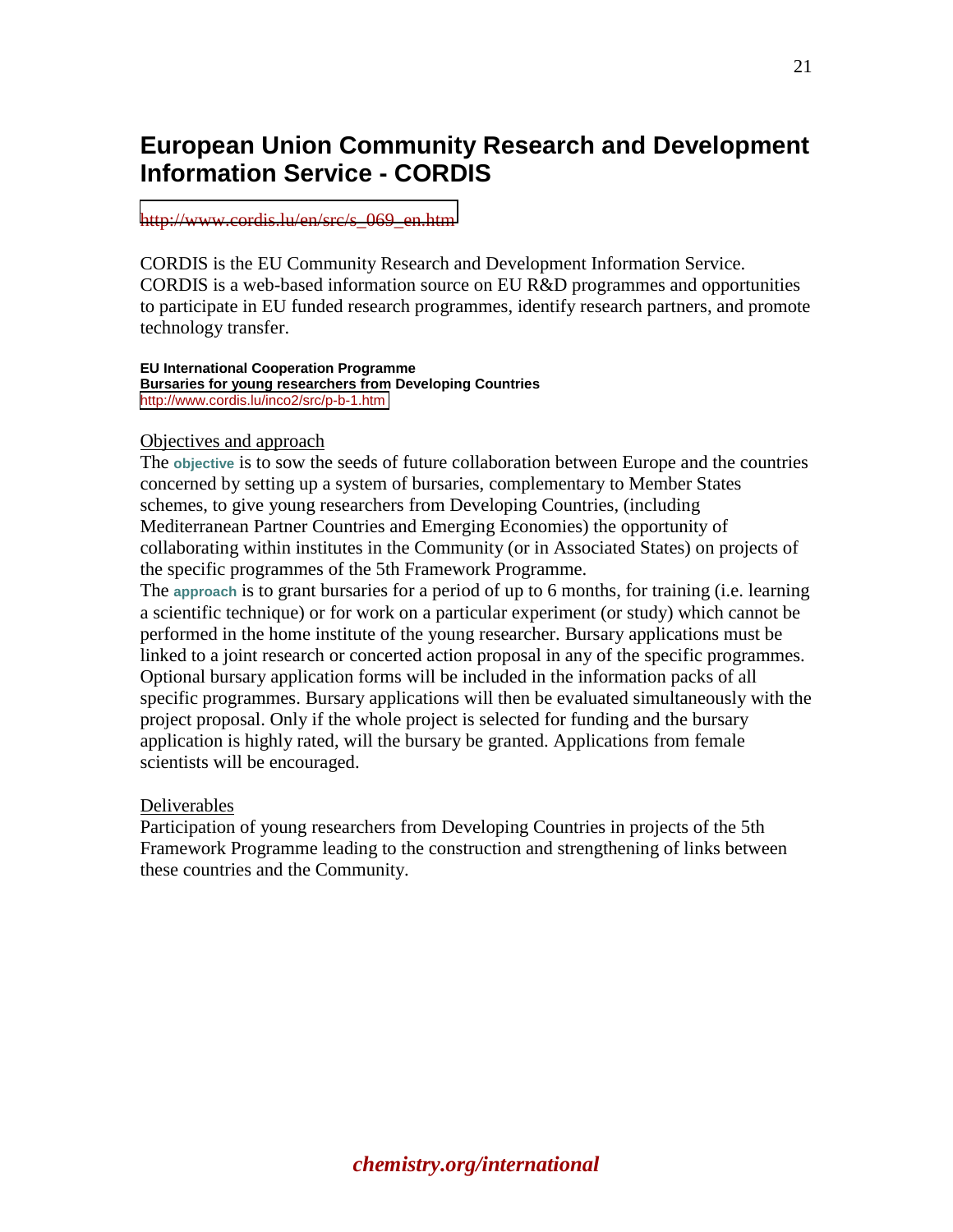#### Specific criteria

*Eligibility criteria*: The candidate must be a national of, and established in, one of the eligible regions; he/she should not be more than 40 years of age and must have a good knowledge of a working language of the host institute. The host institute must be established in an EU Member State or in a State associated to the 5th Framework Programme, and must be a member of the consortium proposing the joint research project or the concerted action. The application must be submitted together with a research proposal for one of the specific programmes of the 5th Framework Programme. *Selection criteria*: The selection will be made based on the excellence of the scientific and/or training objectives of the application, the potential value of the bursary to the applicant and his/her home institute, the relevance of the proposed bursary to the project as a whole and the experience and professional training of the candidate EURO**{** XE "EURO" \i **}** DEVNAT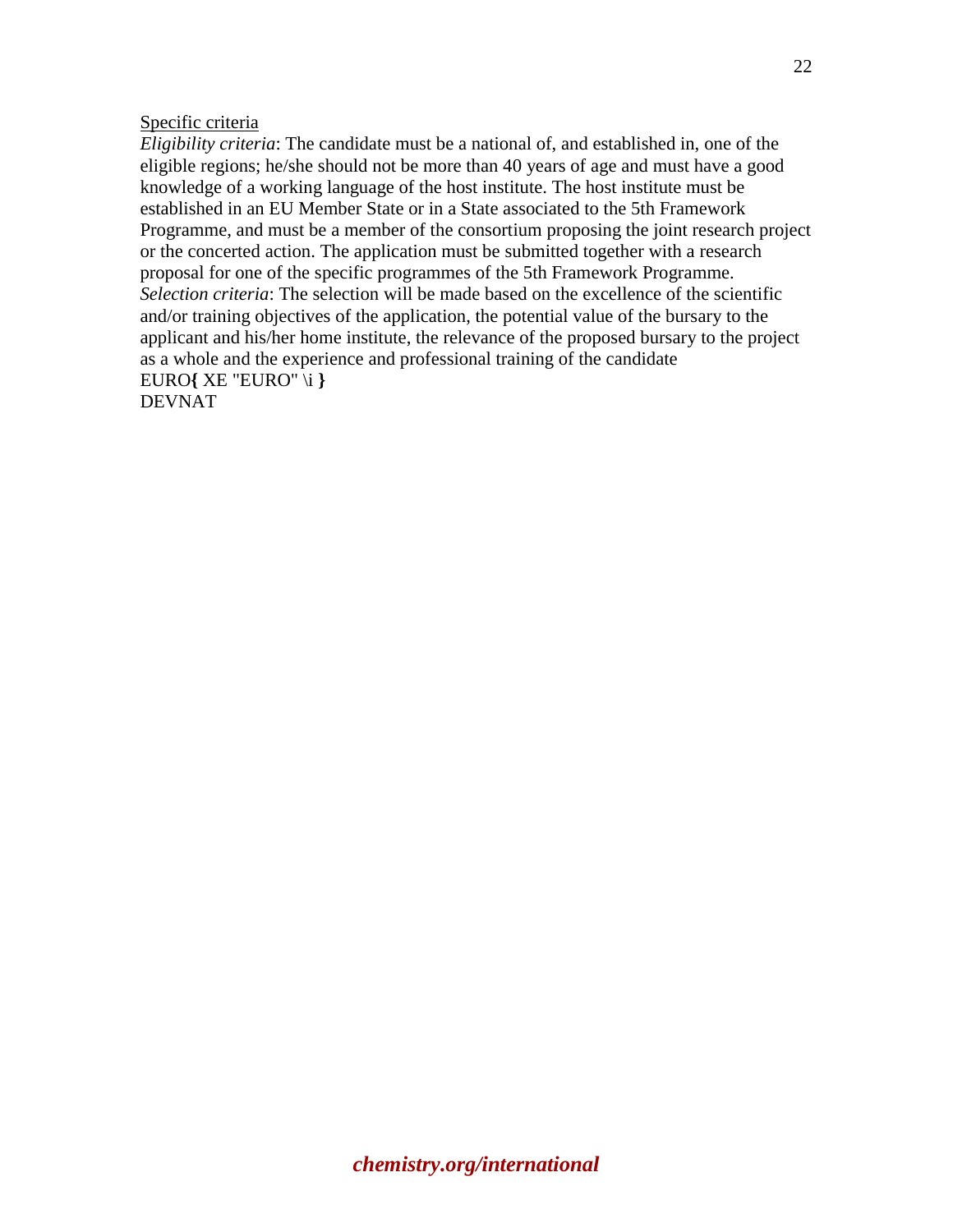## <span id="page-22-0"></span>**Fonds zur Förderung der wissenschaftlichen Forschung – FWF (Austrian Science Fund)**

Weyringergasse 35 - A-1040 Wien T +43-1-505 67 40 F +43-1-505 67 39 office@fwf.ac.at - www.fwf.ac.at

Lise Meitner Program for foreign scientists

Target group: Highly qualified foreign scientists of any discipline who could contribute to the scientific development of an Austrian research institution by working at it (and whose stay in Austria has not already exceeded 6 months).

Goals: Strengthening of the quality and the scientific know-how of the Austrian scientific community; creation of international contacts

Requirements: completed doctoral studies;international scientific publications; aged 40 or under (at the time of application; allowance is made for time spent raising children); invitation from an Austrian research institution etc.

Length 12 months (with the possibility of extension for a further 12 months) Level EUR 52,320 (ATS 719,938.90) personnel costs per year plus EUR 8,000 (ATS 110,082.40) for material, travel, assistance etc.

Applications: together with an Austrian co-applicant; accepted continuously (no application deadlines); in English

Allocation: by the [FWF Board](http://www.fwf.ac.at/en/portrait/FWF_Board.html) based on an international review process

Processing time: 3 to 4 months (in general)

Contact: Robert Gass, [gass@fwf.ac.at,](mailto:gass@fwf.ac.at) +43-1-505 67 40 ext. 24 Susanne Menschik, [menschik@fwf.ac.at,](mailto:menschik@fwf.ac.at) +43-1-505 67 40 ext. 96 Reinhard Schmidt, [rschmidt@fwf.ac.at,](mailto:rschmidt@fwf.ac.at) +43-1-505 67 40 ext. 59

**GLOBAL**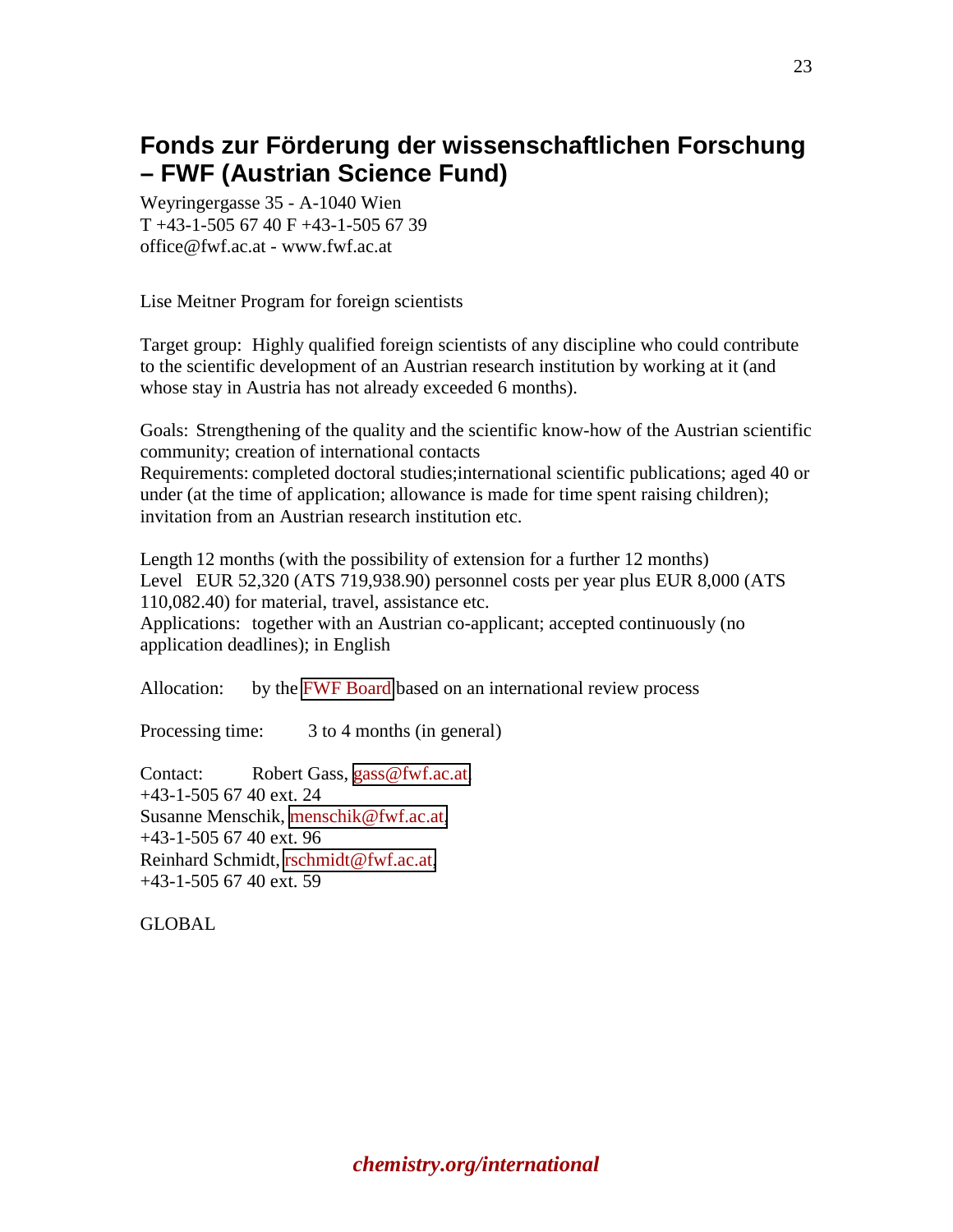### <span id="page-23-0"></span>**Ford Foundation**

320 East 43rd Street New York, NY 10017 USA tel: (212) 573-5000 fax: (212) 351-3677 <http://www.fordfound.org/index.cfm>

The Ford Foundation has launched a major international graduate fellowships program and a complementary undergraduate initiative to help prepare a new generation of future leaders for the environmental, social, economic, and resource, challenges of the 21st century. The \$330 million commitment features a new Ford Foundation International International Fellowships Program (IFP) that will provide \$280 million over the next 10 years to support post-baccalaureate study for Fellows from Africa, the Middle East, Asia, Latin America and Russia. The IFP, which will award 350 new graduate fellowships annually, assisting a total of 3,500 Fellows over the next decade, represents the largest single grant in the Ford Foundation's history. An additional \$50 million will support programs that seek to broaden opportunities for undergraduate education in these regions.

"Societies around the world face the challenges of globalization, environmental degradation, advancing technology, peace and security, and! the widening gap between rich and poor," said Susan V. Berresford, president of the Ford Foundation. "To tackle these challenges successfully we need people from all sectors of society who can bring fresh vision, expert knowledge and strong leadership skills. In many countries, however, the rapidly increasing need for advanced education far exceeds available resources, which is why we feel this is the right moment to commit to a large-scale fellowships program."

The graduate fellowships will support up to three years of master's or doctoral study at universities anywhere in the world. Fellows will be selected on the basis of their leadership potential, academic excellence and commitment to community or national development.

LATAM**{** XE "LATAM" \i **}** ASIA**{** XE "ASIA" \i **}** FSU**{** XE "FSU" \i **}** NMEAST**{** XE "NMEAST" \i **}** AFNAT**{** XE "AFNAT" \i **}**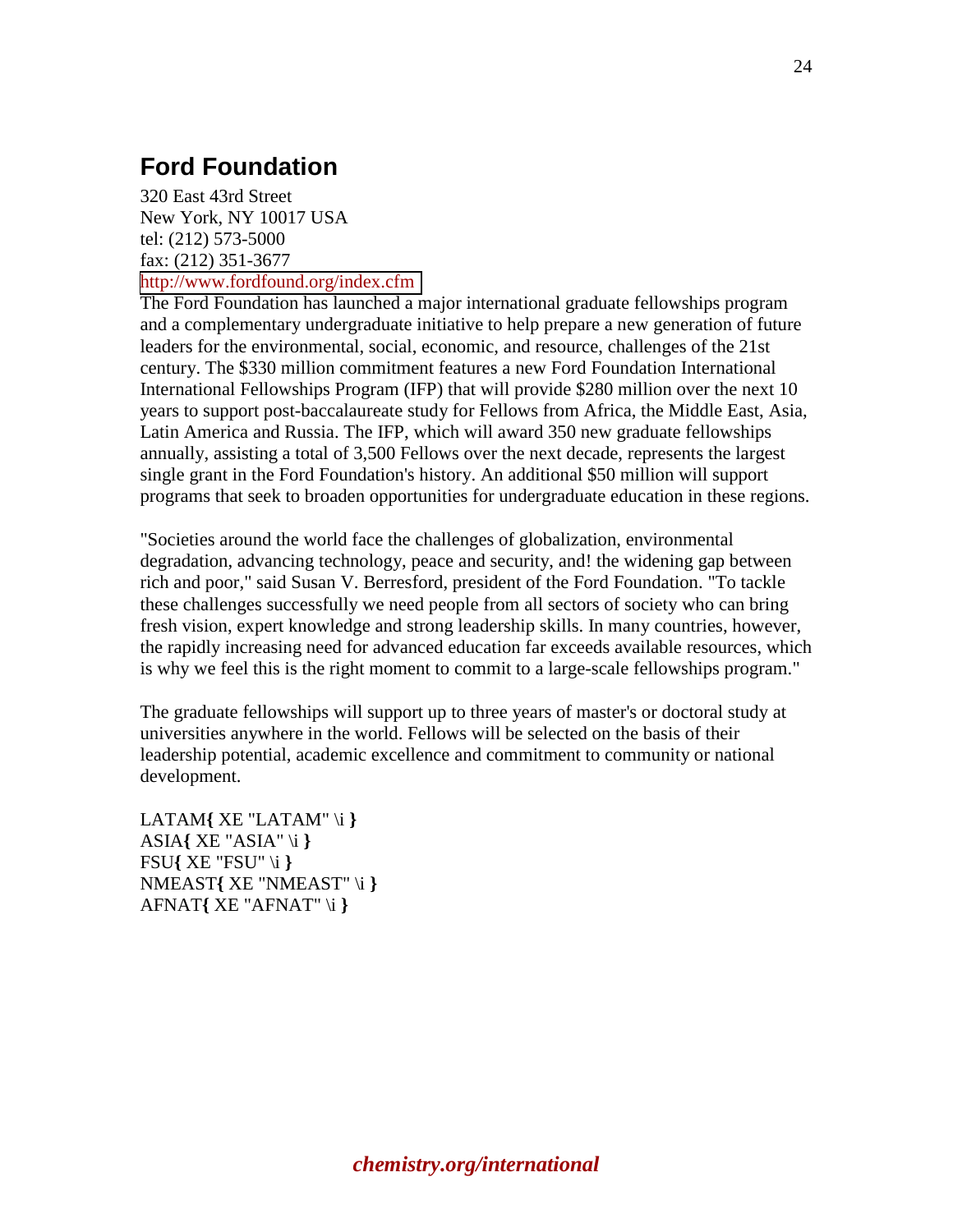# <span id="page-24-0"></span>**Fundación Andes**

San Patricio 4099, Casilla 19000 Correo 19 Teléfono: 56(2)228 55 76 Fax: 56(2)228 78 83 Santiago-CHILE E-mail: fandes@netup.cl [http://www.fundandes.cl](http://www.fundandes.cl/) 

The Andes Foundation works to improve the conditions of life in Chile. In order to fulfill this objective, it stimulates, it supports and it finances projects and programs in the education areas and sciences, culture and social development. The main emphasis is centered on the development of human resources at the highest academic levels, as a form to build Chile's scientific capacity. Also it builds communities of researchers in national academic research centers as well as foreign centers.

LATAM**{** XE "LATAM" \i **}**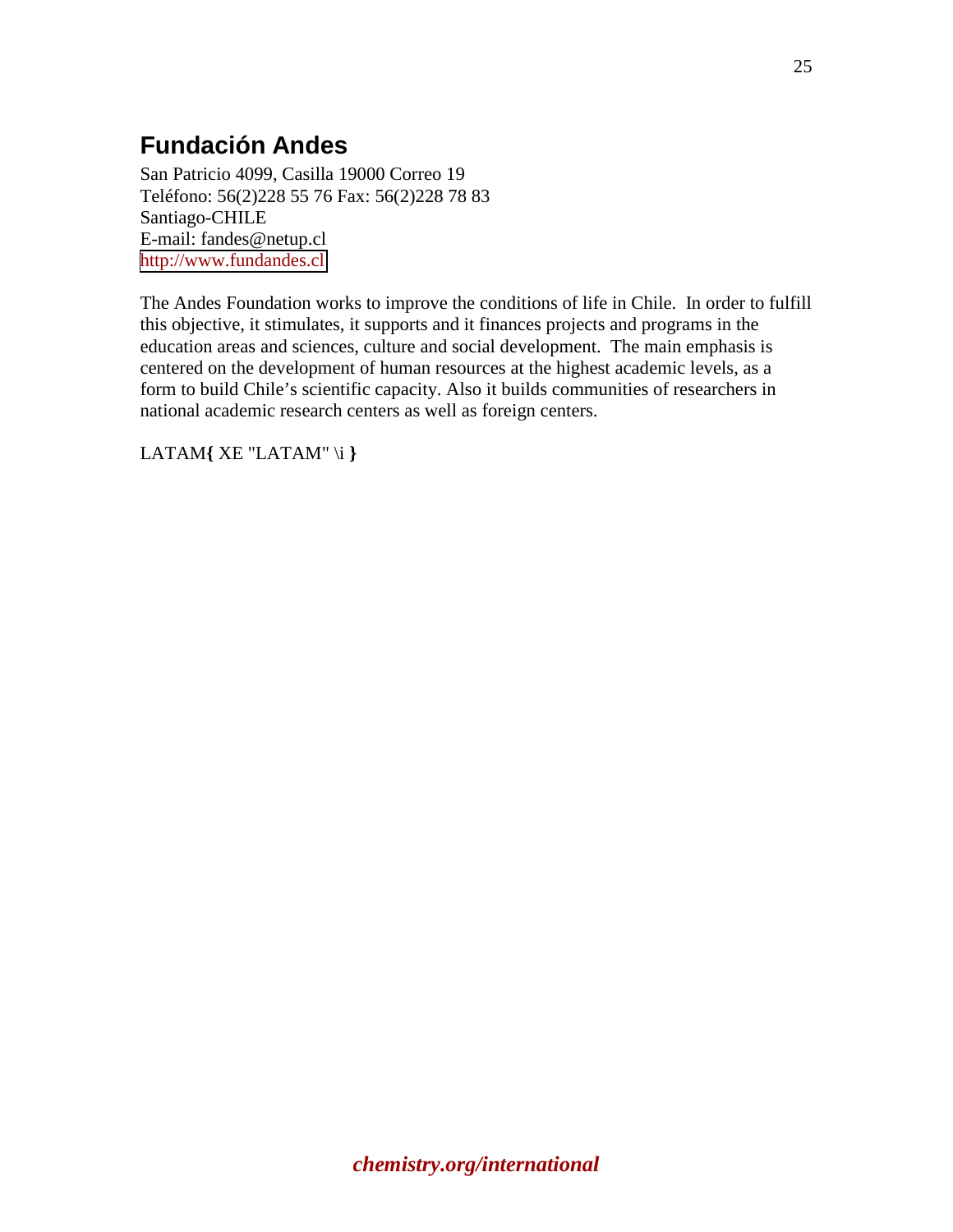## <span id="page-25-0"></span>**Fundación Antorchas**

Calle Chile 300 1098 Buenos Aires, Argentina Tel: +54-11-4331-9905 Fax: +54-11-4331-5673 info@fundantorchas.retina.ar <http://www.fundantorchas.retina.ar/index.html>

The Fundación Antorchas is a non-profit legal entity constituted in Argentina. Its aim, as laid down in its statutes, is to promote activities that help improve the well-being of the community. To achieve this objective, Antorchas focuses on three major areas: education and scientific research; culture; and community development. The Foundation's main function is to assist the work of other bodies and individuals.

LATAM**{** XE "LATAM" \i **}**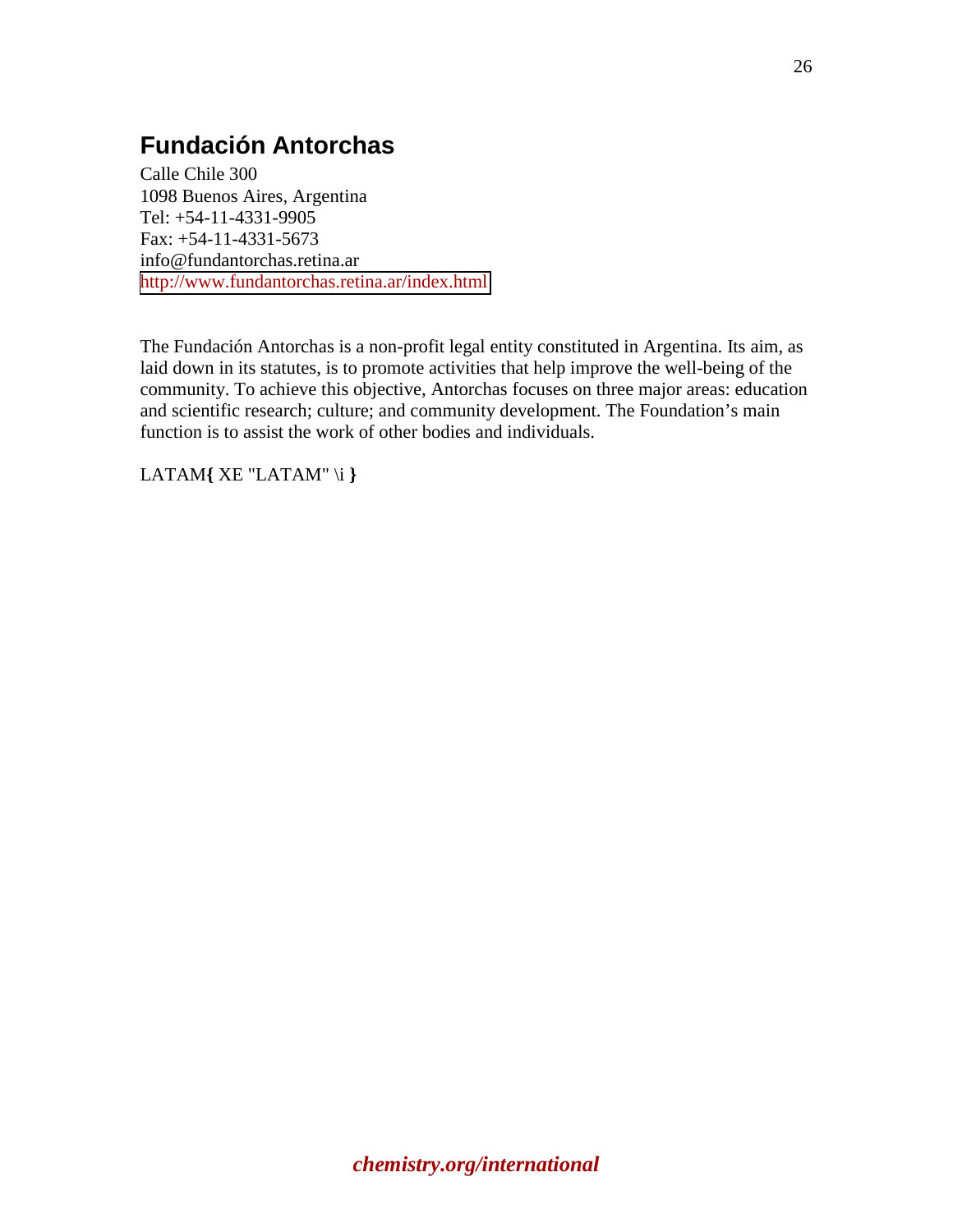### <span id="page-26-0"></span> **George Soros Foundation / Open Society Institutes**

400 West 59th Street New York, NY 10019 USA Tel: (212) 548 0632 Fax: (212) 548 4655 <http://www.soros.org/minidir/index.html>

The Soros Foundations are a network of foundations, programs and institutes established by the well-known millionaire and philanthropist to support the creation and development of open societies in the world, especially in the former communist countries of Central and Eastern Europe.

**National Foundations** operate at present in more than 30 countries: Azerbaijan, Albania, Armenia, Bosnia and Herzegovina, Bulgaria, Hungary, Haiti, Georgia, Kazakhstan, Kirghizia, Latvia, Lithuania, Macedonia, Moldavia, Mongolia, Poland, Russia, Romania, Slovakia, Slovenia, Tajikistan, Uzbekistan, Ukraine, Croatia, the Czech Republic, Estonia, Yugoslavia and Republic of South Africa. Each of the foundations has its own executive board and carries out its own programs.

**The Open Society Institute** initiates and supports programs of developing open societies and coordinates the work of the independent national foundations. The Institute's activities reach beyond the boundaries of the countries of Central and Eastern Europe including the United States in the scope of its programs. The Institute's headquarters are situated in New York City.

**The Central European University** is an international institution of postgraduate education and research. It was established by George Soros in 1991. CEU is situated in Budapest and has eight departments.

In 1997 alone the Soros Foundations spent over \$ 320 million to support the realization of the open society objectives around the world.

More than \$ 750 million was spent for 13 years of George Soros's charitable activities in Russia.

**Network programs** address specific issue areas on a regional or network-wide basis. Network programs deal with a range of subjects, including arts and culture, economic reform, education, information, legal reform, public health, and women's rights. Network program activities are focused principally on Central and Eastern Europe and the former Soviet Union. Network programs are administered by the Open Society Institute Budapest or the Open Society Institute in New York and implemented in cooperation with the national foundations.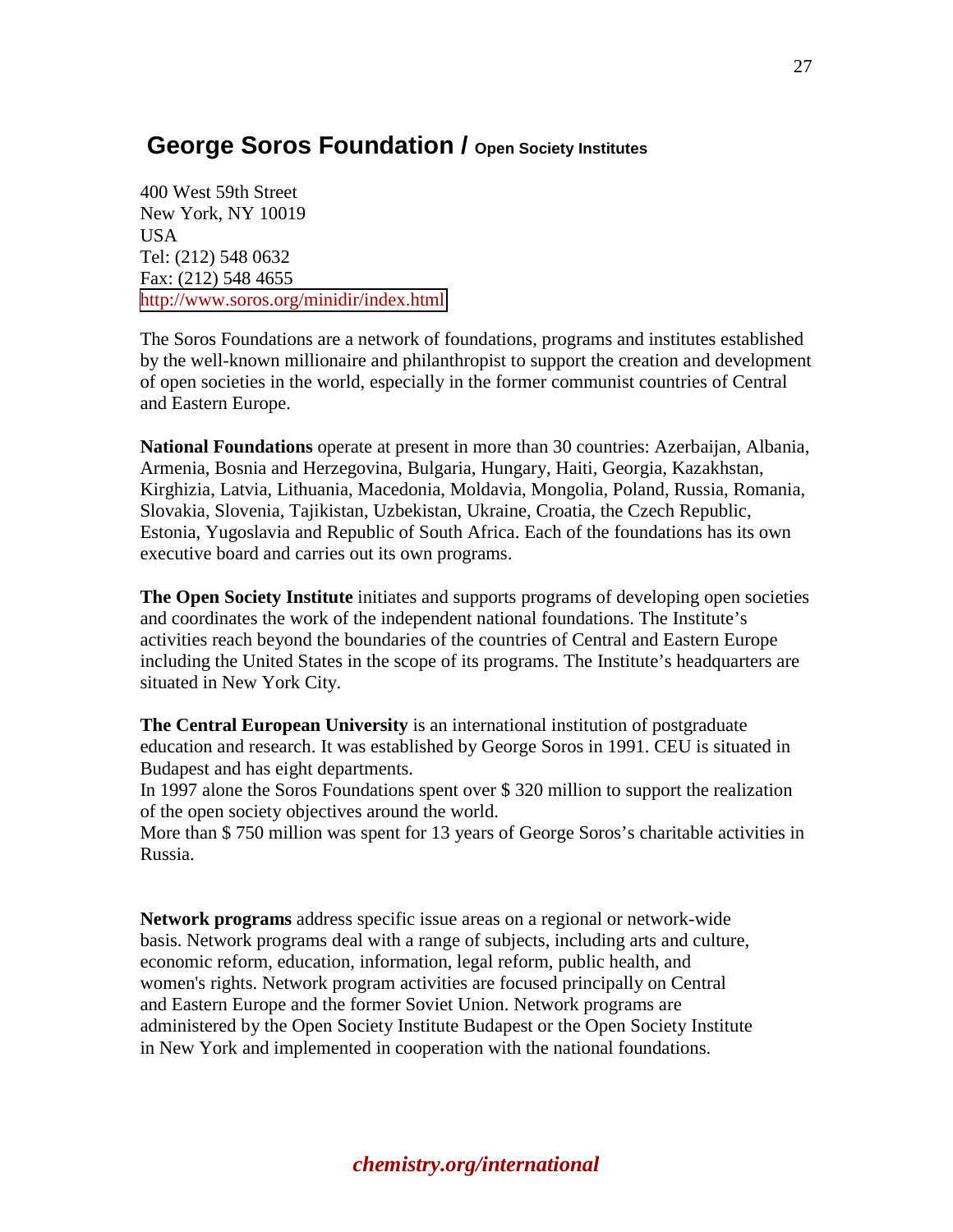Participation in a given network program is at the discretion of the national foundations, which establish expert boards to create country-specific implementation strategies and to comment on the effectiveness of the overall program. Network programs are intended to promote cooperation and information sharing among the organizations in the Soros foundations network. They fall into three categories: those that provide training and technical assistance to national foundations domestic activities; operating programs that deliver services to communities outside the reach of national foundations; and competitive programs ( such as scholarship and fellowship competitions).

FSU**{** XE "FSU" \i **}** ECEURO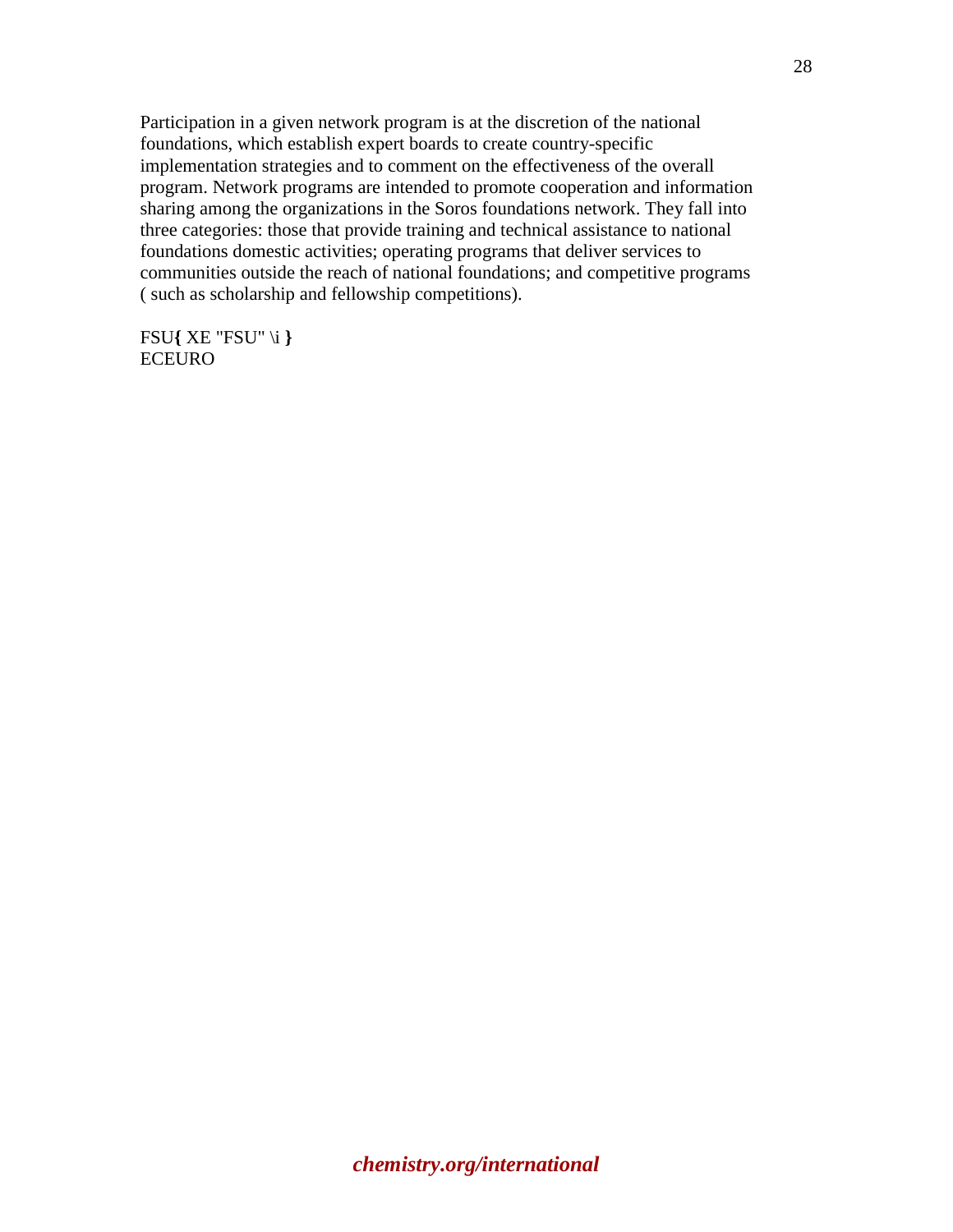# <span id="page-28-0"></span>**The German Marshall Fund of the United States**

11 Dupont Circle, NW Washington, D.C. 20036 Phone: (202) 745-3950 Fax: (202) 265-1662

#### ENVIRONMENTAL REFORM PROGRAM:

Fields of Study: Grants available for Poland, Hungary, the Czech Republic, Slovakia, Bulgaria. Specific areas vary by country and include: technical assistance, sustainable development, environmental journalism, wastewater conversion projects, environmental leadership training, citizen participation, information networking, and environmental partnership for Central Europe.

Purpose of Study: Assist in transfer of knowledge and management tools to encourage environmental reform and public participation under conditions where modest sums can make a difference.

ECEURO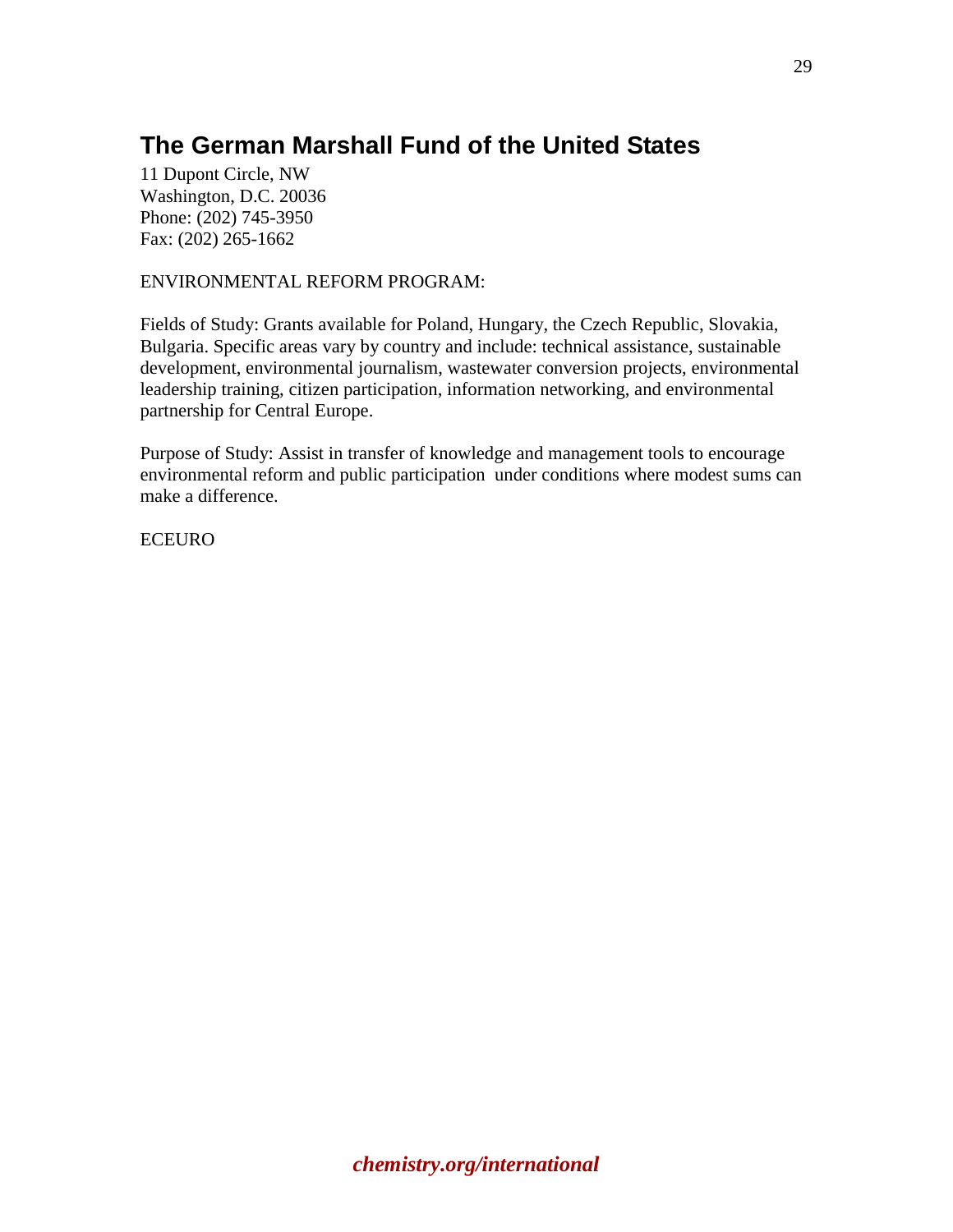## <span id="page-29-0"></span>**The Alexander von Humboldt Foundation**

Jean-Paul-St. 12 D-53173 Bonn Germany Tel.: (+49) 0228-833-0 Fax: (+49) 0228-833-199

The Alexander von Humboldt Foundation is a non-profit foundation established by the Federal Republic of Germany for the promotion of international research cooperation. It enables highly qualified scholars not resident in Germany to spend extended periods of research in Germany and promotes the ensuing academic contacts.

The Humboldt Foundation promotes an active world-wide network of scholars. Individual sponsorship during periods spent in Germany and longstanding follow-up contacts have been hallmarks of the foundation's work since 1953.

http://www.avh.de/en/programme/stip\_aus/index.htm

GLOBAL**{** XE "ECEURO" \i **}**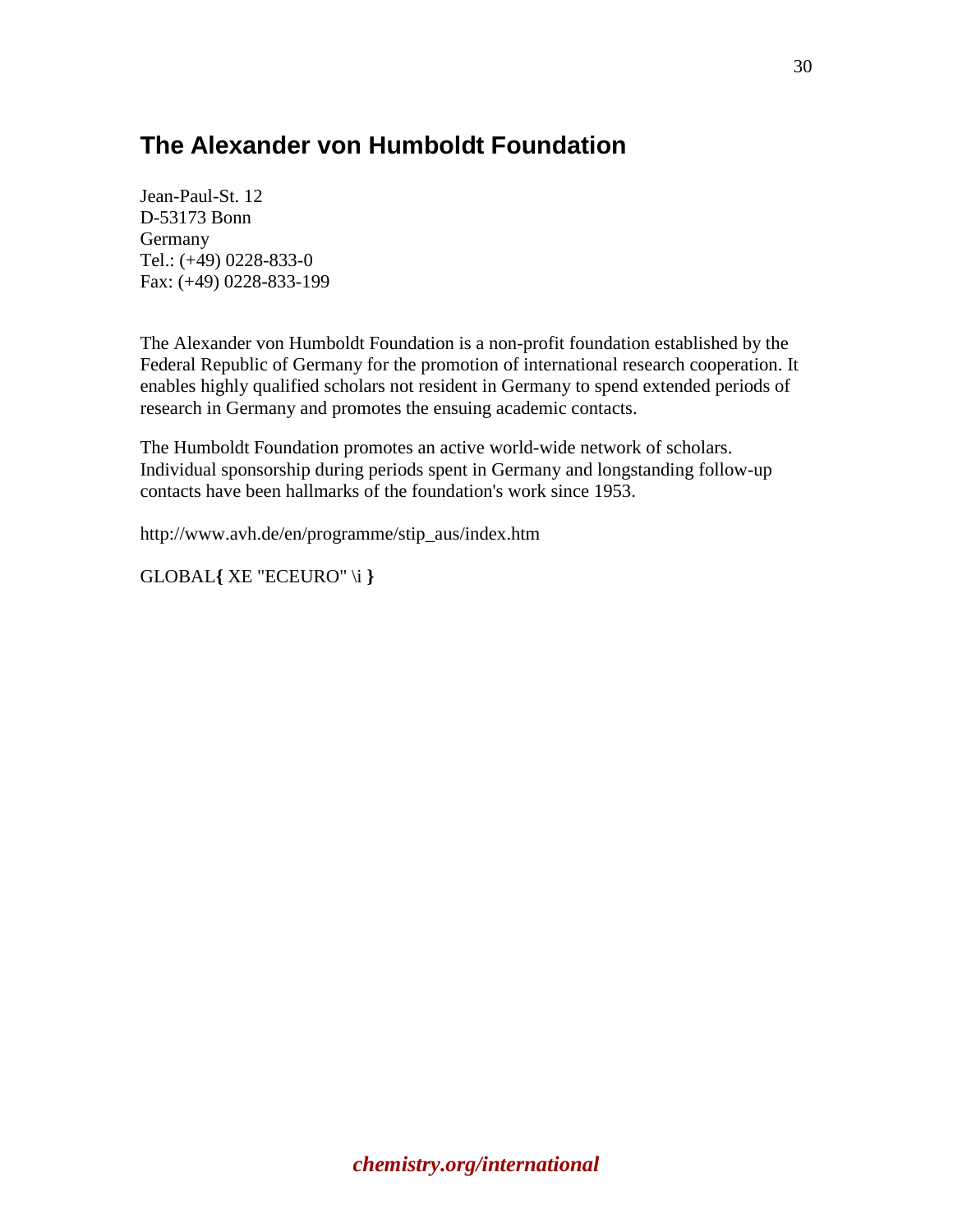### <span id="page-30-0"></span>**Institute of International Education**

809 United Nations Plaza New York, NY 10017-3580 info@iie.org [http://www.iie.org](http://www.iie.org/) 

By enabling outstanding men and women to study, conduct research, and receive practical training outside their own countries, IIE:

fosters mutual understanding; builds global problem-solving capabilities; creates the human resources needed to build democratic, pluralistic societies and market economies; and strengthens the international competence of U.S. citizens.

Programs

IIE administers 240 programs through which almost 18,000 men and women from 170 nations benefit annually. IIE forges partnerships between the public and private sectors to design and implement international programs and to provide technical assistance in all countries and all fields, including:

Education Business and Management Science, Energy, Engineering Environment Arts and Humanities Journalism Human Rights

For more information:

[HTTP://www.iie.org/pgms/](http://www.iie.org/pgms/)  GLOBAL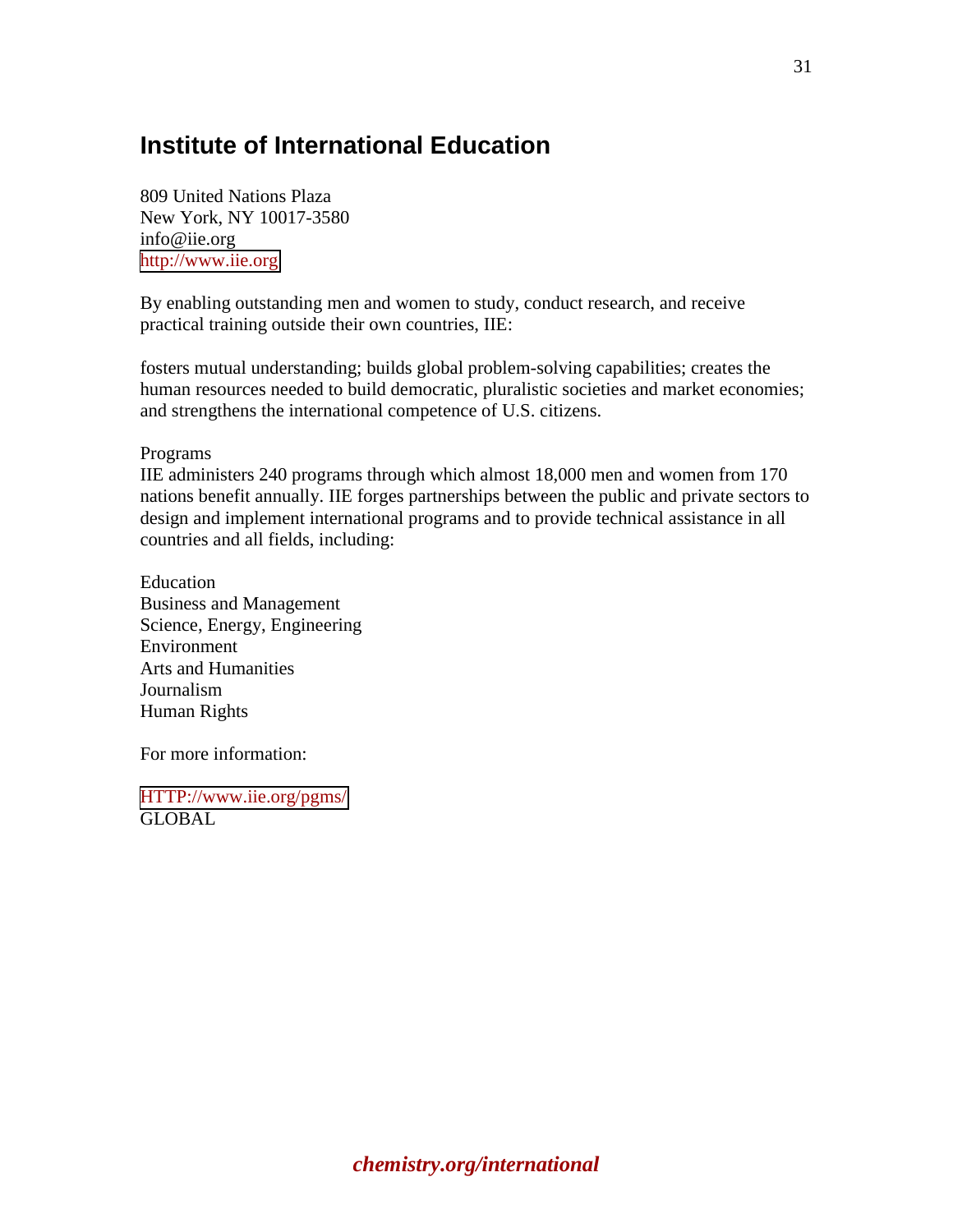### <span id="page-31-0"></span>**International African Student Association**

IASA-Net I.A.S.A. Executive Committee P.O. Box 1868 Jamaica Plain, MA 02130 USA

iasa2000@egroups.com

International African Students Association (IASA) is a non-profit umbrella organization for African students and young adults in the Diaspora. IASA seeks to create a medium through which African young adults can network and collaborate on projects based on the common desire to reshape the future of Africa. As an organization that desires to address issues facing African young adults, IASA plans on fostering relationships to raise awareness and interest in the needs and cultures of Africa and Africans within their present communities.

IASA is an organization that addresses various issues facing African young adults in the Diaspora. She is a voice for youth involvement in the development of Africa and Africans by fostering unity among the people and nations of Africa, encouraging and supporting African youth participation in the social, economic, and political development of Africa, encouraging the spirit of multiculturalism by celebrating the cultures of Africa and Africans, promoting and portraying a positive image of Africa and African people through education.

The IASA Forum is to provide access to databases of Scholarships, Fellowships, Grants, Internships, and Awards directory:

http://www.iasaonline.org/forum/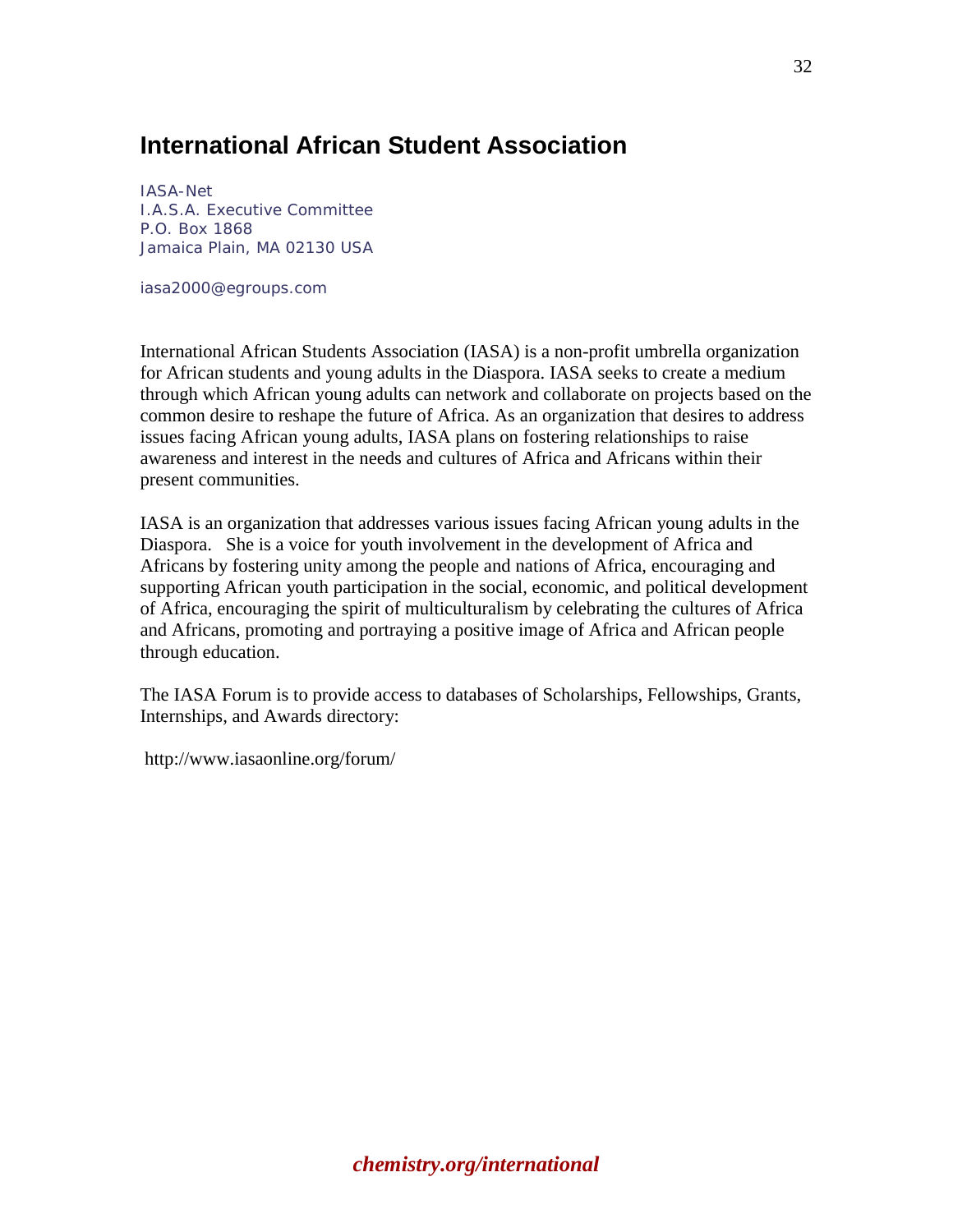## <span id="page-32-0"></span>**International Development Research Centre**

PO Box 8500 Ottawa, ON K1G 3H9 Canada Tel: +1 (613) 236 6163 info@idrc.ca

Purpose: To initiate, encourage, support, and conduct research into the problems of the developing regions of the world and into the means for applying and adapting scientific, technical, and other knowledge to the economic and social advancement of those regions.

IDRC's objectives

• to assist scientists in developing countries to identify sustainable long-term, practical solutions to pressing development problems.

• to mobilize and strengthen the research capacity of developing countries, particularly capacity for policies and technologies that promote healthier and more prosperous societies, food security, biodiversity, and access to information.

• to develop links among developing-country researchers, and provide them access to the results of research around the globe, in particular through developing and strengthening the electronic networking capacity of institutions in developing countries that receive IDRC funding.

 • to ensure that the products from the activities it supports are used by communities in the developing world, and that existing research capacity is used effectively to solve development problems.

To achieve these objectives, IDRC funds the work of scientists working in universities, private enterprise, government, and nonprofit organizations in developing countries and provides some support to regional research networks and institutions in the Third World. This support is designed to build a corps of researchers in each country and to help develop the networks of people and institutions that can undertake effective research and use the results of research to effect change.

[http://www.idrc.ca/index\\_e.html](http://www.idrc.ca/index_e.html) 

GLOBAL DEVNAT**{** XE "GLOBAL" \i **}**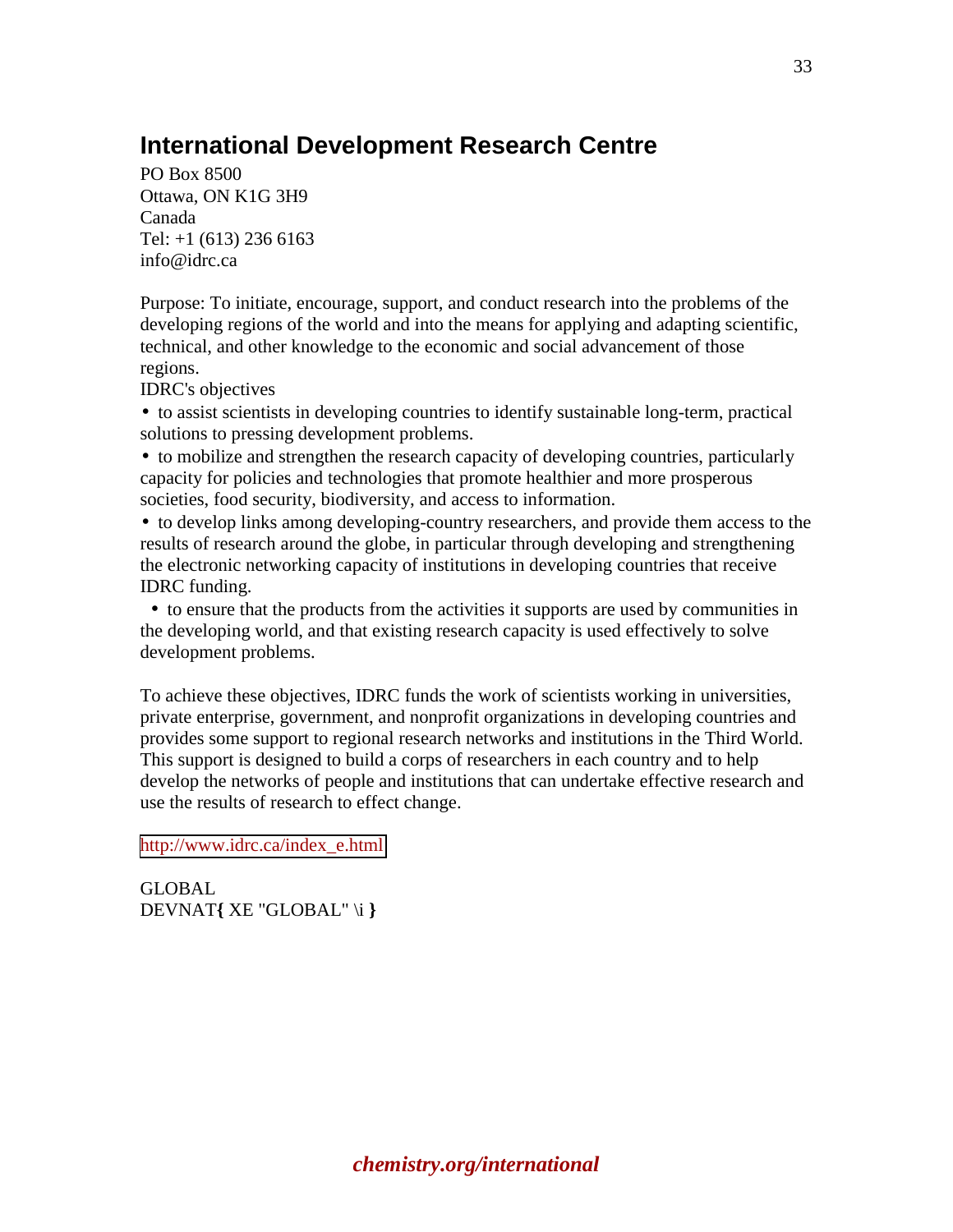### <span id="page-33-0"></span>**International Foundation for Science**

Grev Turegatan 19, SE-114 38 Stockholm, Sweden Tel: +46 8 545 818 00 *Fax:* +46 8 545 818 01 *E-mail* info@ifs.se <http://www.ifs.se/>

IFS Scientific Programme

The IFS Scientific Domain comprises sciences related to the **management of biological resources** (agriculture, horticulture, forestry, agroforestry, animal husbandry, veterinary medicine, aquatic resources and aquaculture, non-domesticated flora and fauna); the **use of biological resources** (science and technology of food, wood products, chemistry and bio-activity of natural products, and other biologically-derived products); and the **conservation of biological resources and their environment** (water, soil, atmosphere,

biodiversity).

[IFS Research Grants](http://www.ifs.se/Research_Grants.htm) are the main support provided by IFS; they are intended to be used for scientific equipment, literature, and expendable supplies.

Granting activities are organized into the six [IFS Research Areas:](http://www.ifs.se/Research_Areas.htm)

Aquatic Resources

Animal Production

Crop Science

Forestry/Agroforestry

Food Science

Natural Products

[Criteria for eligibility](http://www.ifs.se/Eligibility.htm) are very specific: IFS Research Grants are limited to young developing country scientists, who are at the beginning of their research career. GLOBAL

DEVNAT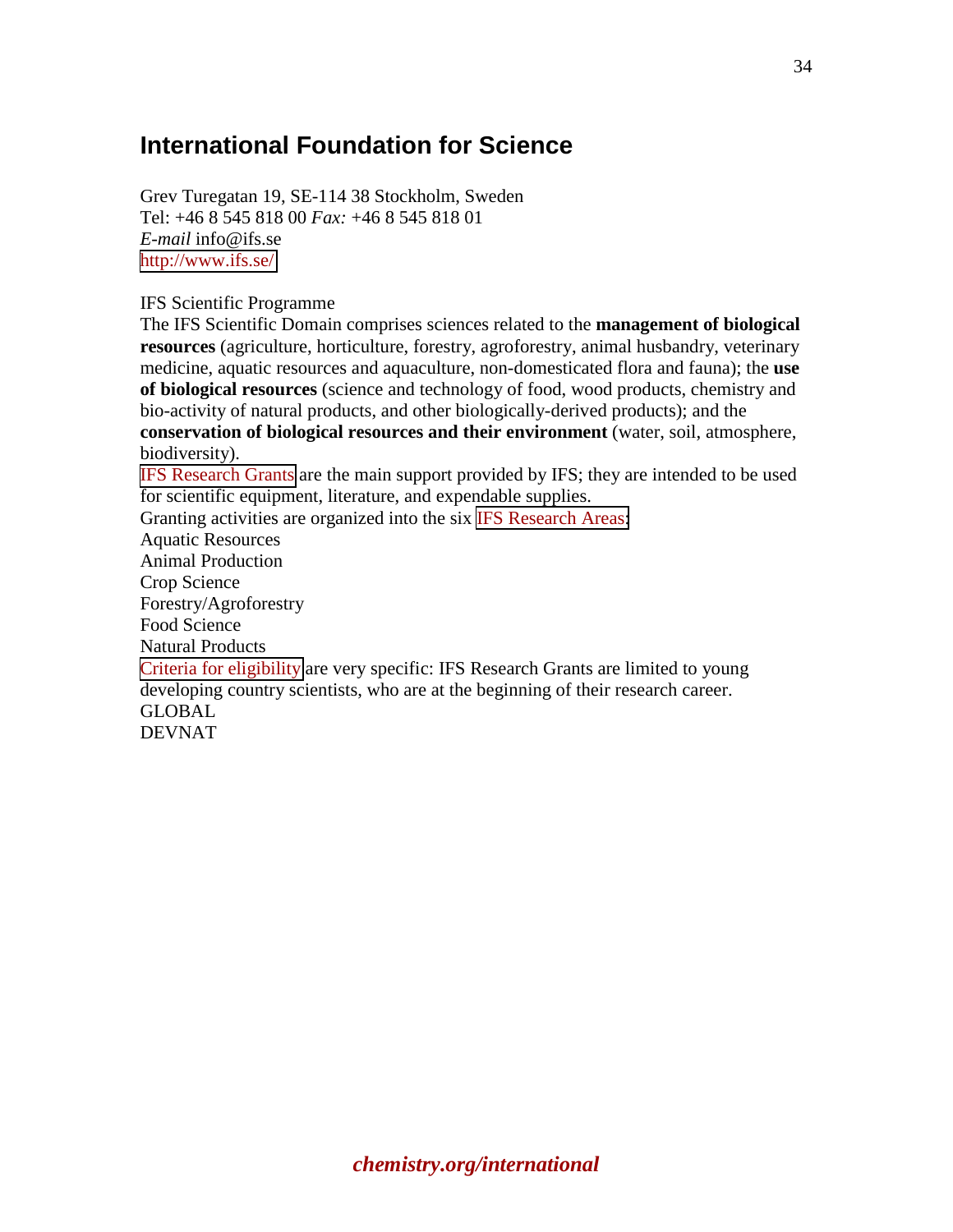# <span id="page-34-0"></span>**International Science Foundation**

1054 31st Street, NW, Suite 110 Washington, D.C. 20007 Phone: (202) 342-2760 Fax: (202) 342-2765 E-mail: info@isf.org Home Page: <http://www.isf.ru/>

#### CONFERENCE TRAVEL GRANT PROGRAM:

Fields of Study: basic research in the natural sciences in the Former Soviet Union (FSU) and the Baltic States.

Purpose of Study: Enables a limited number of FSU and Baltic scientists to travel abroad to attend international scientific conferences.

Eligibility: FSU and Baltic scientists actively pursuing basic research in the natural sciences at a scientific institution in the FSU. Must present a paper or poster at an international professional conference in their scientific discipline. Applications should be made by the organizers of the conference.

Financial Provisions: Provides travel expenses and modest stipend to conference organizers to pay in situ expenses. In turn, all registration and conference fees must be waived.

### FSU**{** XE "DEVNAT" \i **}**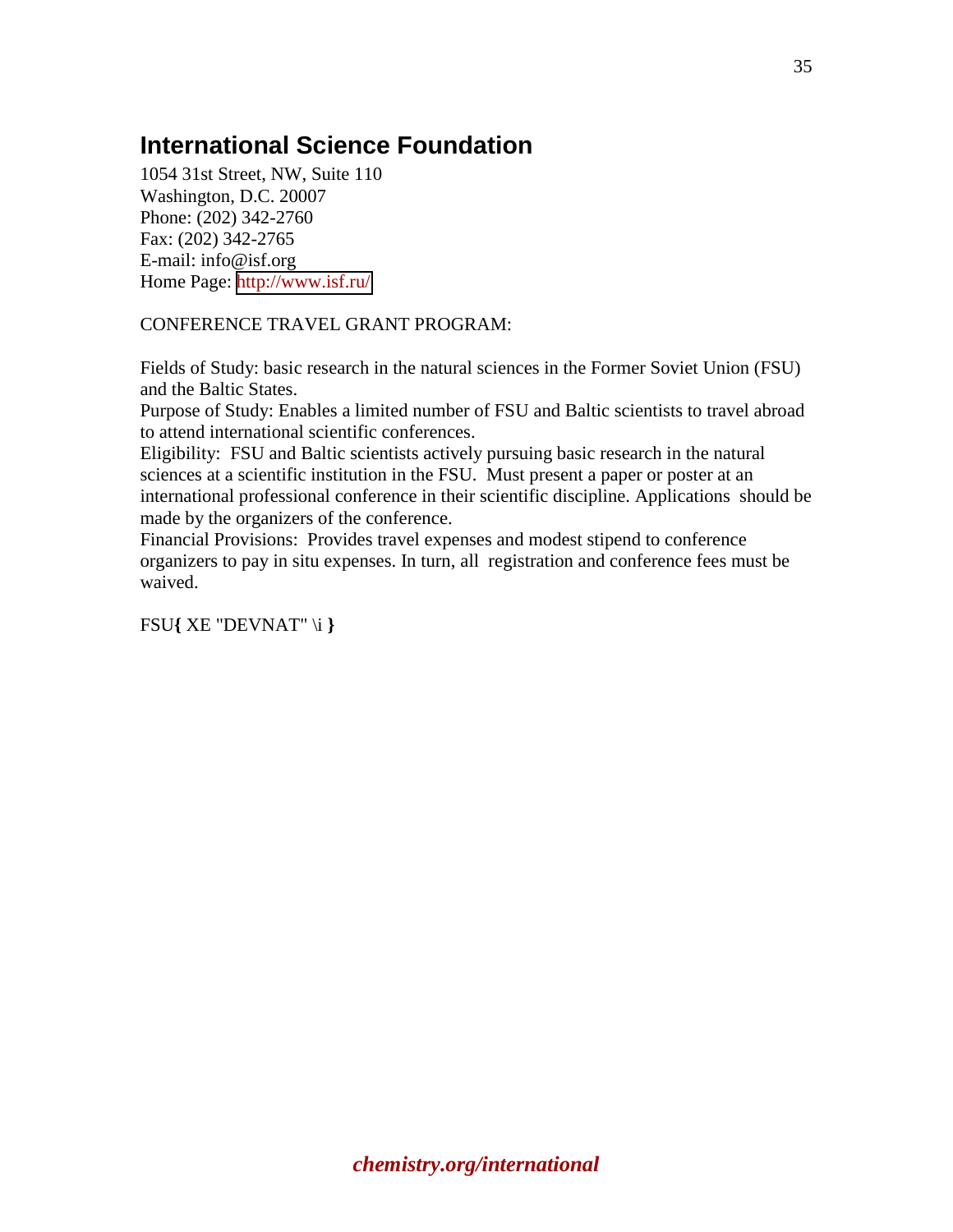## <span id="page-35-0"></span>**International Students.Com**

InternationalStudent.com is an Internet resource providing comprehensive information to international students. At this site you will find advice, links, scholarships, grants and other information to assist students in their quest to study abroad.

Study Abroad opportunities by discipline:

<http://www.internationalstudent.com/studyabroad/search.htm>

**GLOBAL**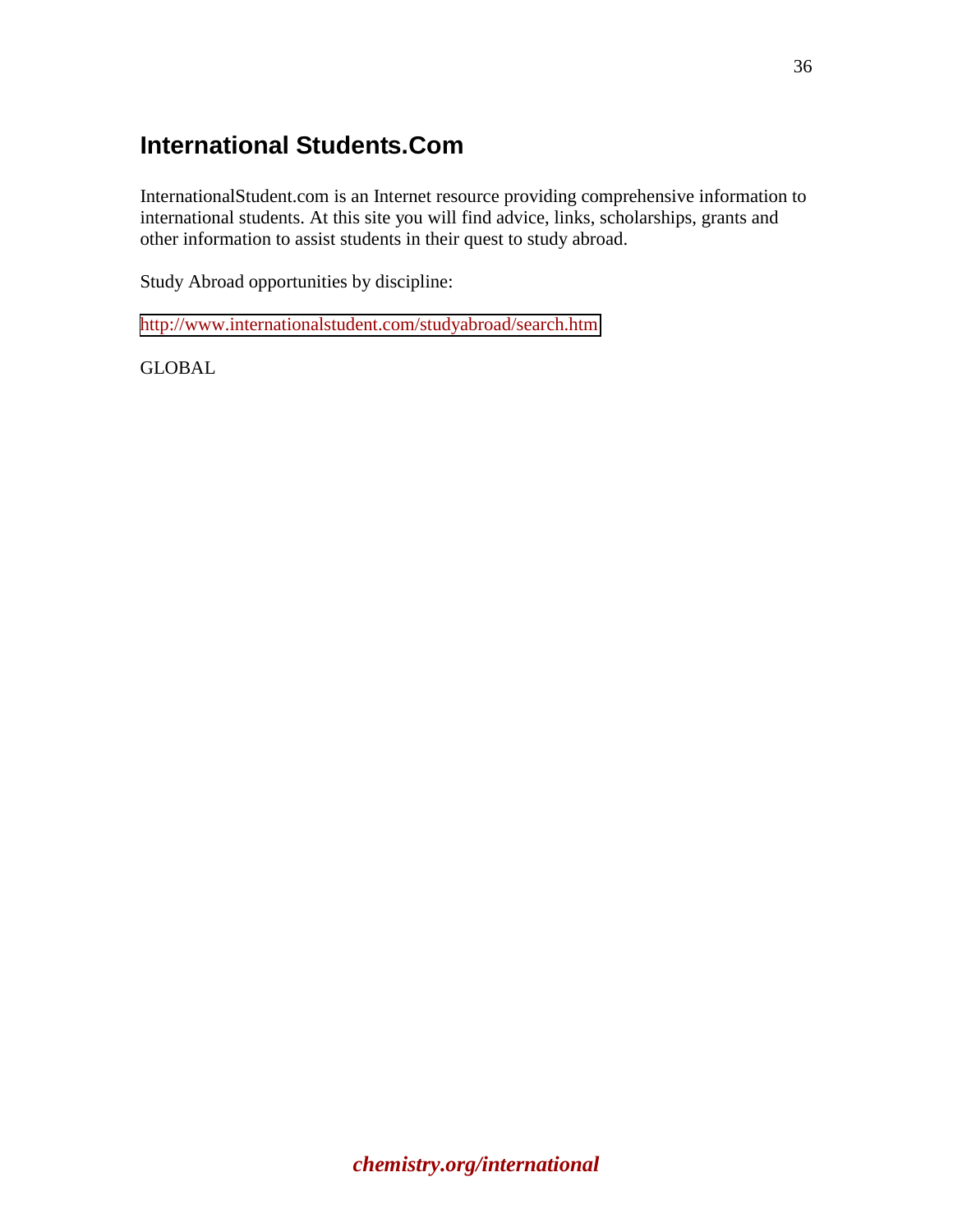# **Japan International Cooperation Agency (JICA)**

6-13F, Shinjuku Maynds Tower 1-1, Yoyogi 2-chome, Shibuya-ku, Tokyo 151-8558 Tel: 03-5352-5311/5312/5313/5314 Website: http://www.jica.go.jp/

JICA is responsible for the technical cooperation aspect of Japan's ODA programs.

Technical cooperation is aimed at the transfer of technology and knowledge that can serve the socioeconomic development of the developing countries. JICA carries out a variety of programs to support the nation building of developing countries through such technical cooperation.

The JICA Technical Training Program

JICA annually accepts about 8,000 participants for technical training courses in Japan. The main aim of the program is to transfer specialized knowledge and technologies. The program includes training conducted in Japan (both group and individual courses) and third-country training held in host countries other than Japan.

Equipment is usually supplied in conjunction with existing cooperation programs in order to: (1) facilitate technology transfer from JICA experts and JOCVs; (2) help counterparts in recipient countries continue their work after the experts have returned to Japan; and (3) help former participants in the training programs in Japan utilize their newly acquired knowledge and skills effectively in their own countries.

For application information, contact JICA's overseas offices at

http://www.jica.go.jp/english/contact/overseas.html

DEVNAT**{** XE "GLOBAL" \i **}**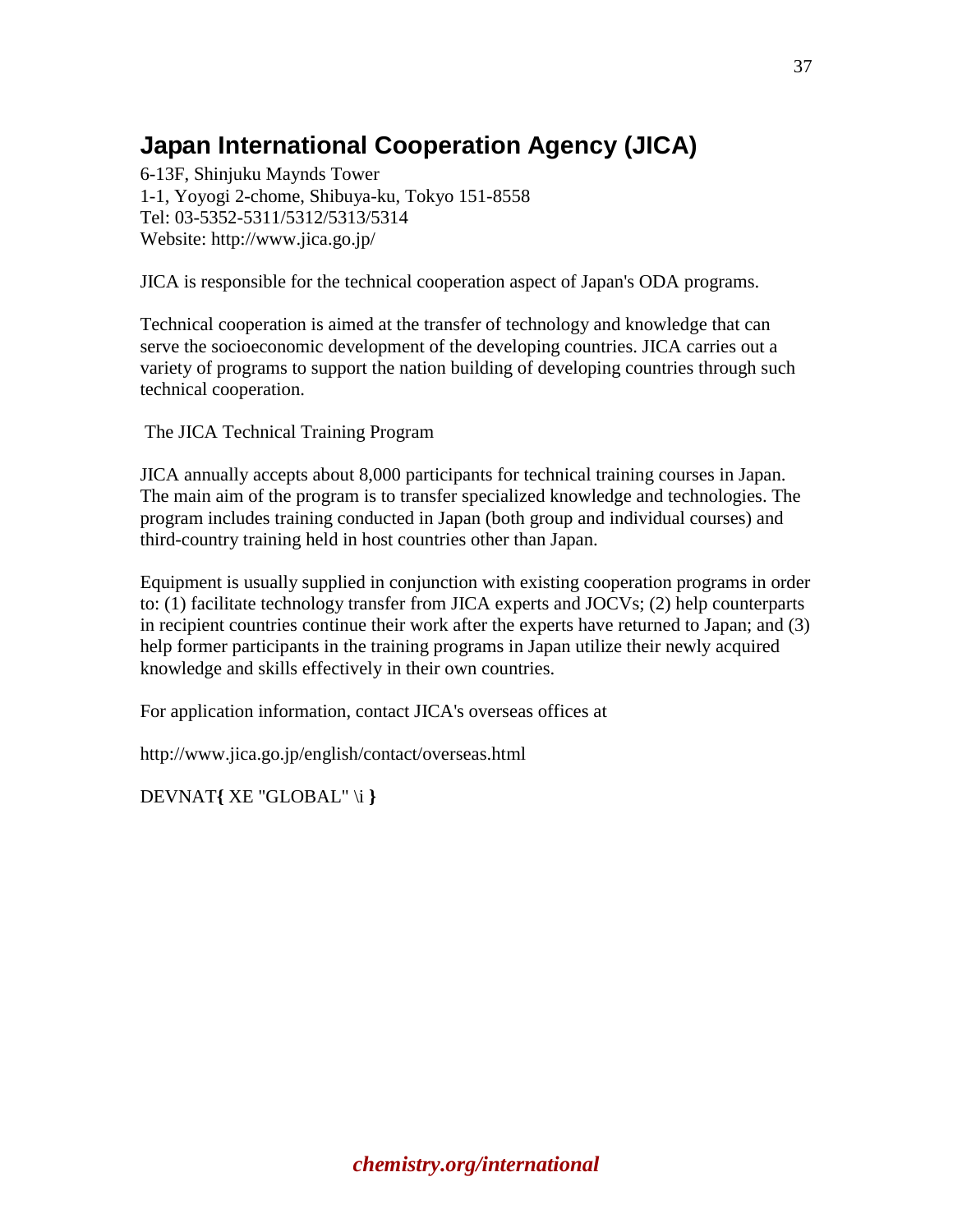### **LASPAU: Academic and Professional Programs for the Americas**

25 Mount Auburn Street, Cambridge, MA 02138-6095 USA Tel: (617) 495-5255, Fax: (617) 495-8990, Email: laspauwebmaster@camail1.harvard.edu [www.laspau.harvard.edu/](www.laspau.harvard.edu\)

#### COLCIENCIAS

Colombia's Francisco José de Caldas Institute for the Development of Science and Technology (COLCIENCIAS) oversees a \$200 million project to promote research, advanced scientific training, and the dissemination of technological information. The Program for the Formation of Human Resources and Strengthening of the Scientific Community is enabling a total of 400 Colombian professionals to pursue graduate degrees abroad in engineering and the social and natural sciences. The program was designed by COLCIENCIAS in collaboration with the Instituto de Estudios Técnicos en el Exterior "Mariano Ospina Pérez" and is funded by the Colombian government and the Inter-American Development Bank.

Since the program's inception in 1995, LASPAU has helped ensure its success by providing advising, monitoring, financial, and reporting services for the 100 students pursuing academic studies in the United States. Through an agreement signed in November 1999, LASPAU will also provide services for 200 grantees enrolled in master's and doctoral programs in 21 countries around the world.

COLCIENCIAS–LASPAU scholarships are highly competitive. Grantees must be fluent in English and make their own arrangements for admission to top-level U.S. graduate programs. Successful candidates receive up to four years of funding.

The COLCIENCIAS award is a forgivable loan that requires the recipient to return to Colombia upon graduation. When a student returns to Colombia, a portion of the award is forgiven. The remainder may be partially or fully waived by COLCIENCIAS, depending on the academic merit and professional achievements of the grantee.

For more information, please contact:

**Efrén G. Mencía,** Program Officer Tel: 617-495-0462 Fax: 617-495-8990 Email: efren**\_**mencia@harvard.edu

**Erin Dell,** Program Coordinator Tel: 617-496-7104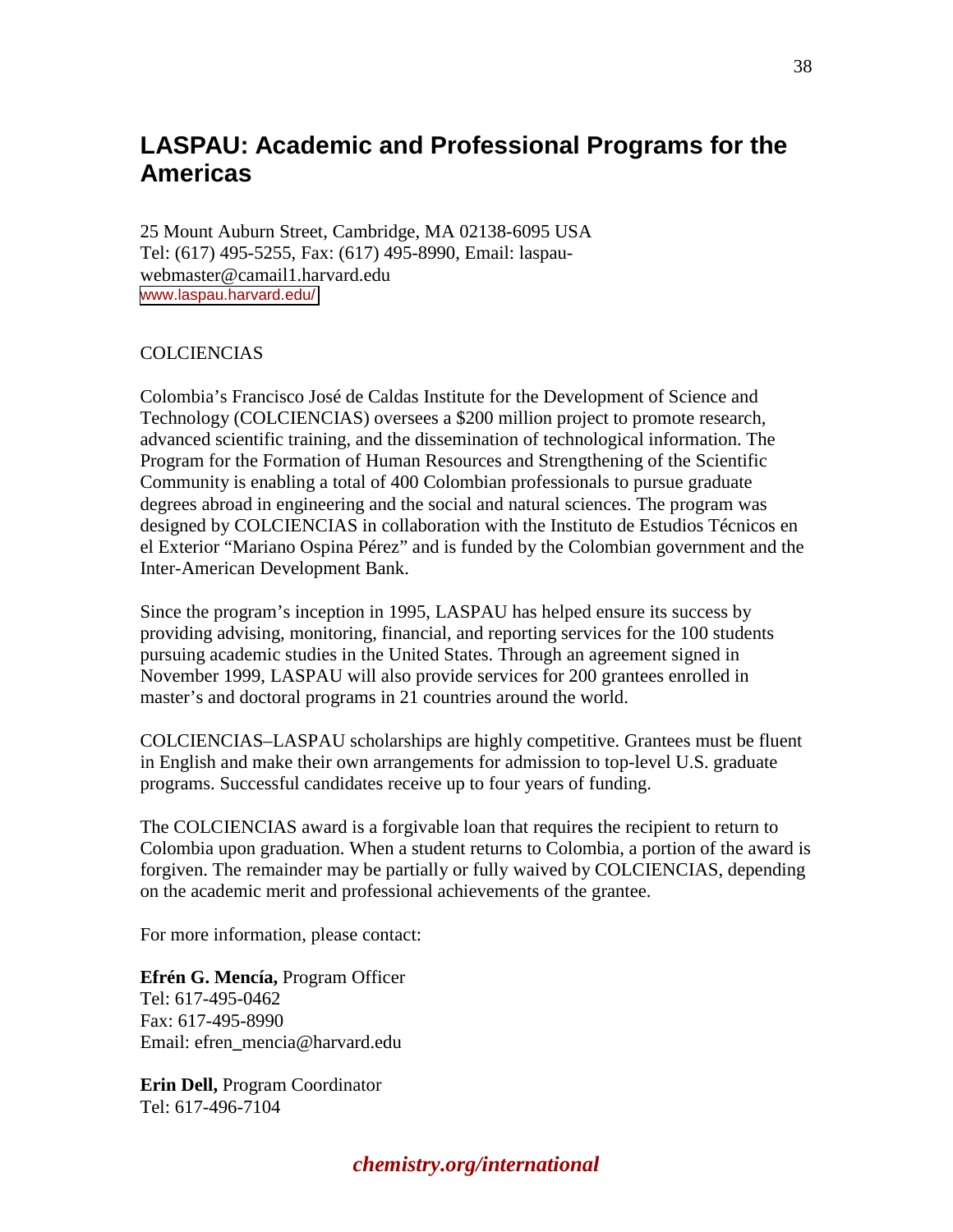Fax: 617-495-8990 Email: erin**\_**dell@harvard.edu

#### **Lisa Mallozzi Tapiero,** Program Coordinator

Tel: 617-495-0471 Fax: 617-496-8990 Email: lisa**\_**tapiero@harvard.edu

### **FUNDACYT**

The Fundación para la Ciencia y la Tecnología (FUNDACYT), Ecuador's institute to promote science and technology, oversees a \$7.2 million project to fund Ecuadorian researchers and faculty for graduate study at home and abroad. The five-year program will enable up to 175 grantees to pursue master's and doctoral studies, in addition to funding research projects at Ecuadorian universities, private institutions, and research centers. Support for the project, which began in 1995, is provided by the Inter-American Development Bank (IDB). LASPAU assists with the placement and monitoring of grantees studying outside Ecuador, who comprise about 85% of the total group of beneficiaries.

Fields of study are concentrated in areas of science and technology that are priorities for Ecuador and for the IDB, including environmental sciences and natural resources, engineering, health sciences, information systems, mining, and food science. The awards are highly competitive, with candidates undergoing a series of interviews and examinations prior to selection.

FUNDACYT scholarships are available for graduate study in any country that is a member of the IDB, including the United States, Canada, Korea, and most countries in Latin America and Europe. The last group of scientists for the five-year program began their studies in the fall of 1999.

#### **For more information, please contact:**

Martha Cox, Program Officer LASPAU 25 Mount Auburn Street Cambridge, MA 02138-6095 USA

Tel: 617-495-0340 Fax: 617-495-8990 Email: martha\_cox@harvard.edu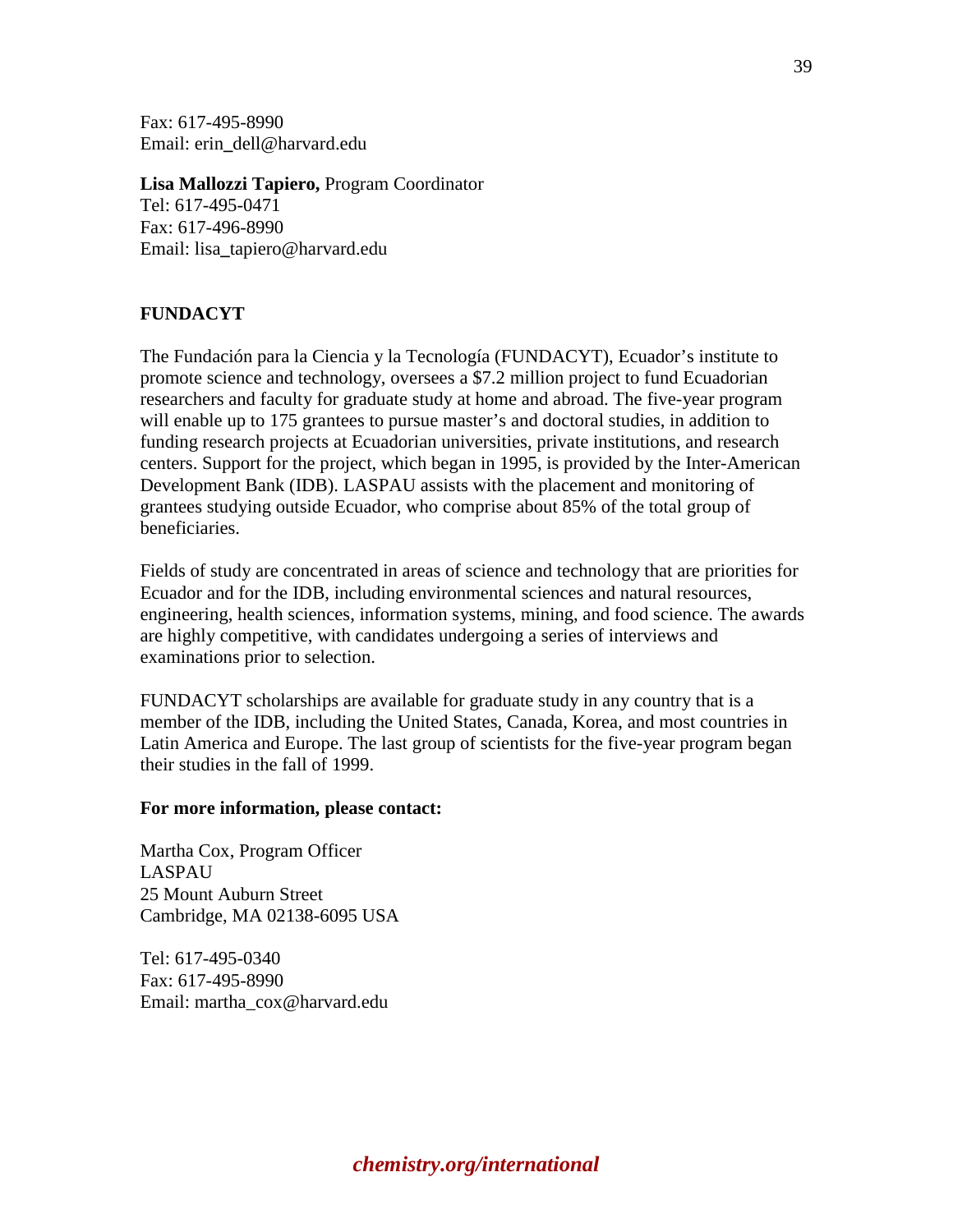### **The Fulbright-OAS Ecology Initiative**

The Fulbright Caribbean and Central American Ecology and the Fulbright Amazon Basin programs have been consolidated into a hemisphere-wide program, the Fulbright-OAS Ecology Initiative. Thanks to support from the Organization of American States (OAS), the initiative will increase the number of grants from 12 to 20, an increase of 70%.

The program now offers grants to individuals from Latin America, the Caribbean, and Canada for master's and doctoral level study at U.S. universities. Grantees in the natural sciences, social sciences, and public policy will study multidisciplinary approaches to environmental preservation and sustainable development. The goal of the initiative is to develop a well-prepared cadre of environmental professionals in the hemisphere who, upon completion of their studies, will return to their institutions to share their expertise with colleagues while maintaining contact with each other.

LASPAU staff works closely with Public Affairs Sections of U.S. Embassies, Fulbright Commissions, and the OAS to promote the scholarships at institutions of higher learning and at research organizations, government ministries, and nongovernmental agencies devoted to environmental concerns in Latin America, the Caribbean, and Canada. These institutions are invited to nominate candidates for the program.

The selection process is highly competitive. Applicants are expected to have outstanding academic credentials, at least three years of professional experience related to environmental preservation and sustainable development, and the potential to take a leadership role in addressing environmental issues. Applicants must also demonstrate a basic knowledge of English. Advanced English language training is provided through the grant when appropriate.

In addition to academic work, grantees are encouraged to pursue short-term internships at U.S. environmental organizations during their degree program studies. When possible, grantees return to their countries during the summer to carry out thesis research.

#### **For more information, please contact:**

**United States** Judith Adler, Senior Program Officer LASPAU 25 Mt. Auburn Street Cambridge, MA 02138-6095 Tel.: 617-495-0366 Fax: 617-495-8990 E-mail: judith**\_**adler@harvard.edu

LATAM**{** XE "LATAM" \i **}**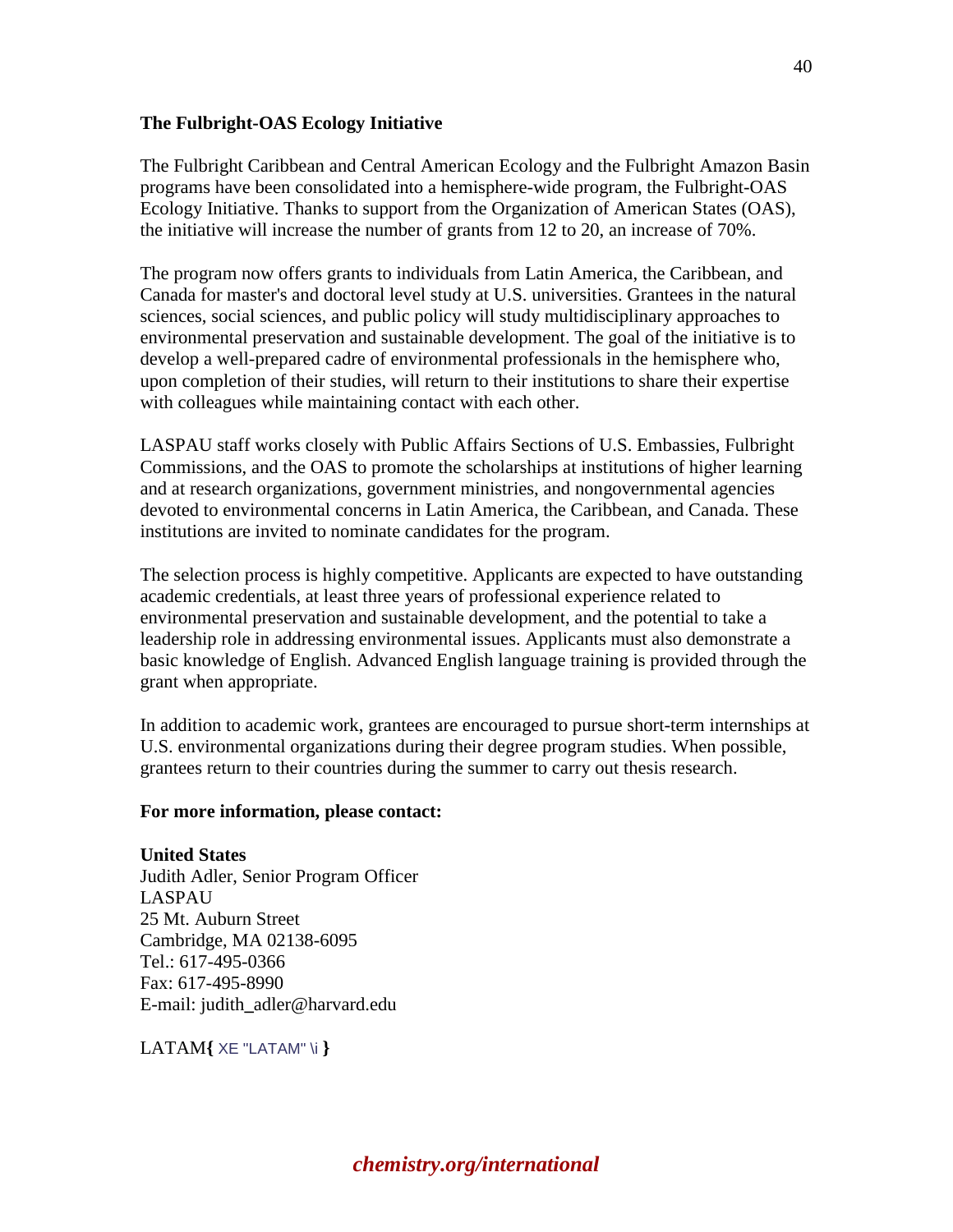## **National Academy of Science**

National Academy of Sciences 2101 Constitution Avenue NW Washington, DC 20418 202-334-2000 **infofell@nas.edu**

<http://www4.nationalacademies.org/pga/fo.nsf/web/otherpro?OpenDocument>

The Fellowship Programs Unit administers predoctoral, dissertation, postdoctoral, and other fellowship programs for advanced study in research-based disciplines. Links to other funding agencies also provided.

USFOC**{** XE "USFOC" \i **}**

GLOBAL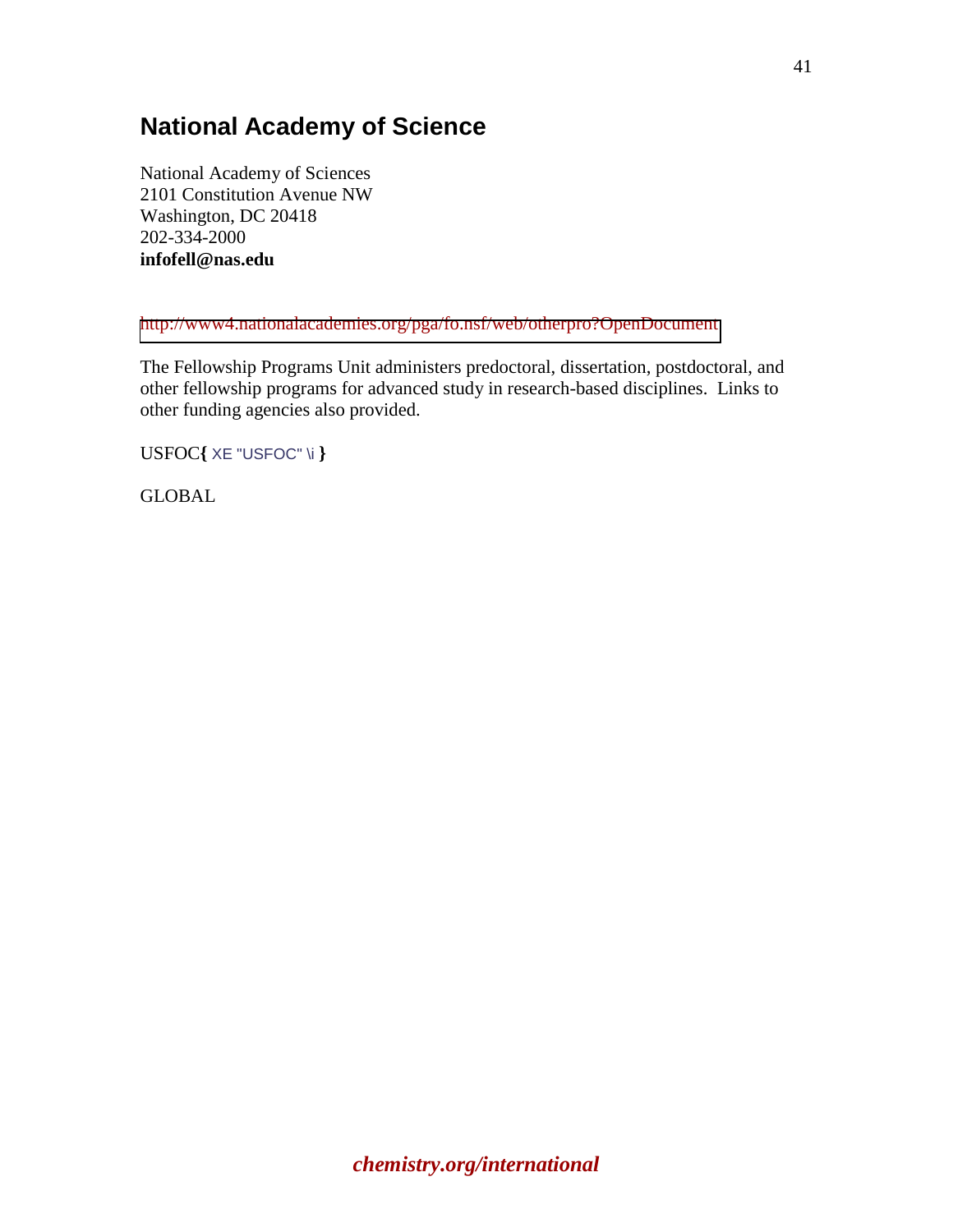## **National Geographic Society**

Grants-in-aid Committee for Research and Exploration 17th and M Streets, NW Washington, D.C. 20036-4688 Attn: Steven S. Stettes, Secretary Phone: (202) 857-7439

Fields of Study: Basic, original, scientific field research and exploration, particularly on multi-disciplinary projects of an environmental nature. Purpose of Study: To foster field based research with a geographical scope. Eligibility: an advanced degree. Financial Provisions: \$15,000 to \$20,000. GLOBAL**{** XE "GLOBAL" \i **}**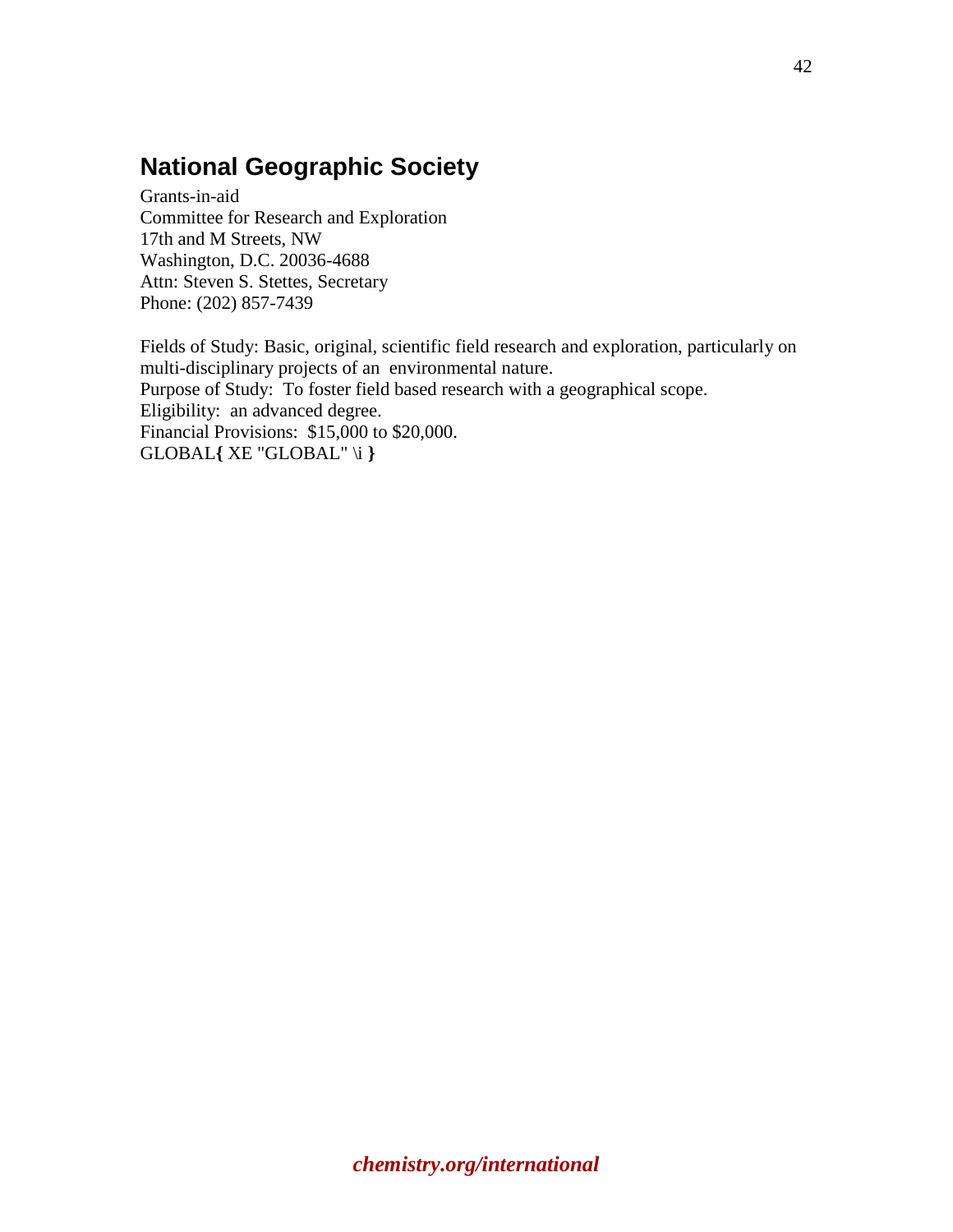## **National Institutes of Health – Fogarty International Center**

Fogarty International Center • National Institutes of Health Building 31, Room B2C29 • 31 CENTER DR MSC 2220 Bethesda, MD 20892-2220 fciinfo@nih.gov <http://www.nih.gov/fic/>

FIC international research and training programs allow institutions in the U.S. to work in partnership with colleagues in the developing world to conduct research and, in the process, to build a cadre of young foreign investigators positioned to address the scientific challenges in the most crucial areas, including HIV/AIDS, emerging infectious diseases, bioethics, medical informatics, population and health, environmental and occupational health, maternal and child health and others. In addition, research grants awarded to teams of U.S. and foreign investigators are creating partnerships that enable scientists worldwide to share insights and methods, and career development fellowships, such as the International Research Scientist Development Award, are making it possible for young U.S. scientists committed to international research, to work at developing country centers of scientific excellence. USFOC**{** XE "USFOC" \i **}**

GLOBAL**{** XE "GLOBAL" \i **}**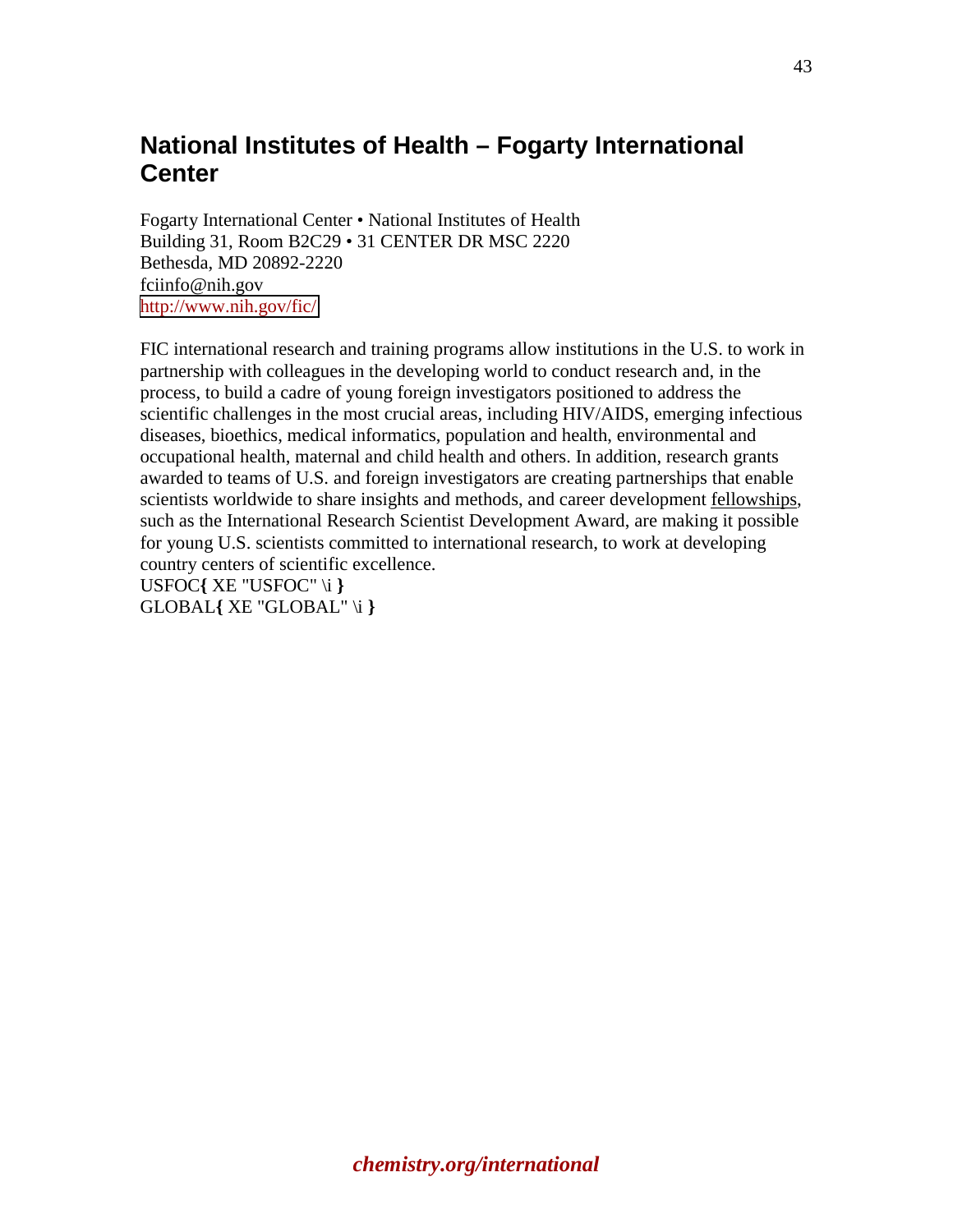## **North Atlantic Treaty Organization**

NATO**{** XE "NATO" \i **}** Headquarters Blvd Leopold III 1110 Brussels, Belgium natodoc@hq.nato.int <http://www.nato.int/science>

The objective of the Science Fellowships sub-programme is to prepare for the long-term future by training young researchers. Science fellowships provide opportunities for scientists of NATO**{** XE "NATO" \i **}**'s Partner countries to pursue their research work or continue their training in a NATO country, and vice-versa. There are a limited number of fellowships available in some countries for NATO-country scientists to study in another NATO country.

The NATO**{** XE "NATO" \i **}** Science Committee entrusts the administration of the Science Fellowships to agencies in the NATO member countries. A National Administrator represents the agency in each country and is responsible for the day-to-day management of this sub-programme. The Science Committee sets policy guidelines and safeguards the international characteristics of the Fellowships. The NATO**{** XE "NATO" \i **}** Scientific

Affairs Division guides the sub-programme to ensure coordinated general policies and administration.

Fellowships: National Administrators

#### BELGIUM

Mr. Joel TABURY Ministry of Foreign Affairs Affaires Scientifiques (P.61) Bureau E 419 Rue des Petits Carmes, 15 1000 Brussels Tel: (32-2)501.37.06 Fax: (32-2)501.37.03 E-mail: p60@diplobel.org

(Advanced Fellowships available to Belgian and Partner applicants) For more information, see the Belgian National Policy Statement on Science Fellowships

#### CANADA

Ms. Teresa BRYCHCY Scholarships & Fellowships Division Natural Sciences and Engineering Research Council of Canada Ottawa, Ontario K1A 1H5 Tel. (1-613) 995-5521 Fax (1-613) 996-2589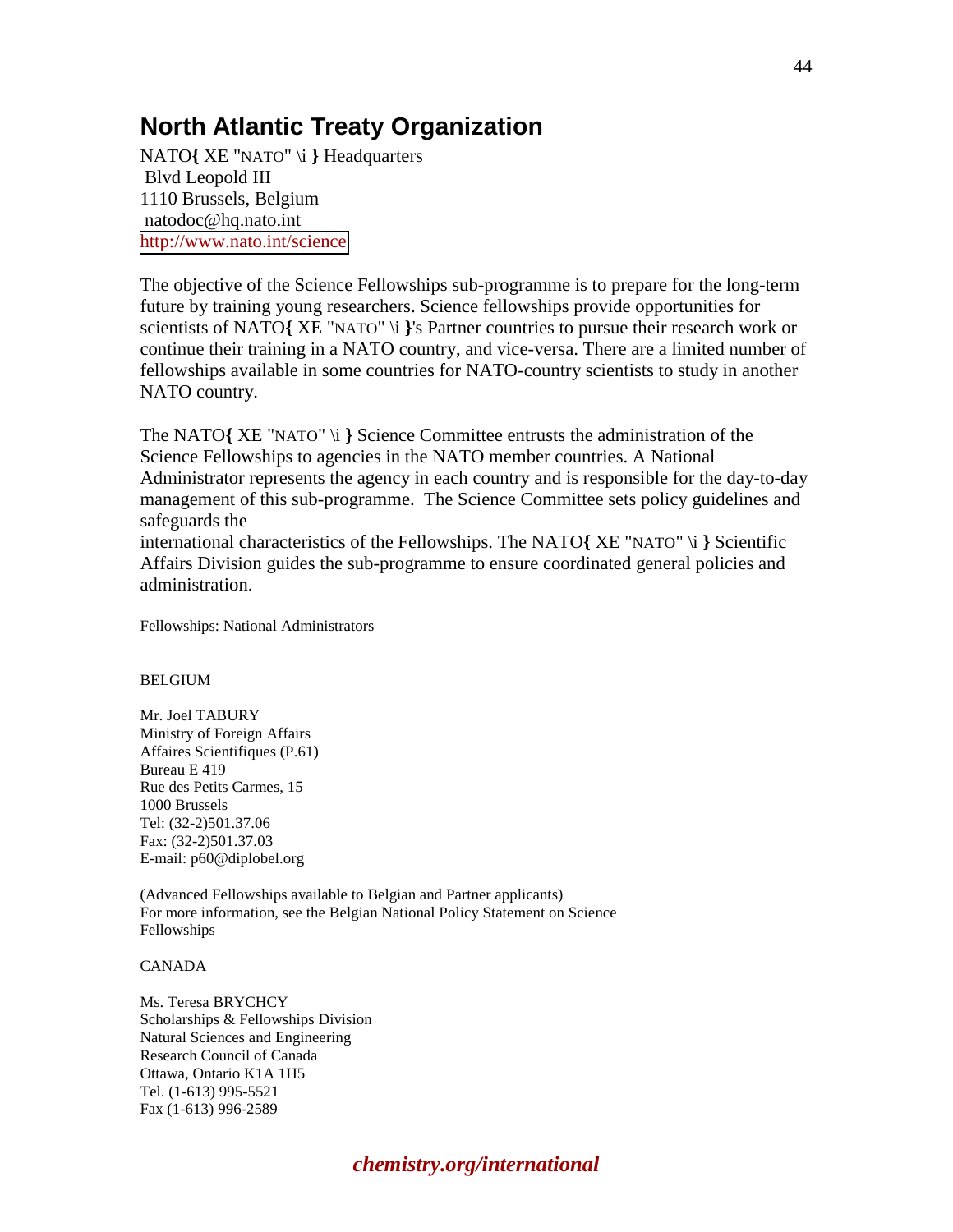E-mail: schol@nserc.ca

URL : http://www.nserc.ca/guide/sf/3e\_e.htm

(Advanced Fellowships available ONLY to Partner applicants) For more information, see the Canadian National Policy Statement on Science Fellowships

#### CZECH REPUBLIC

Dr. Jan LACHMAN Higher Education Department Ministry of Education Youth and Sports Karmelitska 5 11812 Prague Tel: 420.2.57193358 Fax: 420.2.57193351 E-mail: lachman@msmt.cz

(Basic, Advanced and Senior Fellowships - available to Czech and Partner applicants) For more information, see the Czech National Policy Statement on Science Fellowships

#### DENMARK

Ms. Louise Willumsen Danish Natural Science Research Council Danish Research Agency Randersgade 60 DK-2100 Copenhagen Tel: (45) 3544 6261 Fax: (45) 3544 6201 e-mail: lew@forsk.dk

URL : http://www.forsk.dk

(Advanced Fellowships available to Danish and Partner applicants; Senior Fellowships available to Partner applicants.) For more information, see the Danish National Policy Statement on Science Fellowships

#### FRANCE

Prof. Raymond SAINT-PAUL Prof. Roger OHAYON Conservatoire National des Arts et Metiers Secretariat des Bourses de l'OTAN 2, rue Conte F-75141 Paris Cedex 03 Tel. (33-1) 40.27.25.58 and (33-1)40.27.23.66 Fax (33-1) 40.27.25.58 and (33-1) 40.27.20.86 E-mail: weiman@cnam.fr

(Basic Fellowships available to Partner applicants only; Advanced and Senior Fellowships available to French and Partner applicants) For more information, see the French National Policy Statement on Science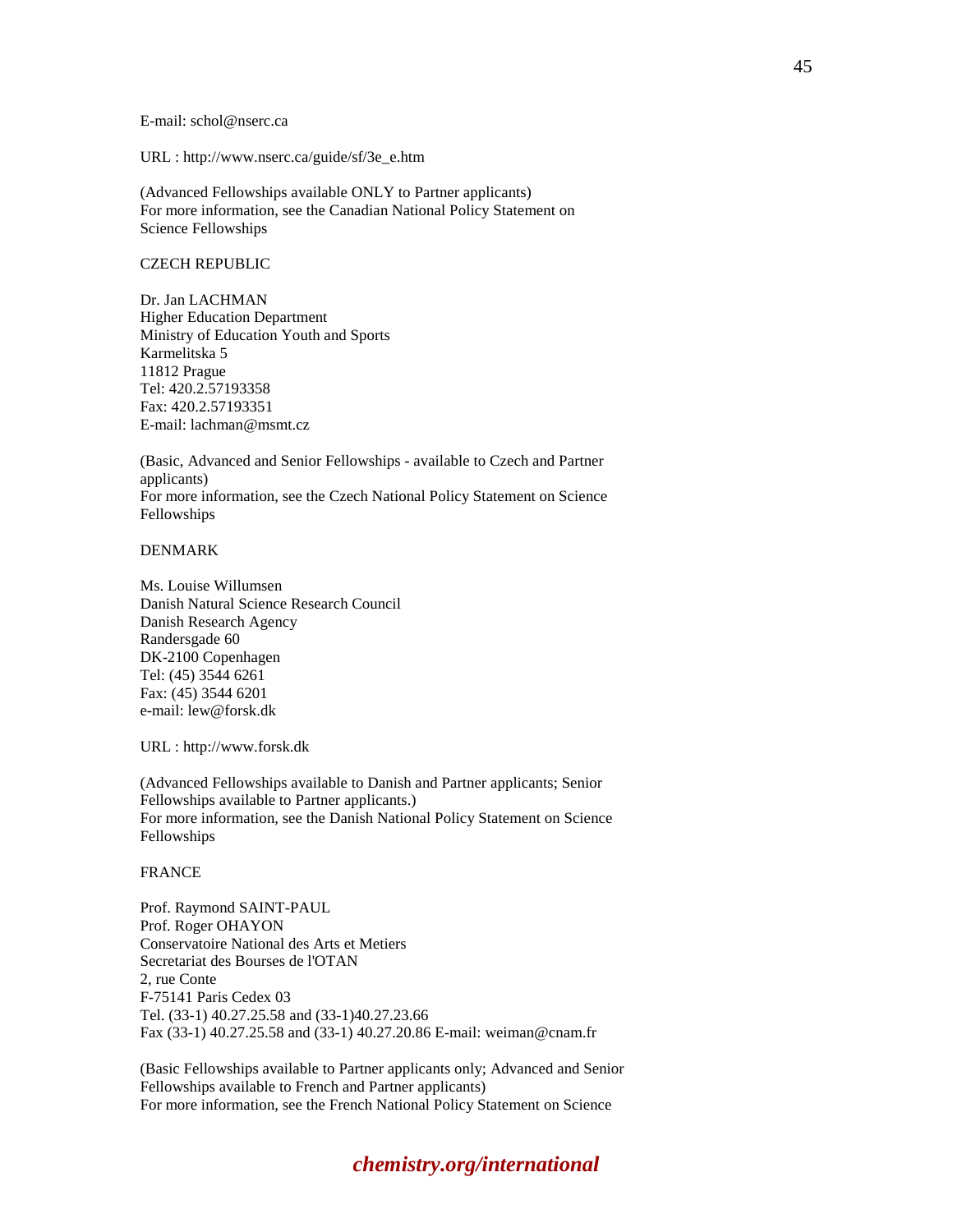#### Fellowships

GERMANY

Dr. Rafael RATAJCZAK Deutscher Akademischer Austauschdienst - DAAD (Referat 311) Postfach 200 404 D-53134 Bonn Tel. (49-228) 8820 or direct line 882 339 Fax (49-228) 882 444 Telex: DAAD D 8/85515 E-mail: postdoc@daad.de

URL: http://www.daad.de

(Advanced Fellowships available to German and Partner applicants) For more information, see the German National Policy Statement on Science Fellowships

#### **GREECE**

Mr. Nikolaos SYMEONIDIS Directorate of International Organizations and Policies Ministry of National Economy 1 Kornarou Street GR-105 63 Athens Tel. (30-1) 328 6301 Fax (30-1) 328.6309 E-mail: sdoob@dos.gr

URL: http://www.dos.gr

(Advanced and Senior Fellowships available to Greek and Partner applicants; Basic Fellowships available to Greek applicants.) For more information, see the Greek National Policy Statement on Science Fellowships

HUNGARY

Mr. Bela MURANYI Ministry of Education, Research and Development Division NATO**{** XE "NATO" \i **}** S&T Secretariat Szervita tér 8, office 407 H-1052 Budapest, HUNGARY tel: (+36 1) 318 4015 fax (+36 1) 318 7198 e-mail: nato@om.hu

(Advanced and Senior Fellowships available to Hungarian and Partner-country applicants.)) For more information, see the Hungarian National Policy Statement on Science Fellowships

ICELAND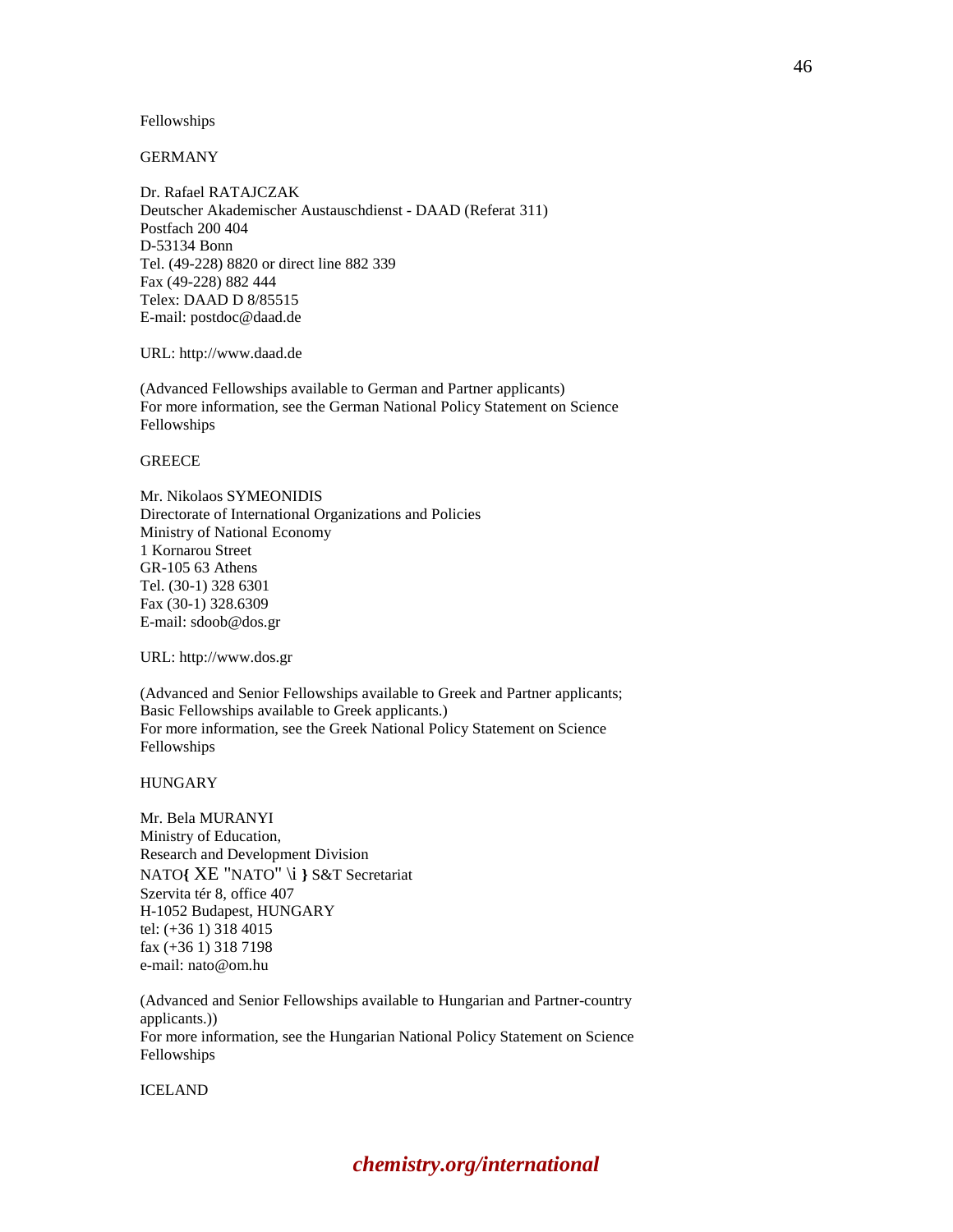Dr. Kristjan KRISTJANSSON Icelandic Research Council Laugavegur 13 IS-101 Reykjavik Tel. (354-5) 155800 Fax (354-5) 529814 E-mail: kristjank@rannis.is

URL: http://www.rannis.is

(Basic, Advanced and Senior Fellowships available to Partner applicants only.) For more information, see the Icelandic National Policy Statement on Science Fellowships

ITALY

Dr.R. MICOLITTI Servizio Concorsi e Borse di Studio Direzione Centrale Personale Consiglio Nazionale delle Ricerche Piazzale Aldo Moro, 7 I-00185 Roma Tel. (39-6) 4993 3748 Fax (39-6) 4993 3868 E-mail: g.buzio@dcp.cnr.it

(Advanced and Senior Fellowships available to Italian and Partner applicants) For more information, see the Italian National Policy Statement on Science Fellowships

LUXEMBOURG

Mme. J. ENTRINGER Ministère de la Culture, de l'Enseignement Supérieur et de la Recherche Département Recherche 20 Montée de la Pétrusse 2912 Luxembourg Tel: (352) 478 5217/5219 Fax: (352) 460 927 E-mail: recherche@mcesr.lu

Advanced and Senior Fellowships available to Partner applicants only For more information, see the Luxembourg National Policy Statement on Science Fellowships

#### **NETHERLANDS**

Dr. H. WEIJMA Mrs. J. CONSOLINI (Contact person for NATO**{** XE "NATO" \i **}** Science Fellowships Programme) Nederlandse organisatie voor wetenschappelijk onderzoek (NWO) Laan van Nieuw Oost Indië 131 PO Box 93138 NL-2509 AC The Hague Tel. (31-70) 3440630 Fax (31-70)3440620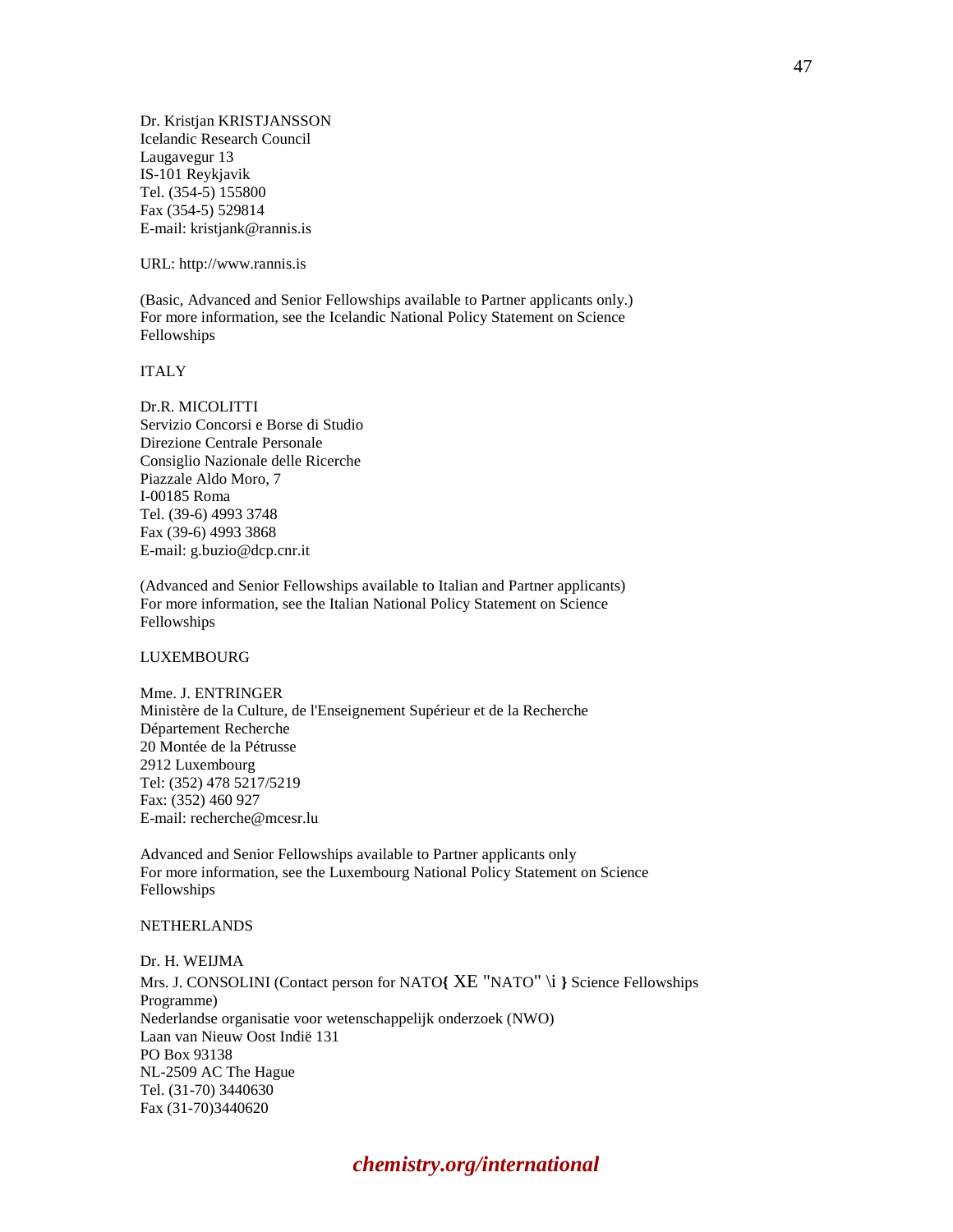#### E-mail: consolini@nwo.nl

(Advanced and Senior Fellowships available to Partner applicants only) For more information, see the Dutch National Policy Statement on Science Fellowships

#### NORWAY

Mrs. E. BOON The Research Council of Norway P.O. Box 2700 St. Hanshaugen N-0131 Oslo Tel. (47-22) 03 73 70 Fax (47-22) 03 73 62 E-mail: eb@forskningsradet.no

(Advanced and Senior Fellowships available to Partner applicants only) For more information, see the Norwegian National Policy Statement on Science Fellowships

#### POLAND

Dr. Maria ANTOSIK Information Processing Centre (OPI) Al. Niepodleglosci 188 B 00-950 Warszawa Tel: 48 22 825 8895 Fax: 48 22 825 3319 E-mail: antosik@opi.org.pl

URL: http://www.opi.org.pl

(Advanced Fellowships available to Polish and Partner applicants) For more information, see the Polish National Policy Statement on Science Fellowships

PORTUGAL

Dr. Lucilia FLOXO Instituto de Cooperacao Cientifica e Tecnologica Internacional - ICCTI Rua Castilho, 5-4 1250 -066 Lisboa Tel. (351-1) 358 5303 / 358 5302 Fax. (351-1 315 4065 E-mail: invotan@mail.telepac.pt

(Advanced and Senior Fellowships available to Portuguese and Partner applicants; Senior Fellowships also available to other NATO**{** XE "NATO" \i **}** applicants) For more information, see the Portugese National Policy Statement on Science Fellowships

SPAIN

Mr. Daniel SAEZ ALVAREZ Ministerio de Educación y Cultura Secretaria General Técnica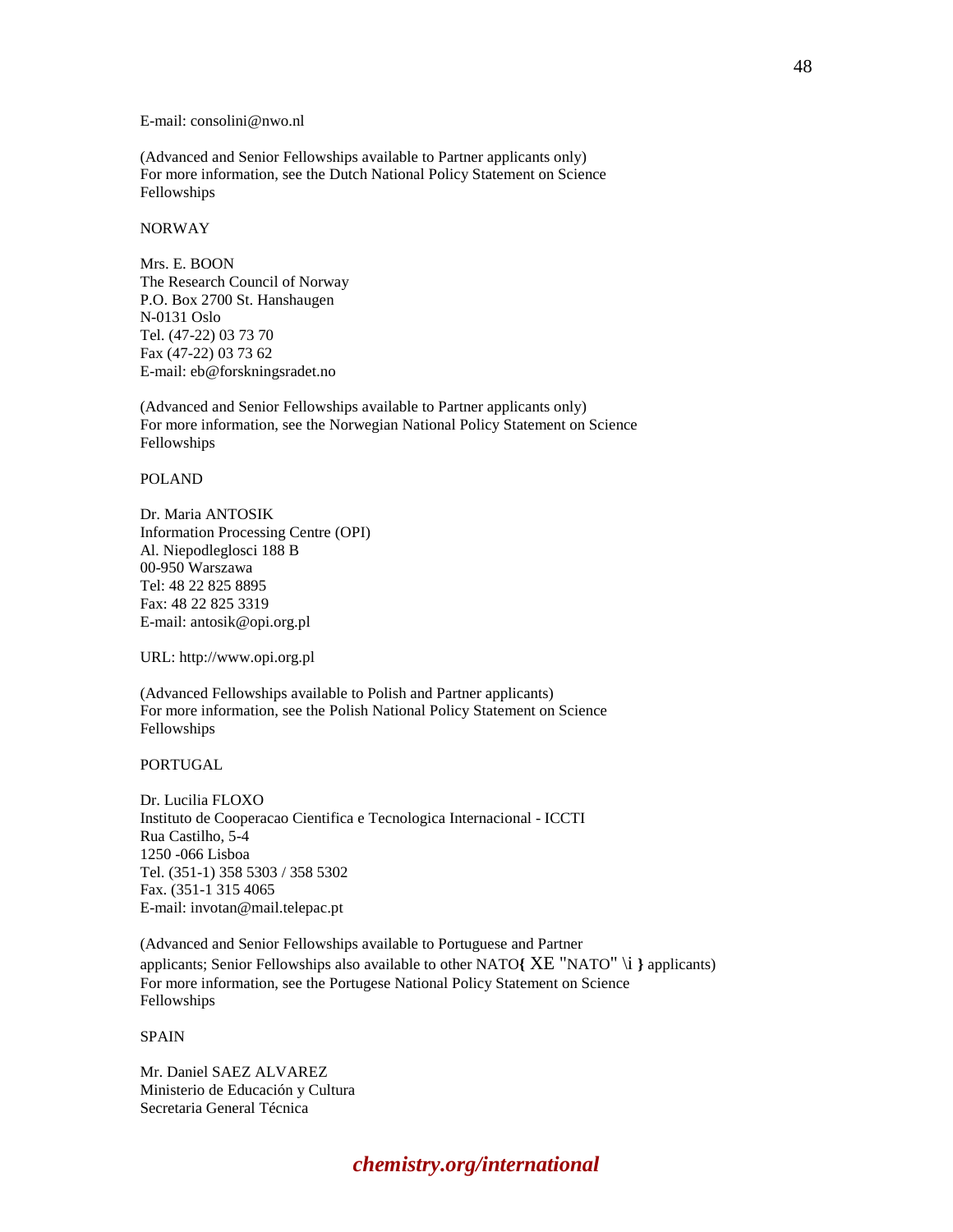Subdirección General de Cooperación Internacional Paseo del Prado 28 - 2 E-28014 Madrid Tel. (34-1) 506 5596 Fax (34-1) 506 5705 Email: daniel.saez@educ.mec.es

(Advanced and Senior Fellowships available to Spanish applicants; Senior Fellowships available to Partner applicants) For more information, see the Spanish National Policy Statement on Science Fellowships

#### **TURKEY**

Dr. Erol KOCAOGLAN The Scientific and Technical Research Council of Turkey - TÜBITAK Atatürk Bulvari, 221 Kavaklidere TR-06100 Ankara Tel. (90-312) 426 68 46 Fax (90-312) 427 23 82

Telex: 43186 BTAK TR E-mail: bayg@tubitak.gov.tr

URL: http://www.tubitak.gov.tr

(Basic and Advanced Fellowships available to Turkish and Partner applicants; Senior Fellowships available to Partner and to other NATO**{** XE "NATO" \i **}** applicants) For more information, see the Turkish National Policy Statement on Science Fellowships

#### UNITED KINGDOM

Miss Vida CODY Miss Gemma TIGHE (Contact person for NATO**{** XE "NATO" \i **}** Science Fellowships Programme) The Royal Society 6 Carlton House Terrace London, SW1Y 5AG Tel: (44-20) 7451 2559 Fax: (44-20) 7925.2620 E-mail: nato@royalsoc.ac.uk / gemma.tighe@royalsoc.ac.uk

URL: http://www.royalsoc.ac.uk/funding/fuk/natosum.htm

(Advanced Fellowships only - available ONLY to Partner applicants) For more information, see the UK National Policy Statement on Science Fellowships

UNITED STATES

NSF - NATO**{** XE "NATO" \i **}** Science Fellowships Dr. James H. Lightbourne Directorate for Education and Human Resources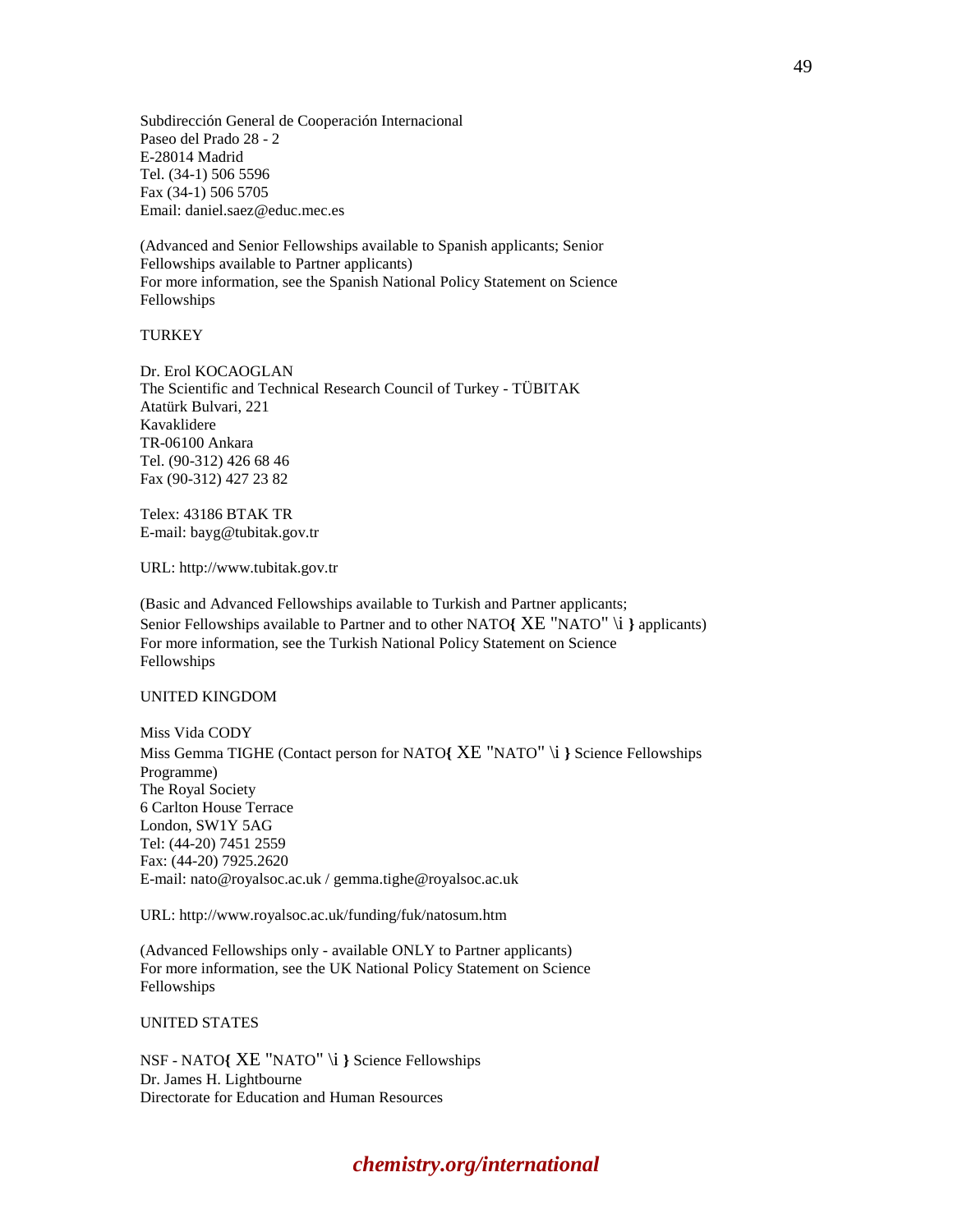National Science Foundation 4201 Wilson Boulevard Arlington, VA 22230 Tel. 1.703.292.8630 Fax. 1.703.292.9048 E-mail: nsf-nato@nsf.gov

URL : http://www.ehr.nsf.gov/dge/programs/nato/

(Advanced Fellowships available to United States and Partner applicants) For more information, see the US National Policy Statement on Science Fellowships NATO**{** XE "NATO" \i **}**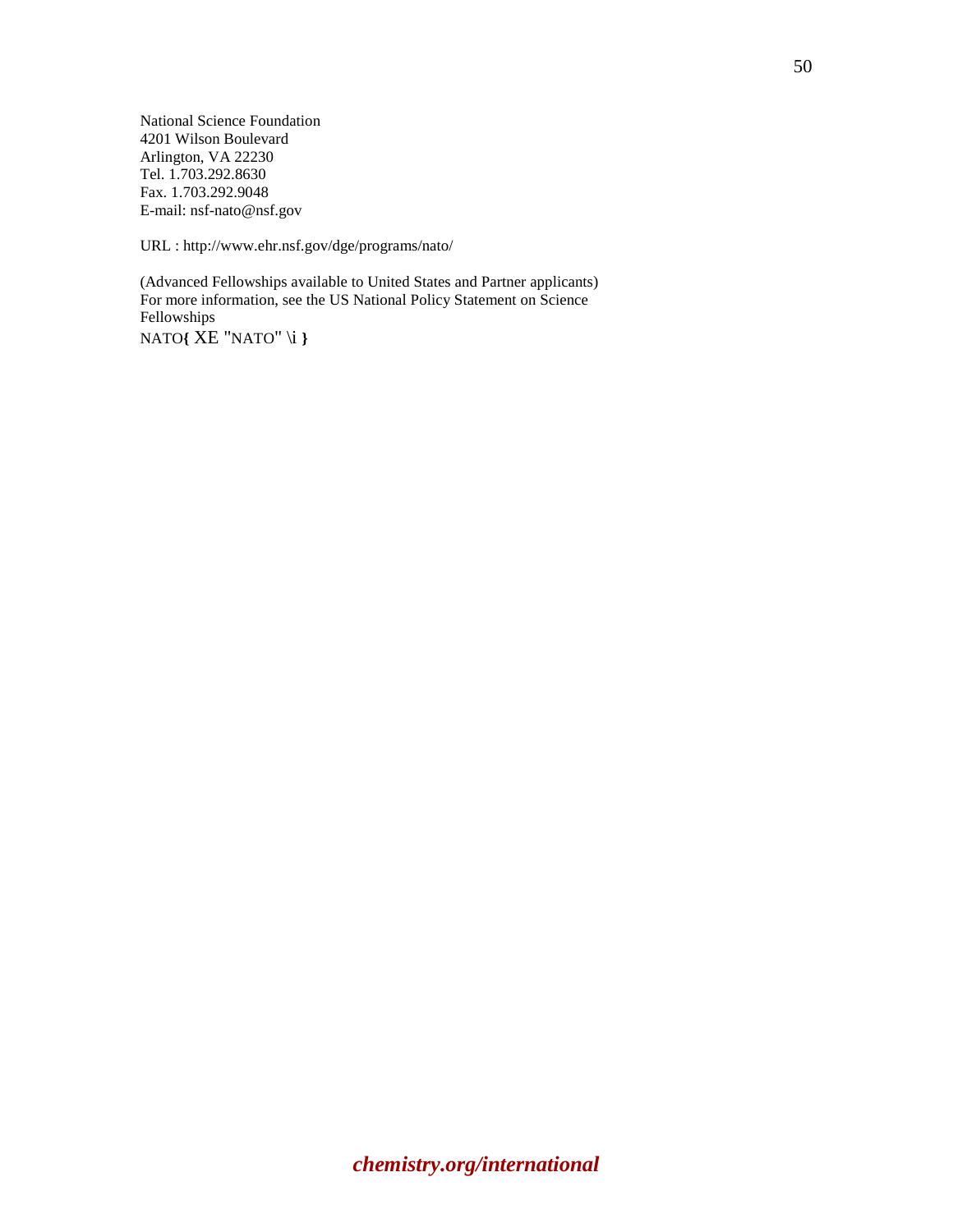## **National Science Foundation**

4201 Wilson Boulevard, Arlington, Virginia 22230, USA Tel: 703-292-5111

Information on all funding programs by date: <http://www.nsf.gov/home/programs/recent.htm>

Information on international programs: http://www.nsf.gov/home/programs/int.htm

International Research Fellowship Program (IRFP): <http://www.nsf.gov/pubs/2001/nsf01135/nsf01135.htm>

Synopsis of Program:

The objective of the International Research Fellowship Program is to introduce scientists and engineers in the early stages of their careers to opportunities abroad, thereby furthering NSF's goal of establishing productive, mutually-beneficial relationships between U.S. and foreign science and engineering communities. These awards are available for research in any field of science and engineering research and education supported by NSF. Foreign science or engineering centers and other centers of excellence in all geographical regions are eligible host institutions.

Cognizant Program Officer:

• Susan Parris, Division of International Programs, Room 935, telephone: (703)292-7225, email: sparris@nsf.gov.

GLOBAL**{** XE "GLOBAL" \i **}**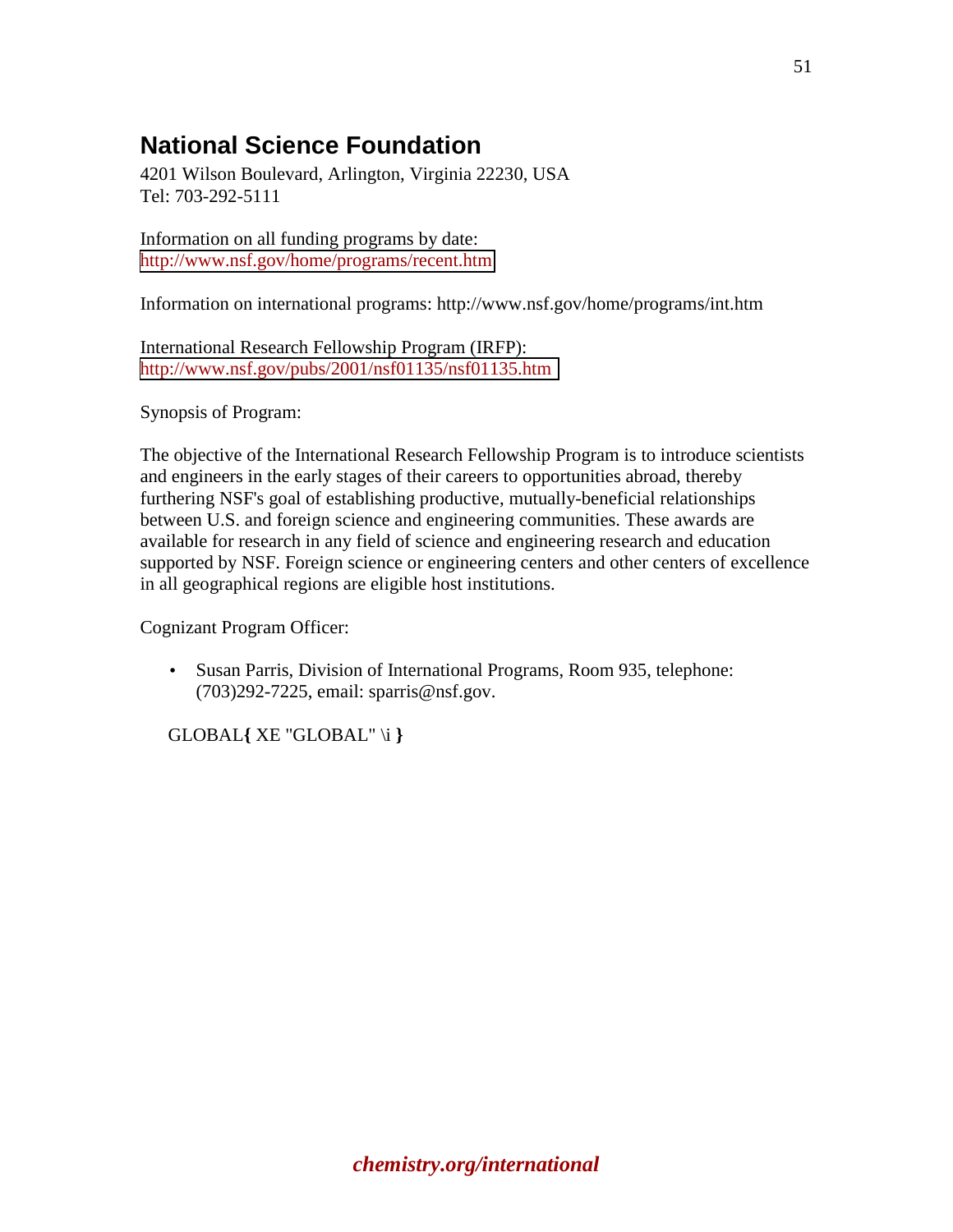## **The Organization of American States**

Inter-American Agency for Cooperation and Development, Fellowships Program,1889 F St. NW, Washington, D.C. 20006 portal@iacd.oas.org [http://www.oas.org](http://www.oas.org/) 

The Inter-American Agency for Cooperation and Development (IACD) of the Organization of American States (OAS) administers one of the hemisphere's largest multinational fellowship and training programs. Every year, the Agency provides several hundred fellowships for graduate studies and research, scholarships for undergraduate studies at universities through the region and awards for specialized, short-term training at educational institutions and training centers in member and observer states. Fellowship, scholarship and training award programs are managed by the Division of Human Development of the Department of Information Technology for Human Development, Inter-American Agency for Cooperation and Development. As one of its strategic objectives, the Agency has implemented a multi-focused plan to increase fellowships and training opportunities and to expand access to knowledge through greater use of information technology. To this end, it is establishing a broad-based consortium of universities to co-finance scholarships and fellowships. Additionally, the Agency has established an educational portal for e-learning. As an element of this portal, the Division of Human Development manages a program of electronic fellowships (e-fellowships) as a more cost-effective mechanism for expanding fellowship and learning opportunities. The Agency also actively seeks partnership with other agencies involved in the award and financing of fellowships and mechanisms to facilitate access to educational loans to supplement fellowship programs.

LATAM**{** XE "LATAM" \i **}** CARIBE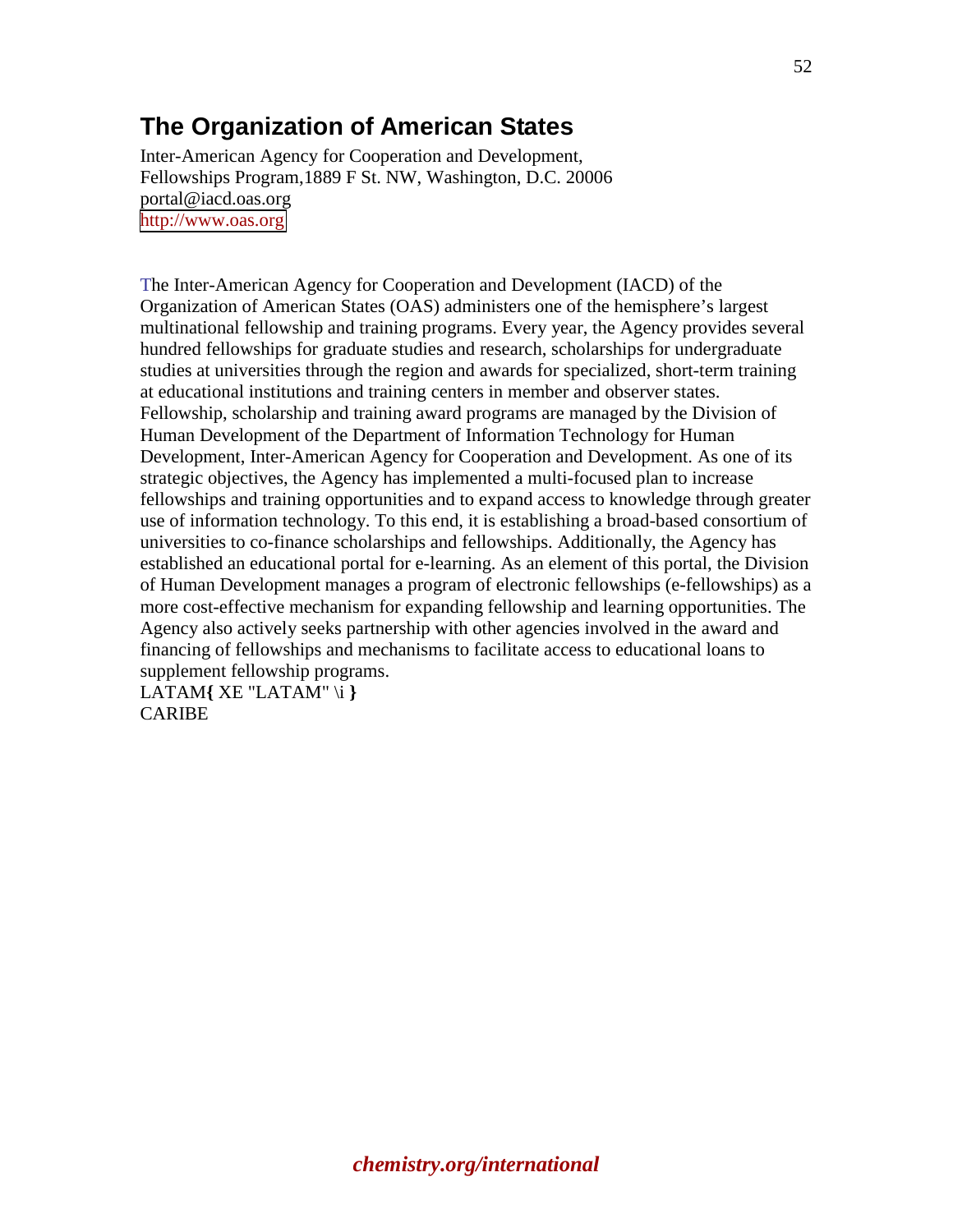## **Rockefeller Foundation**

Rockefeller Brothers Fund, Inc. 1290 Avenue of the Americas New York, NY 10104-0233 Phone: (212) 373-4200 Fax: (212) 315-0996 E-mail: rbf@mcimail.com

### "ONE WORLD" GRANT PROGRAM:

Fields of Study: Those Encompassing Sustainable Resource Use and World Security Purpose of Study: To foster environmental stewardship which is ecologically based, economically sound, culturally appropriate, and sensitive to questions of ntergenerational equity. To improve political, security, and economic relations among nations and strengthen arms control.

Eligibility: Must be a tax exempt organization.

Financial Provisions: \$25,000 to \$300,000 payable over 1 to 3 years. GLOBAL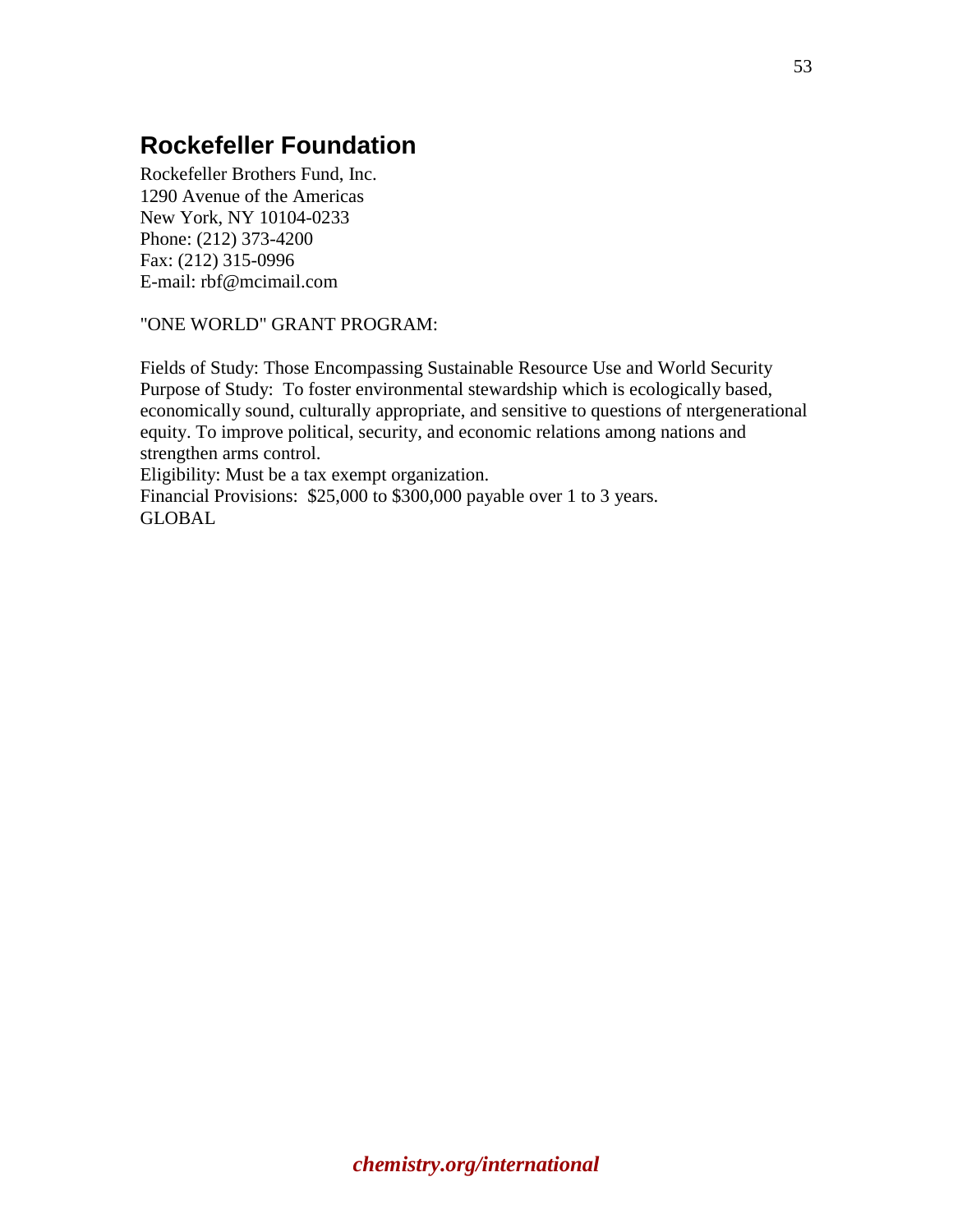# **Social Science Research Council**

810 Seventh Avenue New York, NY 10019 USA 212.377.2700 | 2727 fax info@ssrc.org

The SSRC is an independent, nonprofit organization. Based in New York City, it seeks to advance social science throughout the world, and supports research, education and scholarly exchange on every continent. Fellowship and grant programs sponsored by the SSRC are offered either independently or with other organizations. These programs provide predissertation and dissertation fellowships, postdoctoral fellowships, and advanced research grants in both the social sciences and humanities. Some programs also provide support for natural scientists and non-academic professionals.

http://www.ssrc.org/fellowships/**{** XE "CARIBE" \i **}** GLOBAL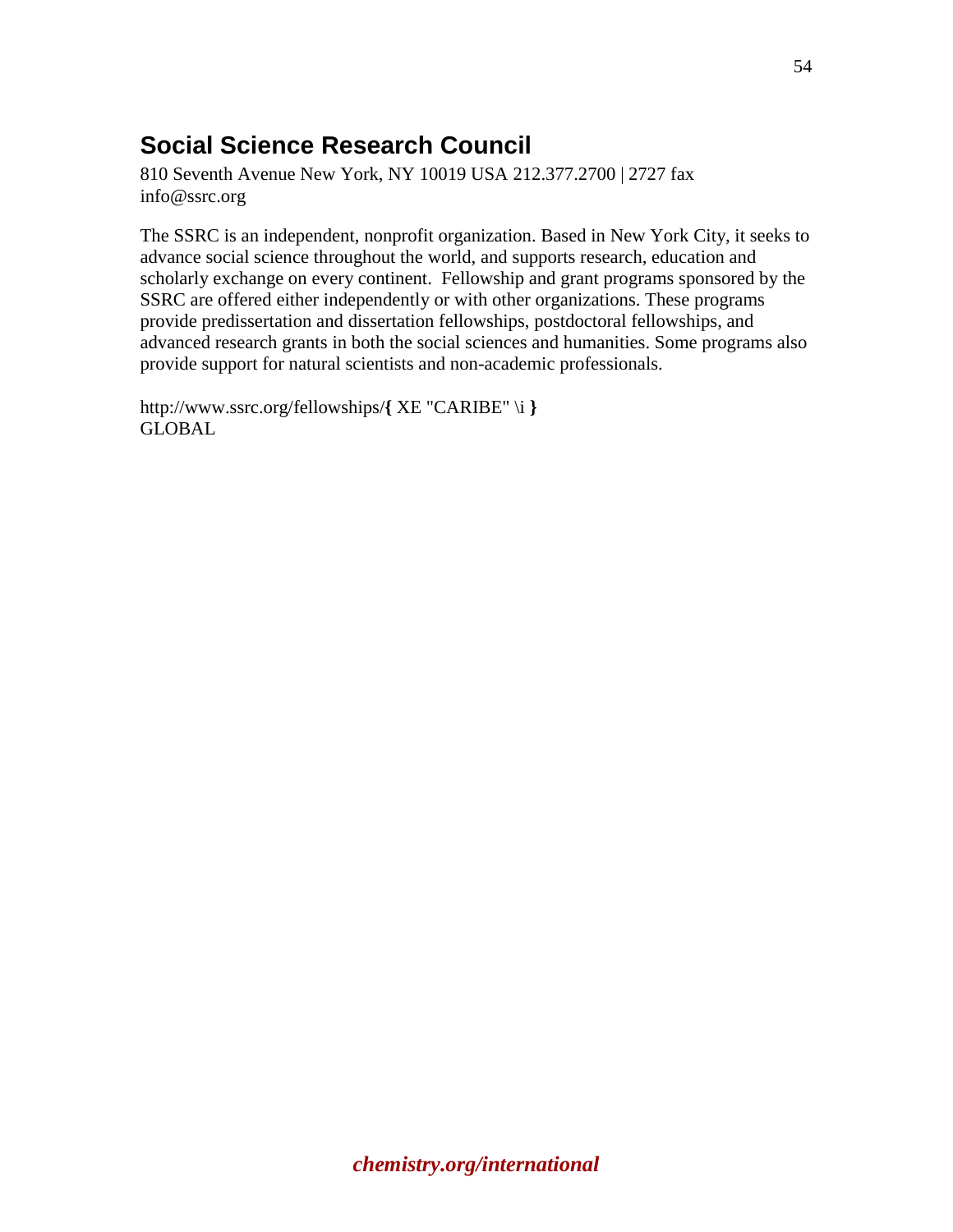## **Third World Academy of Science**

c/o The Abdus Salam Centre for Theoretical Physics (ICTP) Strada Costiere 11, 34014 Trieste, Italy Tel: +39 040 2240 387 Fax: +39 040 224559 E-mail: twas@ictp.trieste.it Lectureships in Science and Sustainable Development Associate Member Scheme at Centres of Excellence in the South South-South Fellowships Research Grants programme Spare Parts for Scientific Equipment Grants for Scientific Meetings held in Developing Counties Visiting Professorships in Science and Sustainable Development

DEVNAT**{** XE "DEVNAT" \i **}**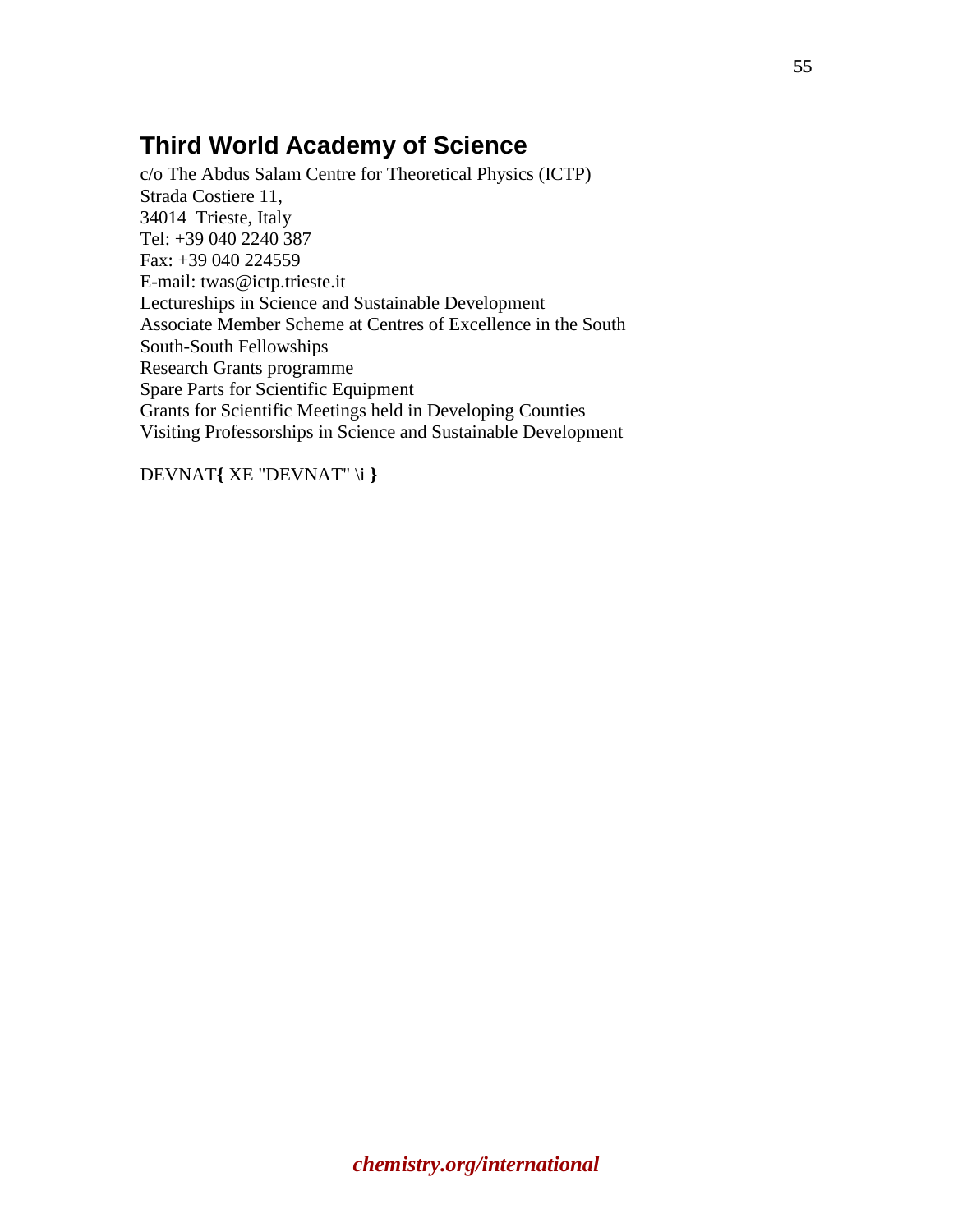## **TRUST FOR MUTUAL UNDERSTANDING**

30 Rockefeller Plaza, Room 5600 New York, New York 10112

**TELEPHONE** (212) 632-3405 **FAX** (212) 632-3409 **E-MAIL** [tmu@tmuny.org](mailto:tmu@tmuny.org)  **WEBSITE** www.tmuny.org

The Trust for Mutual Understanding was established in 1984 by an anonymous American philanthropist as a private, grant-making organization dedicated to promoting improved communication, closer cooperation, and greater respect between the people of the United States, the Soviet Union, and other countries in Eastern and Central Europe.

The Trust makes grants to American nonprofit organizations conducting international cultural and environmental exchanges in partnership with institutions and individuals in Russia and Eastern and Central Europe. Priority consideration is given to projects in which direct, professional interaction plays a major role.

FSU**{** XE "FSU" \i **}** ECEURO**{** XE "ECEURO" \i **}**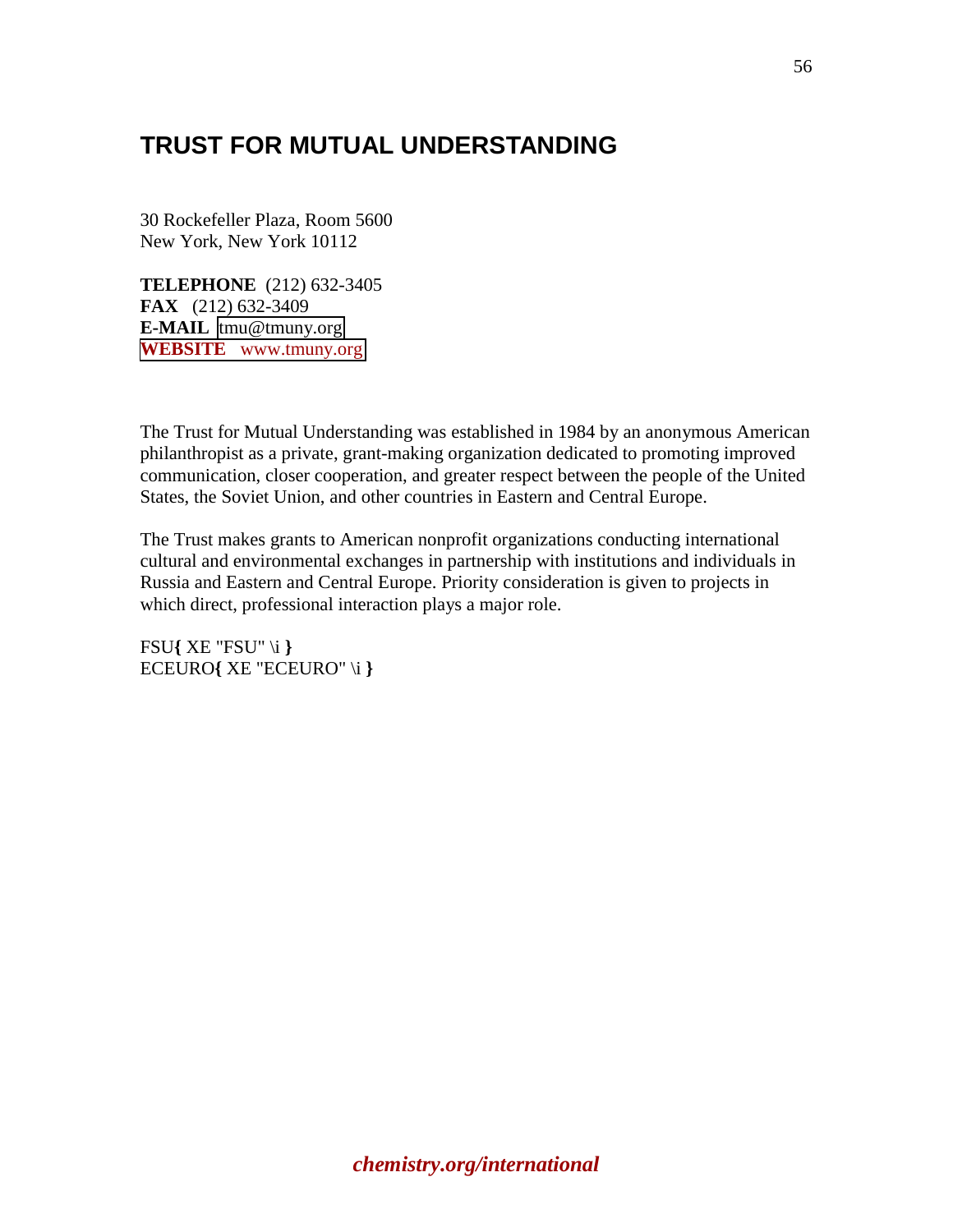## **UNESCO**

UNESCO 7, place de Fontenoy 75352 PARIS 07 SP France

Phone national : O1 45 68 10 00 international : 33 1 45 68 10 00

Fax national : 01 45 67 16 90 international : 33 1 45 67 16 90

UNESCO publishes a study abroad guide with 2,659 post secondary study abroad opportunities in over 129 countries. The document is available on CD or as a PDF file at

<http://www.unesco.org/education/studyingabroad/networking/study.pdf>

Resolution 13.6 concerning the UNESCO Fellowship Bank Scheme adopted at the 28th Session of the General Conference requests "… the Director-General to regard the National Commission as the official channel in Member States for the submission of fellowship applications…". Thus, all applications must be channelled through the National Commission for UNESCO of the candidate's country and without this endorsement no application may be examined. It is very important to note that the UNESCO Secretariat cannot entertain requests from individuals.

The fields of study within UNESCO's competence are those relating to Education, Natural Sciences, Social Science and Humanities, Culture, Communication, Information and Informatics.

<http://www.unesco.org/general/eng/about/fellowship.shtml>

### **[UNESCO SHORT-TERM MIRCEN FELLOWSHIPS IN BIOTECHNOLOGY](http://www.unesco.org/science/life/mircen_fellowship.html)**

#### **Objectives**

The UNESCO Short-term MIRCEN Fellowship programme is designed to stimulate and facilitate research and training in Microbial Biotechnology and related environmental biotechnologies. Through this scheme scientists, particularly from the least developed and developing countries, are encouraged to carry out research at any of the established Microbial Resources Centres (MIRCENs see list) to learn to use techniques that are normally not accessible to them in their country. Fellowships are not awarded for attending scientific meetings or training courses. The costs of bench fees levied by some host institutes is not covered by the fellowship.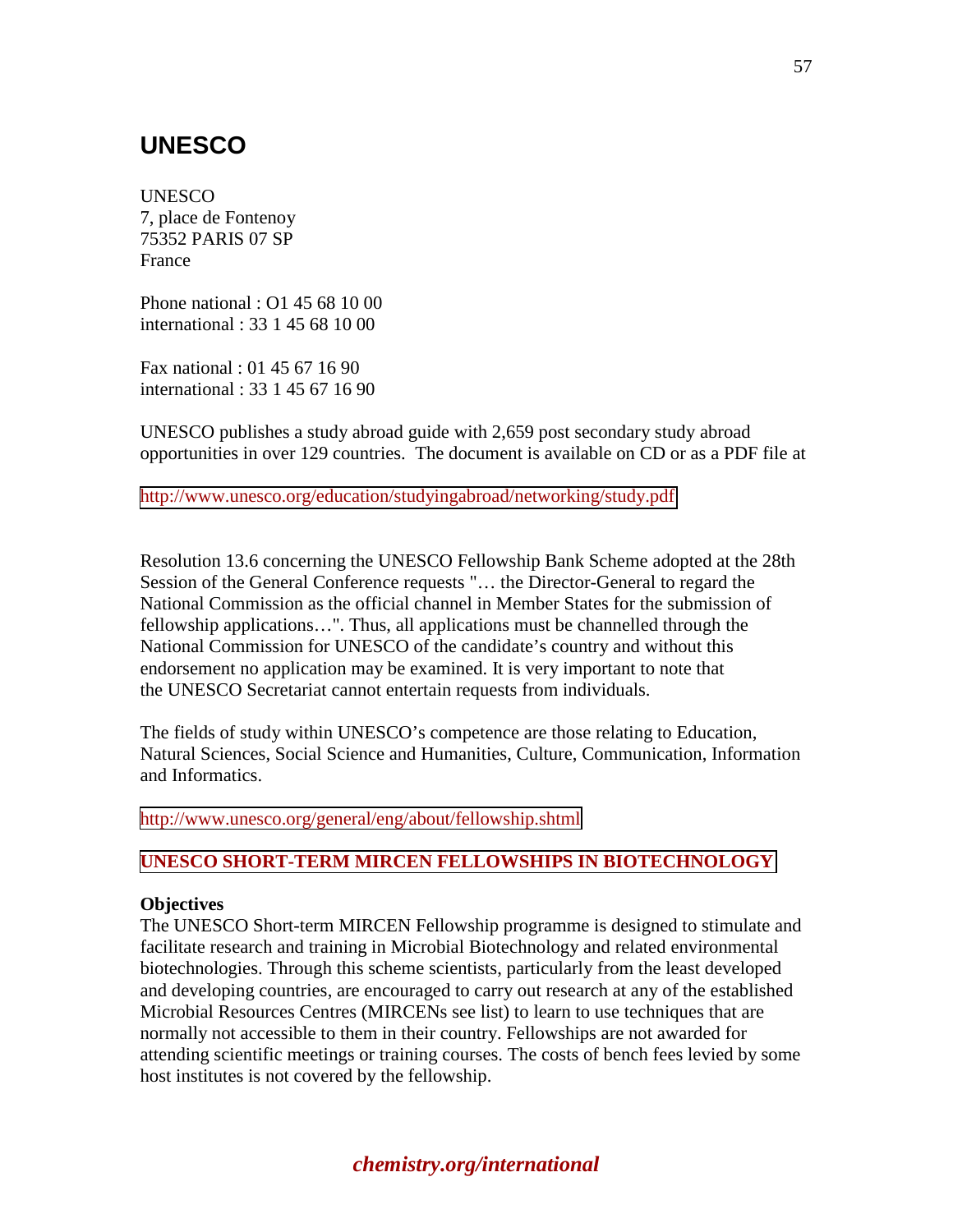A candidate to be eligible for a UNESCO-MIRCEN short-term fellowship must meet the following criteria:

1. Be already involved in Biotechnology research;

2. Upon termination of the fellowship return back to the country of residence so that knowledge acquired is put to beneficial use in local research and training programmes; 3. Provide evidence that the theoretical and practical knowledge or training acquired at the host laboratory will be beneficial to the candidate's on-going research programmes. With a view to strengthening South-South co-operation, preference will be given to regional applicants desirous of undergoing training at MIRCENs in Argentina, Brazil, China, Egypt, Hungary, Iran, India, Kenya, Guatemala, Senegal, Slovenia, South Africa, Thailand and Trinidad & Tobago.

Deadlines for the Submission of Applications All applications must be made on the appropriate application form and should be received by 30 June or 30 December of the calendar year. For more information:

Section of Life Sciences (Attn : L. Hoareau) UNESCO, 1, rue Miollis, 75732 Paris Cedex 15, France Tel. +(33)01.45.68.38.95 or/ 01.45.68.38.94 Telex: 204461 Paris - 270602 Paris Fax. +(33)01.45.68.58.15 or / 01.45.68.58.16 [E-mail: l.hoareau@unesco.org](mailto:l.hoareau@unesco.org) DEVNAT**{** XE "DEVNAT" \i **}**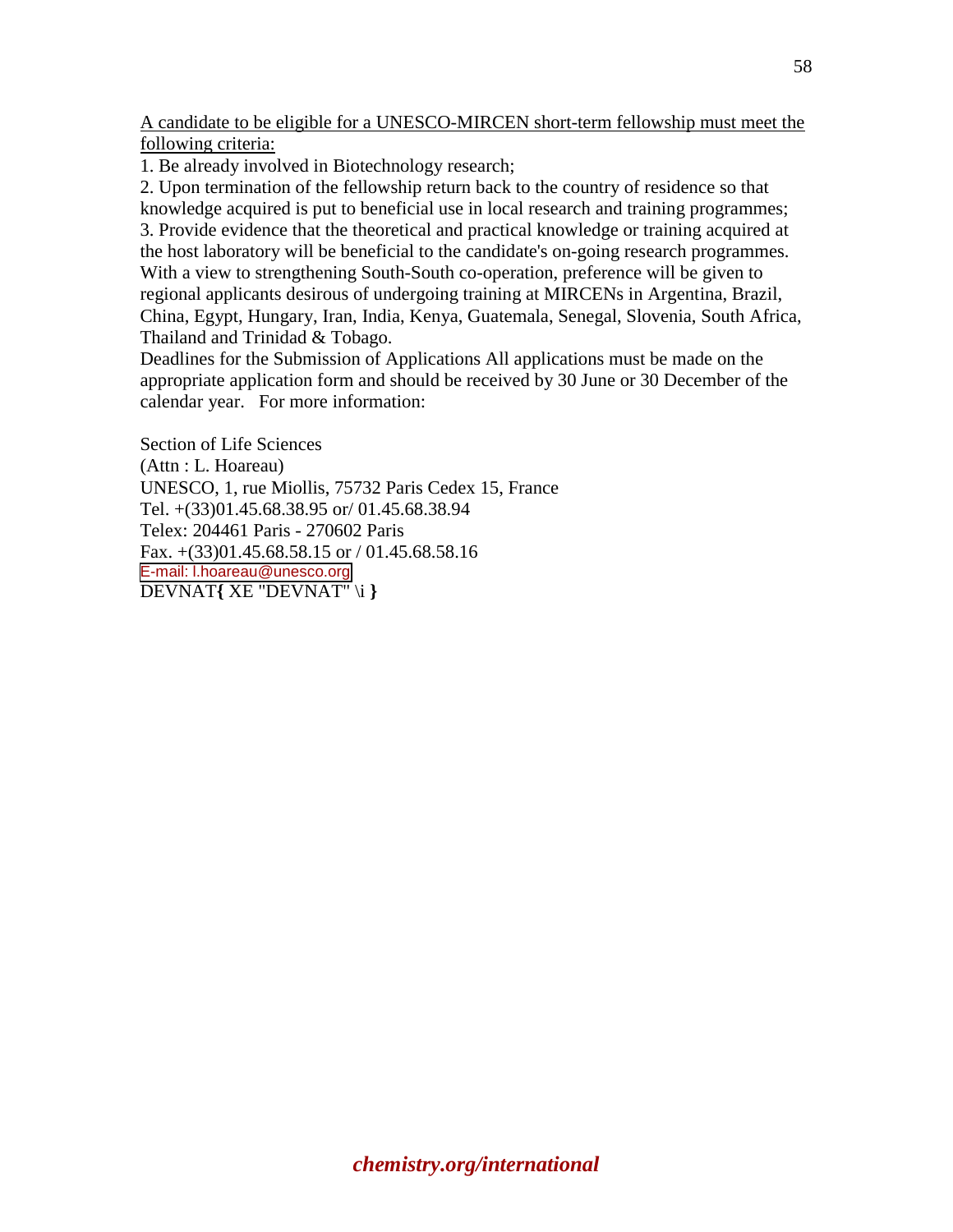### **US Agency for International Development**

#### <http://www.usaid.gov/about/employment/fellows/index.html>

USAID currently has 8 fellows programs, utilizing, as of June 30, 2000, 145 fellows -- 65 in the Global Bureau, 21 in other Bureaus, 40 in field missions, and 19 in non-USAID locations. Demographically, the fellows are highly educated, 48 percent hold Ph.D.s, 46 percent master's degrees, 4 percent with medical or law degrees, and 2 percent with bachelor's degrees.

[http://www.usaid.gov/about/employment/fellows/fp\\_contact.html](http://www.usaid.gov/about/employment/fellows/fp_contact.html) 

#### **U.S. – Mexico TIES Partnership**

The U.S. Government is pleased to announce the U.S. – Mexico Training Internships, Education and Scholarship Partnership (TIES). TIES is a 6-year, \$50 million publicprivate alliance designed to spur social and economic growth in Mexico by supporting institutional strengthening in higher education via education programs, scholarships and university linkages.

The program will provide approximately 750 scholarships for Mexicans to study in the United States. Most of the scholarships will be awarded for Master's degrees or special graduate programs in U.S. colleges and universities; other scholarships will fund enrollment of Mexicans in undergraduate courses. Many Master's degree candidates will participate in internships in government agencies, NGOs or the private sector as an integral component of their academic study programs.

In addition, TIES will develop a minimum of 35 sustainable institutional linkages between higher education or research institutions in Mexico and the United States. These linkages, with a focus on enhancing higher education's role in social and economic development, will support faculty and student exchange, collaborative research, and will provide an institutional framework for many of the Master's degree programs.

The goals of TIES are to facilitate pursuit of the common agenda for development that is emerging in the U.S. – Mexico bilateral relationship, and to contribute to Mexico's ability to take advantage of opportunities created by NAFTA that will lead to a narrowing of the social and economic gaps between and within Mexico and the United States. TIES will benefit many segments of U.S. and Mexican society – higher education institutions, civil society and other non-governmental and community groups, the private sector, and national, state and local governments.

TIES will focus on, but not be limited to, the following fields of study: Education and Human Capital Development, Natural Resources Management and Environmental Science, Information Technology for Development, Health, Agriculture, Humanitarian Assistance, Transparency and Decentralization, Micro and Small Business Development, International Finance, Public Policy and Administration.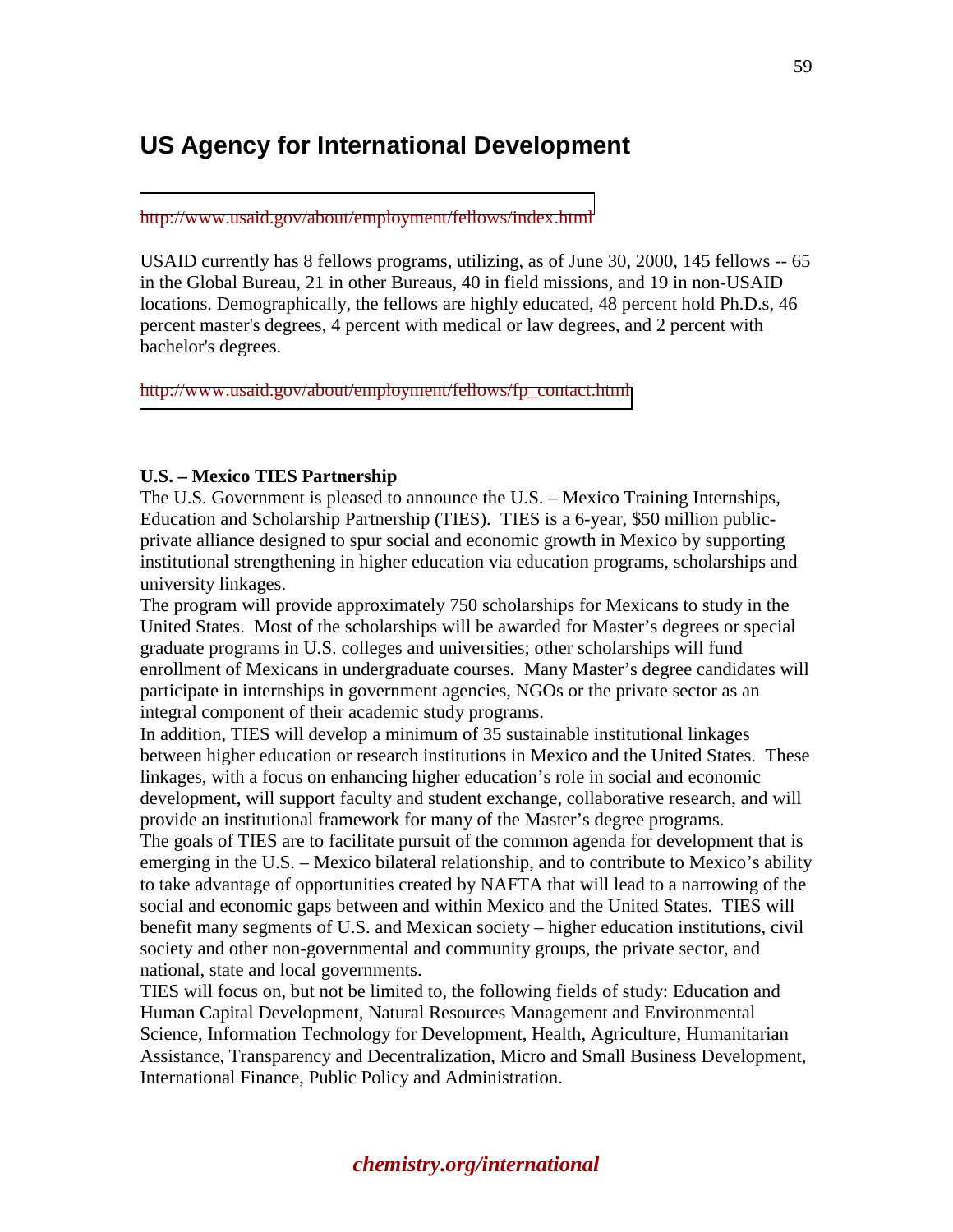The 6-year \$50 million higher education institution strengthening program will receive approximately \$30 million from the U.S. Government through the U.S. Agency for International Development (USAID); with \$20 million expected to come from tuition waivers, matching grants, university counterpart contributions, cost sharing from participating trainees and from their institutions, and support from foundations and the for-profit private sector.

Institutions interested in participating in TIES must be aware of the following dates: January 30, 2002: deadline for the submission of a concept paper by the Mexican partner institution to USAID/Mexico

March 15, 2002: deadline for the submission of a full proposal by the U.S. partner institution, in collaboration with the Mexican partner institution to USAID/Mexico. The linkage awards may be up to \$300,000 for a 2-3 year proposal.

Contact Information for TIES: Patricia Piera Office of the Director U.S. Agency for International Development Embassy of the United States of America Paseo de la Reforma 305 06500 Mexico, D.F. Tel: (01-55)5080-2000 ext. 4448 From the U.S.: (011-52-55) 5080-2000 ext. 4448 <http://www.usembassy-mexico.gov/eTIESdescrip.html>

#### **Collaborative Research Support Programs**

In 1975, the Congress of the United States passed an amendment to the Foreign Assistance Act of 1961 known as "Title XII -- Famine Prevention and Freedom from Hunger." The mandate of Title XII is to ". . . improve the participation of the agriculturally related universitites in the United States' governmental efforts internationally to increase world food production and provide support to the application of science to solving developing countries' food and nutrition problems." *This legislation has the objective of providing mutuality of research benefit to both the United States and host countries.*

Under Title XII, the Collaborative Research Support Program (CRSP) concept was created by the U.S. Agency for International Development (USAID) and the Board for International Food and Agriculture Development (BIFAD), as a long-term mechanism to focus capabilities of U.S. Land Grant Universities to carry out the international food and agricultural research mandate of the U.S. Government. In its September 1997 strategy statement, USAID recognizes the importance of strengthening the agricultural sector of developing countries to build a firm base for economic growth. The CRSPs are communities of U.S. Land Grant Universities working with developing-country National Agricultural Research Systems (NARS), International Agricultural Research Centers (IARCs), U.S. agribusiness, private voluntary organizations (PVOs), developing-country colleges and universities, private agencies, USAID/Washington and USAID Missions, and other U.S. federal agencies such as USDA.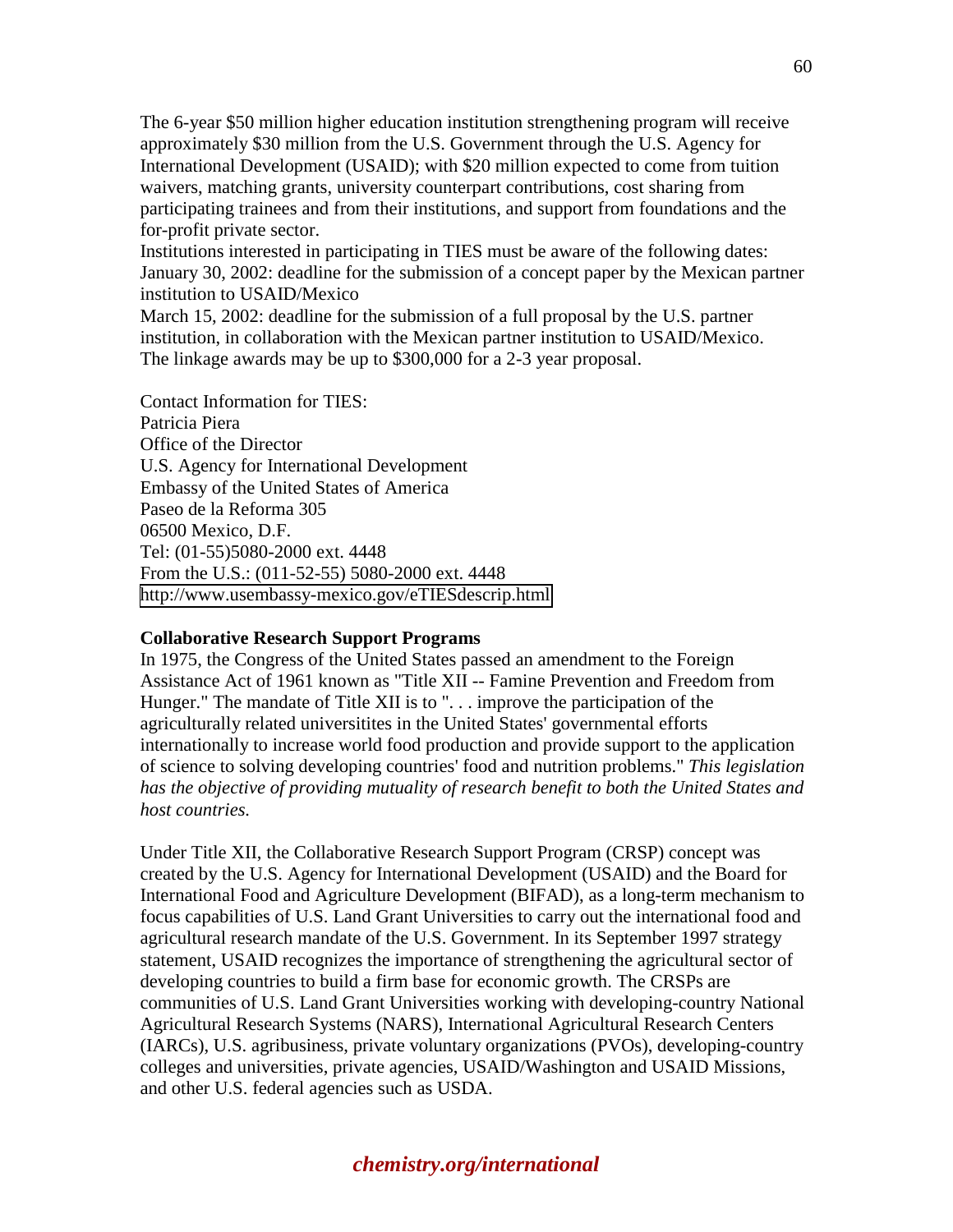There are nine CRSPs currently in operation to help build sustainable capacities of NARS of developing countries so that they can solve problems of agricultural production and utilization over the long term. The collaborative research of scientists in these programs benefits American agriculture, as well as agriculture in these developing countries. http://crsps.unl.edu/ email: srmlcrsp@unl.edu Fax: 402-472-7978 USFOC LATAM

GLOBAL**{** XE "USFOC" \i **}**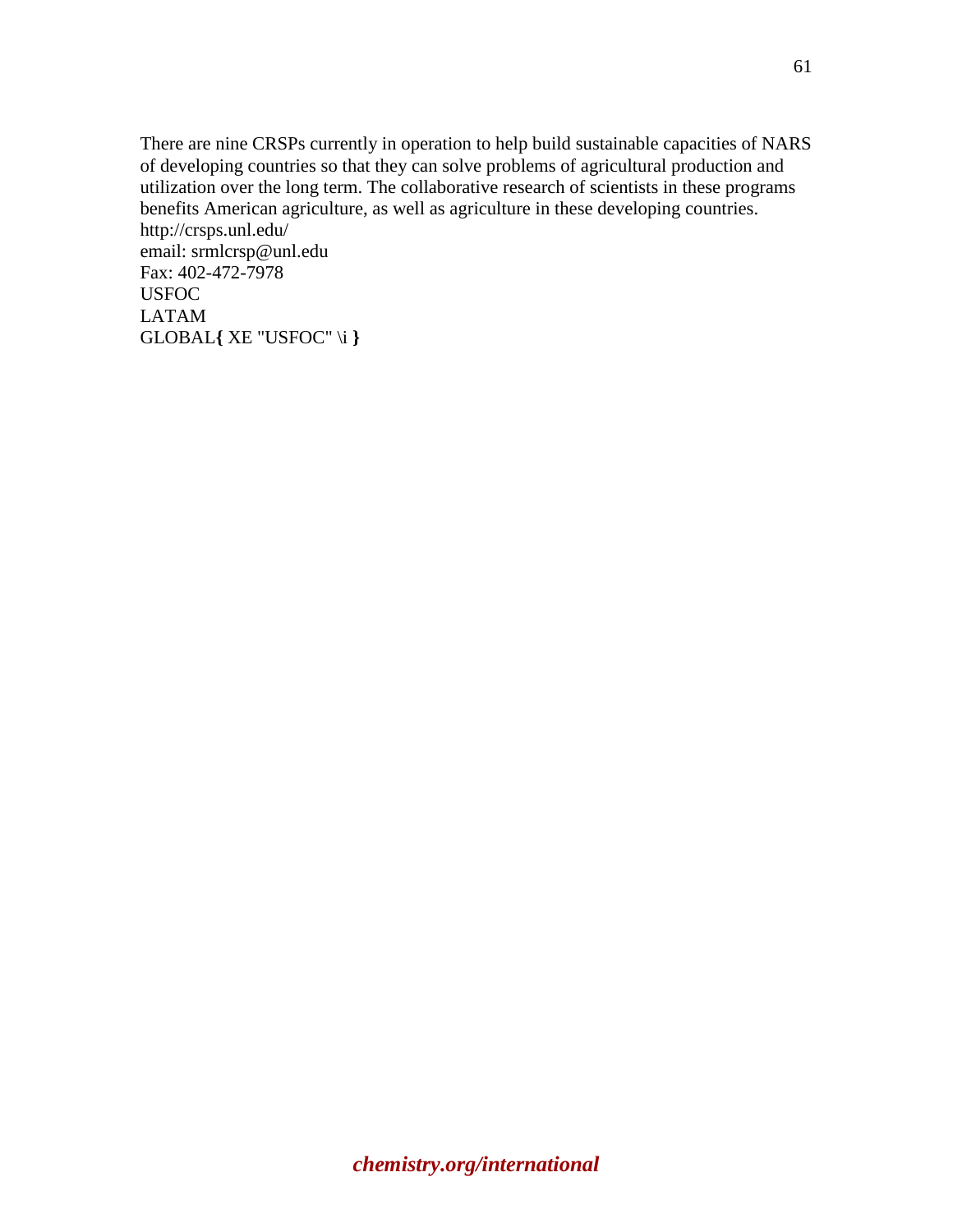# **U.S. Civilian Research & Development Foundation (CRDF)**

1806 North Kent Street Suite 1106 Arlington, VA 22209 USA Tel: 703-526-9720 Fax: 703-526-9721 Information@crdf.org [www.crdf.org](www.crdf.org
) 

The U.S. Civilian Research & Development Foundation (CRDF) is a nonprofit charitable organization created by the United States Government in 1995. This unique publicprivate partnership promotes scientific and technical collaboration between the United States and the countries of the Former Soviet Union (FSU**{** XE "FSU" \i **}**).

The CRDF's goals are to

support exceptional peer-reviewed research projects that offer scientists and engineers alternatives to emigration and help prevent the dissolution of the scientific and technological infrastructure of the countries of the FSU**{** XE "FSU" \i **}**;

advance the transition of weapons scientists to civilian work by funding collaborative non-weapons research and development projects; and

help move applied research to the marketplace and bring economic benefits both to the countries of the FSU**{** XE "FSU" \i **}** and to the United States.

FSU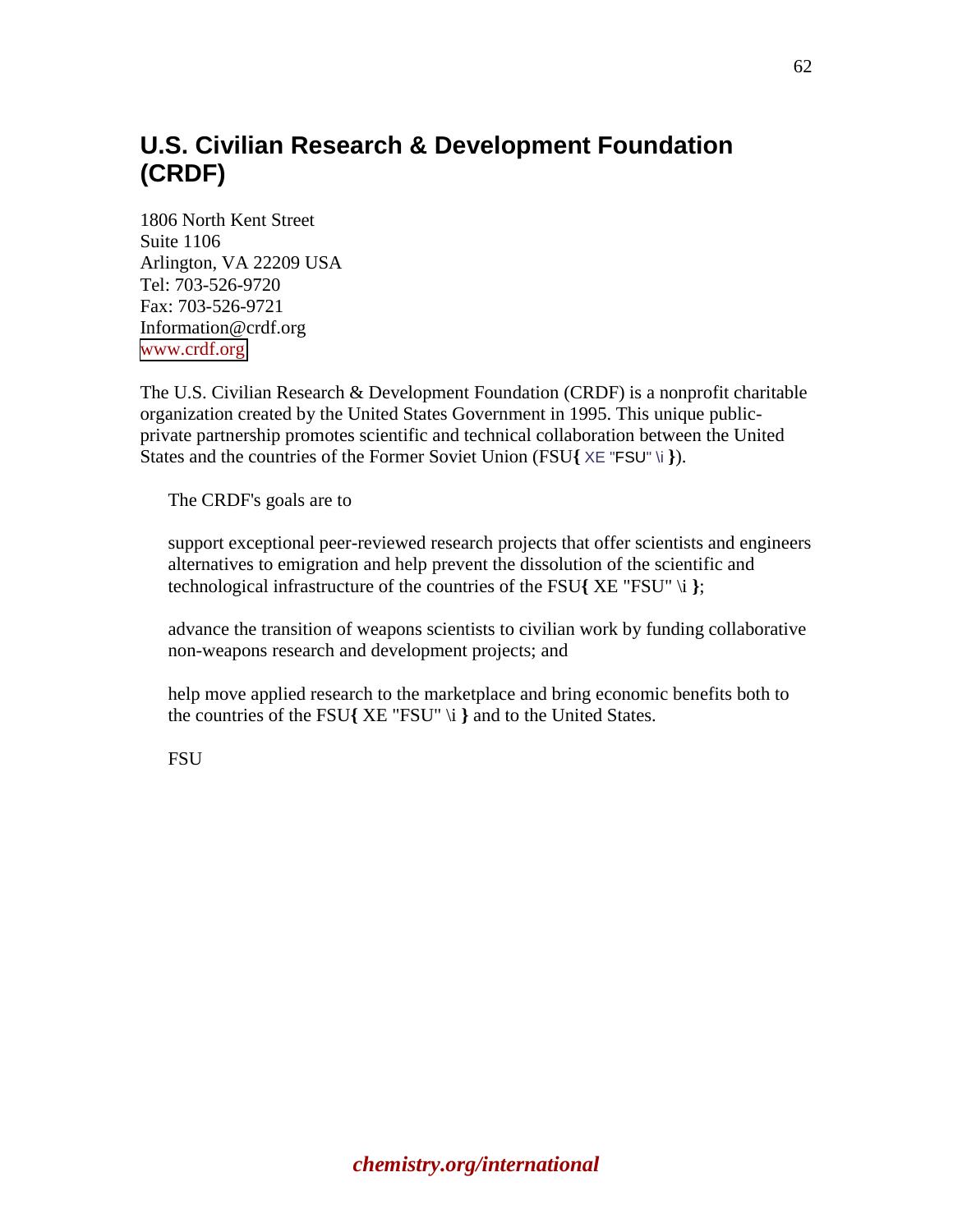### **U.S. Department of Agriculture**

Foreign Agricultural Service USDA/FAS/ICD/RSED 1400 Independence Ave, NW Stop 1084 Washington, D.C. 20250-1084 Director: Carol Kramer-LeBlanc Phone: (202) 690-4872 Fax: (202) 690-0892

The Research and Scientific Exchanges Division (RSED)

RSED promotes international cooperation on sustainable agricultural and forestry systems to help secure a safe and adequate food supply. RSED supports cooperation between American and foreign researchers through activities directed at potential threats to U.S. agriculture and forestry, development of new technologies, and enhancement of agribusiness and trade in foreign markets. Participating countries benefit through a variety of activities including both short and long-term visits of U.S. and foreign scientists, collaborative research projects, and technical workshops.

With U.S. and international funding, RSED develops and implements projects as well as establishes links for the network of agricultural experts in USDA, other federal agencies, the university system and private sector organizations. RSED also provides technical support to design and facilitate project implementation from the development stage through final evaluation.

Grants for research and short-term scientific exchanges with U.S. scientists and agribusinesses for foreign scientists and business professionals:

http://www.fas.usda.gov/icd/grants/grants.html

GLOBAL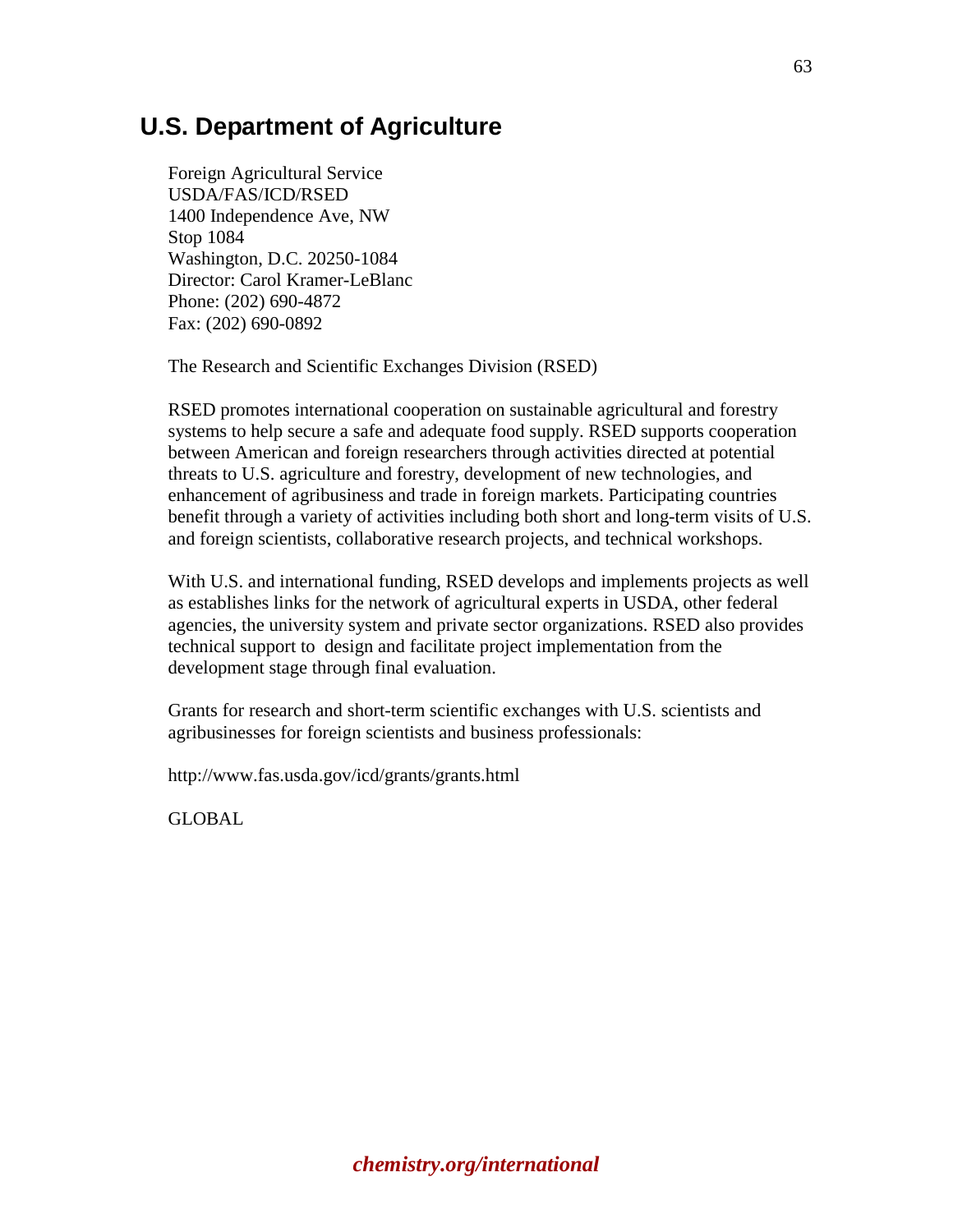### **U.S. Department of Education**

Fund for the Improvement of Post Secondary Education 1990 K Street, NW Washington, DC 20006-8544 Telephone: (202) 502-7500 Fax: (202) 502-7877

### **FIPSE International Programs**

#### **Overview**

FIPSE currently runs three international special focus competitions separately from the Comprehensive Program:

**The Program for North American Mobility in Higher Education (North American Program - U.S. Canada, Mexico)** is run cooperatively by the governments of the United States, Canada, and Mexico. The program funds collaborative consortia of at least two academic institutions from two or more states or provinces in each country. The funding period is up to four years, with institutions receiving funding from their respective governments.

**The European Community/United States of America Cooperation Program in Higher Education and Vocational Education and Training (EC-US Program)** is run cooperatively by FIPSE and the European Commission's Directorate General for Education and Culture. Each consortium consists of at least three postsecondary institutions from three or more member states in each of the European Union (funded by the EC) and the United States (funded by FIPSE), with funding periods up to three years.

**The US-Brazil Higher Education Consortia Program (US-Brazil Program)** is run cooperatively by the United States (through FIPSE) and Brazil. This Program is FIPSE's newest competition and funds collaborative consortia of at least two academic institutions from each country for four years. The first grant competition for this program occurs during FY2001.

These programs represent a first-of-a-kind collaboration among the Department of Education and foreign government agencies to fund and coordinate federal education grant programs. These innovative programs foster student exchanges within the context of multilateral curricular development, enabling students to "internationalize" their studies through curricular innovation and study abroad.

http://www.ed.gov/offices/OPE/FIPSE/index.html

LATAM EURO**{** XE "FSU" \i **}**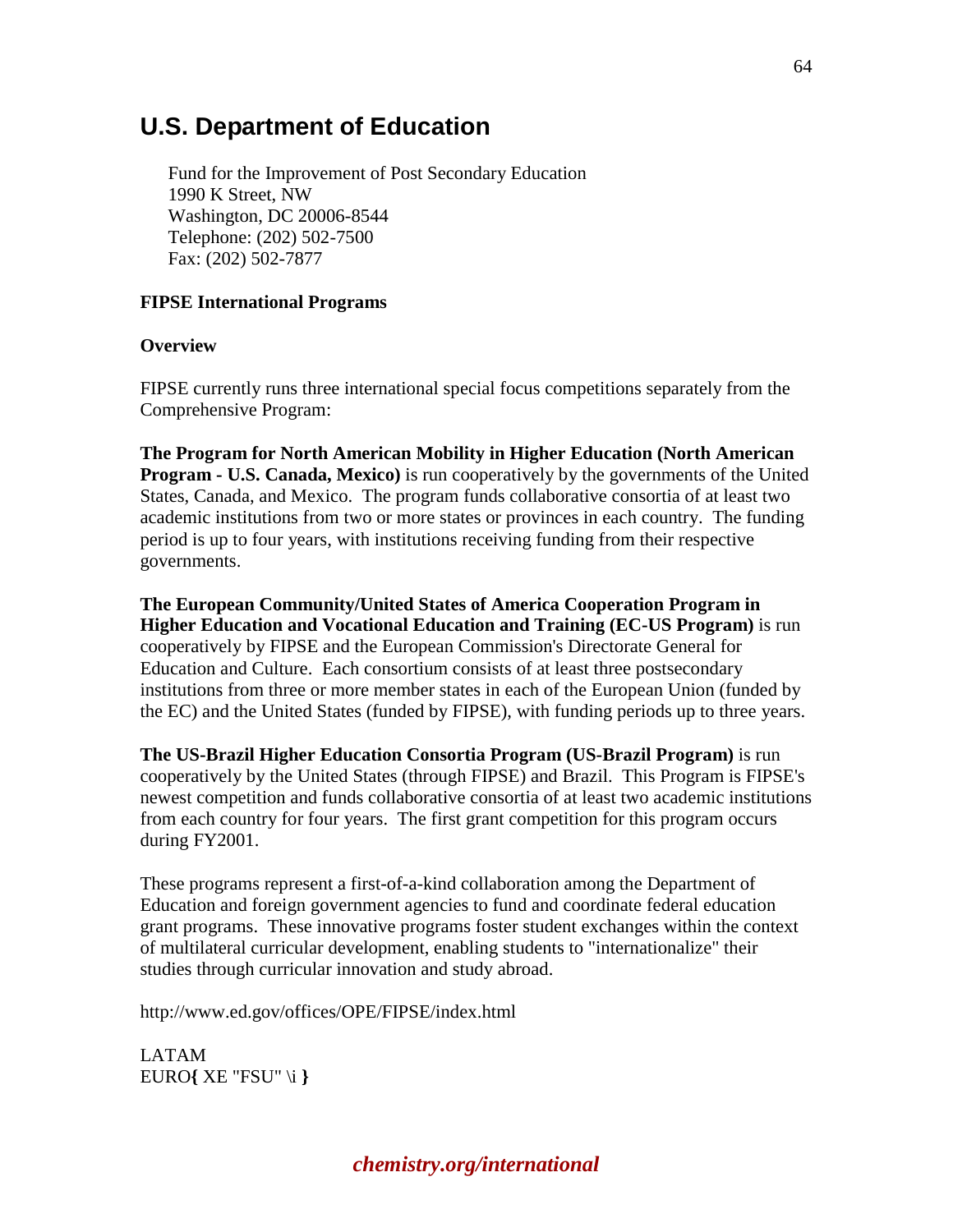# **U.S. Department of Energy**

1000 Independence Ave., SW Washington, DC 20585 Fax: 202-586-4403 [HTTP://www.energy.gov/](http://www.energy.gov/) 

The Department of Energy's mission is to foster a secure and reliable energy system that is environmentally and economically sustainable, to be a responsible steward of the Nation's nuclear weapons, to clean up our own facilities and to support continued United States leadership in science and technology.

To do this work, the Department of Energy and its partners:

promote secure, competitive and environmentally responsible sources and production that serve the needs of the public;

support national security, promote international nuclear safety, and reduce the global danger from weapons of mass destruction;

support environmental quality by aggressively cleaning up the environmental legacy of nuclear weapons and civilian nuclear research and development programs, minimizing future waste generation, safely managing nuclear materials, and permanently disposing of the nation's radioactive wastes;

deliver leading edge science and technology that is critical to our mission and the nation's science base;

carry out information collection, analysis and research on energy data  $\&$  prices to help develop informed decisions on long term energy supply and use; and

increase the efficiency and productivity of energy use, while limiting environmental impacts.

For information on DOE's fellowship programs:

#### [HTTP://www.energy.gov/careers/sub/fellowspecial.html](http://www.energy.gov/careers/sub/fellowspecial.html)

### **INTERNATIONAL STUDENT EXCHANGE PROGRAM**

The International Student Exchange Program (ISEP) is a graduate research internship and foreign practicum sponsored by the U.S. Department of Energy (DOE) and the American Nuclear Society. The program is administered by Argonne National Laboratory. The ISEP Program trains graduate students in the scientific and technical areas of mutual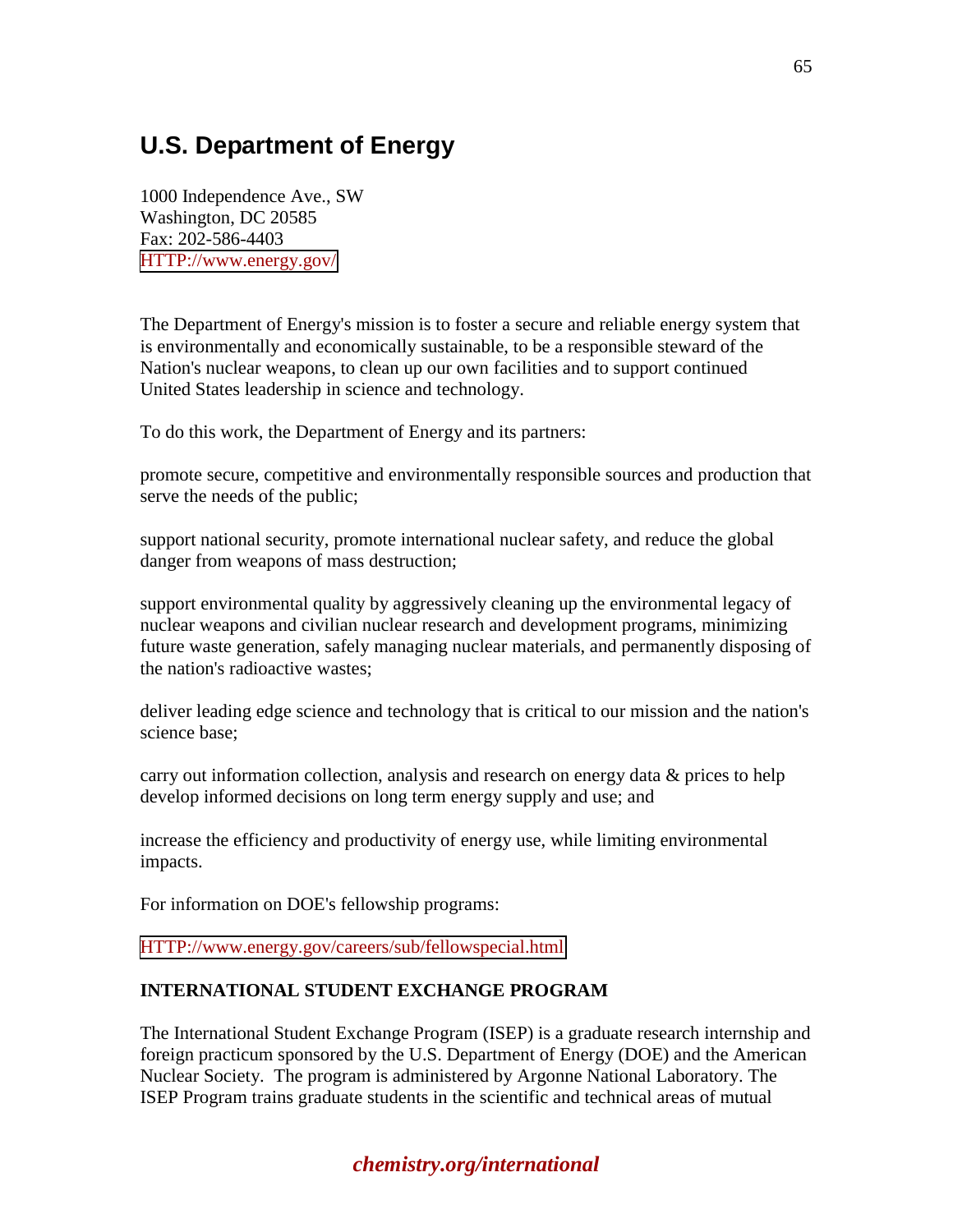interest to the U.S. and host country by working in research laboratories in the host countries. The program supports this exchange for graduate student research in areas that are nuclear engineering related or which support underpinning scientific research related to support such activities. Practicum sites are available in France, Germany, and Japan. The program has been expanded to include Argentina, Brazil, and the Russian Federation. Student stipends are very competitive. Travel awards for U.S. participants will be made to foreign internship sites.

Eligibility: U.S. citizen or permanent resident alien enrolled in a graduate program; resume, transcripts, and two letters of recommendations; oral and written skills; available for a 2-3 month commitment to the foreign research practicum phase.

 To obtain an application, please e-mail to [ISEP@dep.anl.gov;](mailto:ISEP@dep.anl.gov) or write to the following address:

International Student Exchange Program Division of Educational Programs Argonne National Laboratory 9700 South Cass Avenue Argonne, Illinois 60439-4845

<http://www.dep.anl.gov/ISEP/>

**USFOC {** XE "USFOC" \i **}**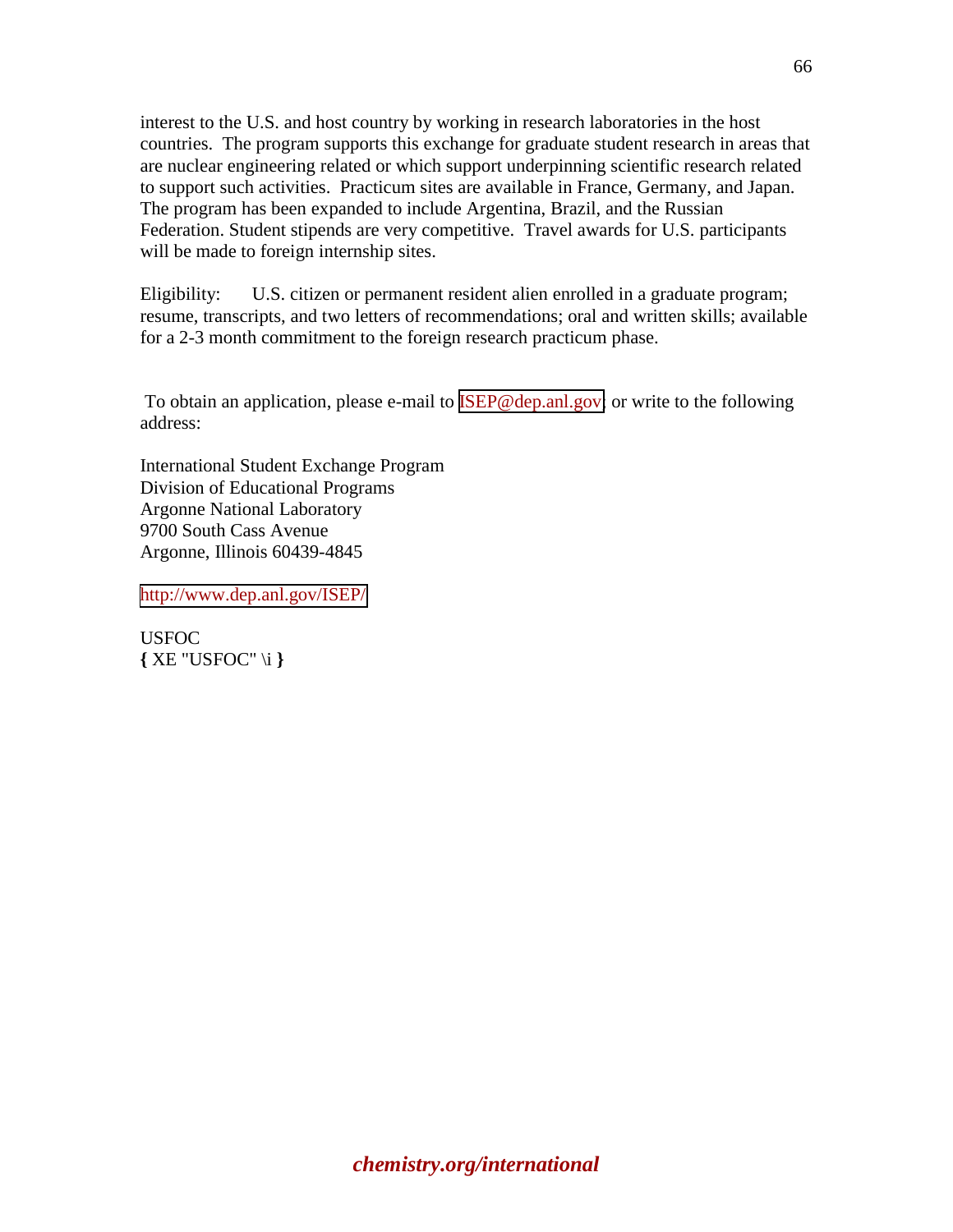## **US Environmental Protection Agency – Office of International Activities**

[www.epa.gov/oia/annrep2.htm](www.epa.gov\oia\annrep2.htm
) 

William A Nitze, Asst Admin 2610R, USEPA Headquarters Ariel Rios Building 1200 Pennsylvania Avenue, N. W. Washington, DC 20460; tel: 202-564-6600

Through bilateral relationships and exchanges with many countries and with certain regional and multilateral organizations, EPA receives the benefits of foreign regulatory and management experience, scientific and technical information, and innovative policy approaches. These are put to use in EPA's domestic programs, thereby providing improved information sooner and at a lower cost than might otherwise be available. EPA carries out major cooperative programs with Mexico and Canada to help protect residents living in the shared ecosystems along our borders. EPA's strong international assistance programs allow other countries - especially developing countries and countries with economies in transition - benefit from the US experience in developing appropriate and effective domestic environmental programs. These programs also promote collaboration with the US and other nations in addressing global environmental problems.

USFOC**{** XE "USFOC" \i **}** GLOBAL**{** XE "GLOBAL" \i **}**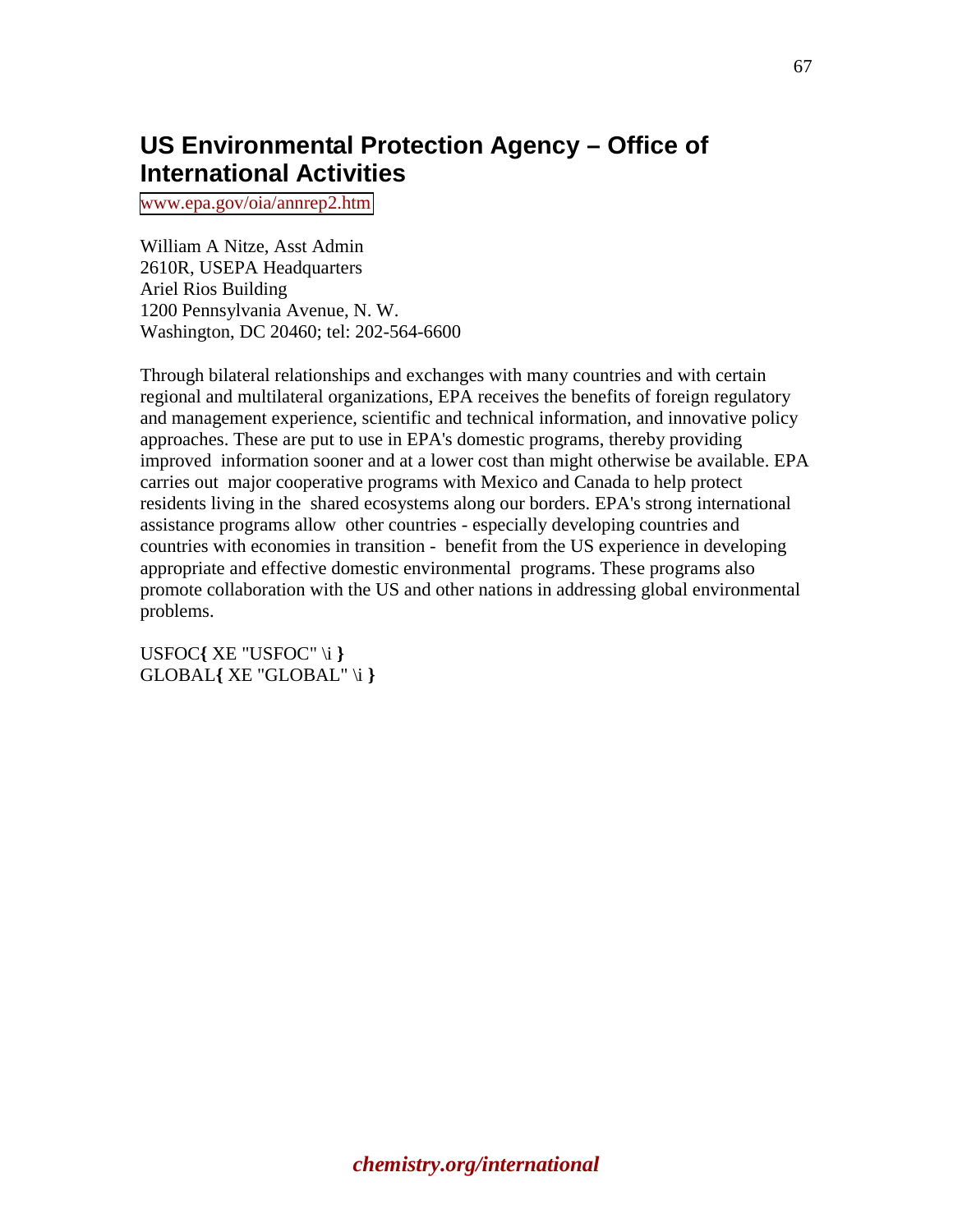## **U.S. Department of State**

Humphrey Fellowships and Institutional Linkages Branch (ECA/A/S/U) Office of Global Educational Programs Bureau of Educational and Cultural Affairs SA-44, 301 4th Street, S.W. Washington, D.C. 20547 phone: 202/619-5289 fax: 202/401-1433 <http://exchanges.state.gov/education/cuap/>

The U.S. Department of State's institutional linkage programs support educational partnerships between U.S. universities and foreign post-secondary institutions through faculty and staff exchanges on themes of mutual interest. Partnerships typically focus on disciplines in the social sciences, public administration, business, economics, law, journalism and communications, and educational administration. The programs are administered by the Humphrey Fellowships and Institutional Linkages Branch of the Office of Global Educational Programs in the Department of State's Bureau of Educational and Cultural Affairs.

GLOBAL**{** XE "GLOBAL" \i **}**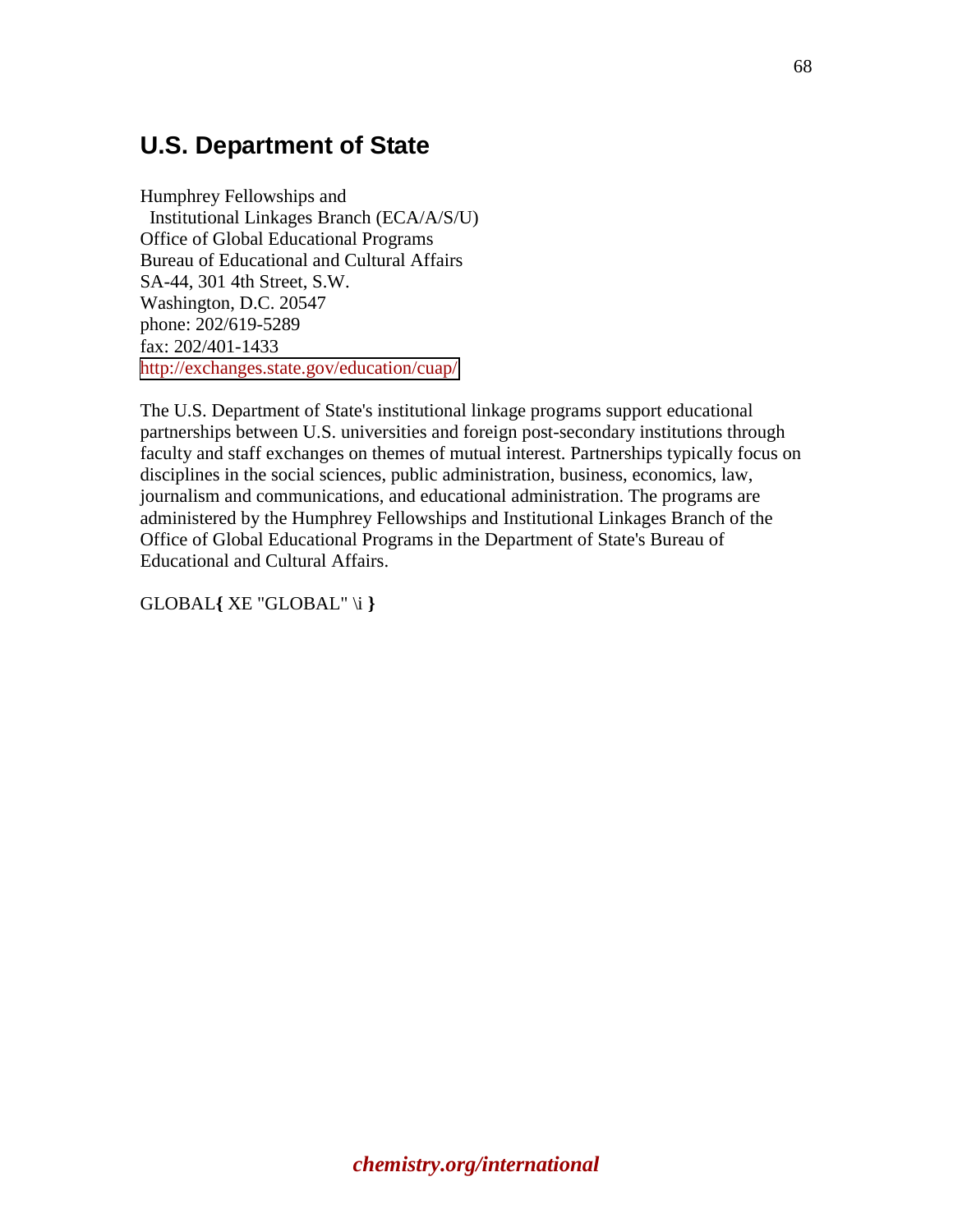## **W. K. Kellogg Foundation**

 1 Michigan Ave. E. Battle Creek , MI 49017-4058 (616) 968-1611 <http://www.wkkf.org/>

Purpose and Activities: The W.K. Kellogg Foundation was established in 1930 to help people help themselves through the practical application of knowledge and resources to improve their quality of life and that of future generations. The foundation targets its grants toward specific focal points or areas. These include: health; food systems and rural development; youth and education, and higher education; and philanthropy and voluntarism. When woven throughout these areas, funding also is provided for leadership; information systems/technology; efforts to capitalize on diversity; and family, neighborhood, and community development programming. Grants are concentrated in the United States, Latin America and the Caribbean, and in the south African countries of Botswana, Lesotho, South Africa, Swaziland, and Zimbabwe. Kellogg International Study Grants Program: The program provides financial assistance to non-U.S. citizens from countries within the foundation's geographic scope of Latin America, the Caribbean, and the five southernmost countries in Africa. Study grants are made in the fields of health, agriculture, education, and youth development. Grants enable individuals to obtain advanced degrees (master's and doctoral degrees) or acquire specialized knowledge.

USFOC**{** XE "USFOC" \i **}** LATAM**{** XE "LATAM" \i **}** CARIBE**{** XE "CARIBE" \i **}** AFNAT**{** XE "AFNAT" \i **}**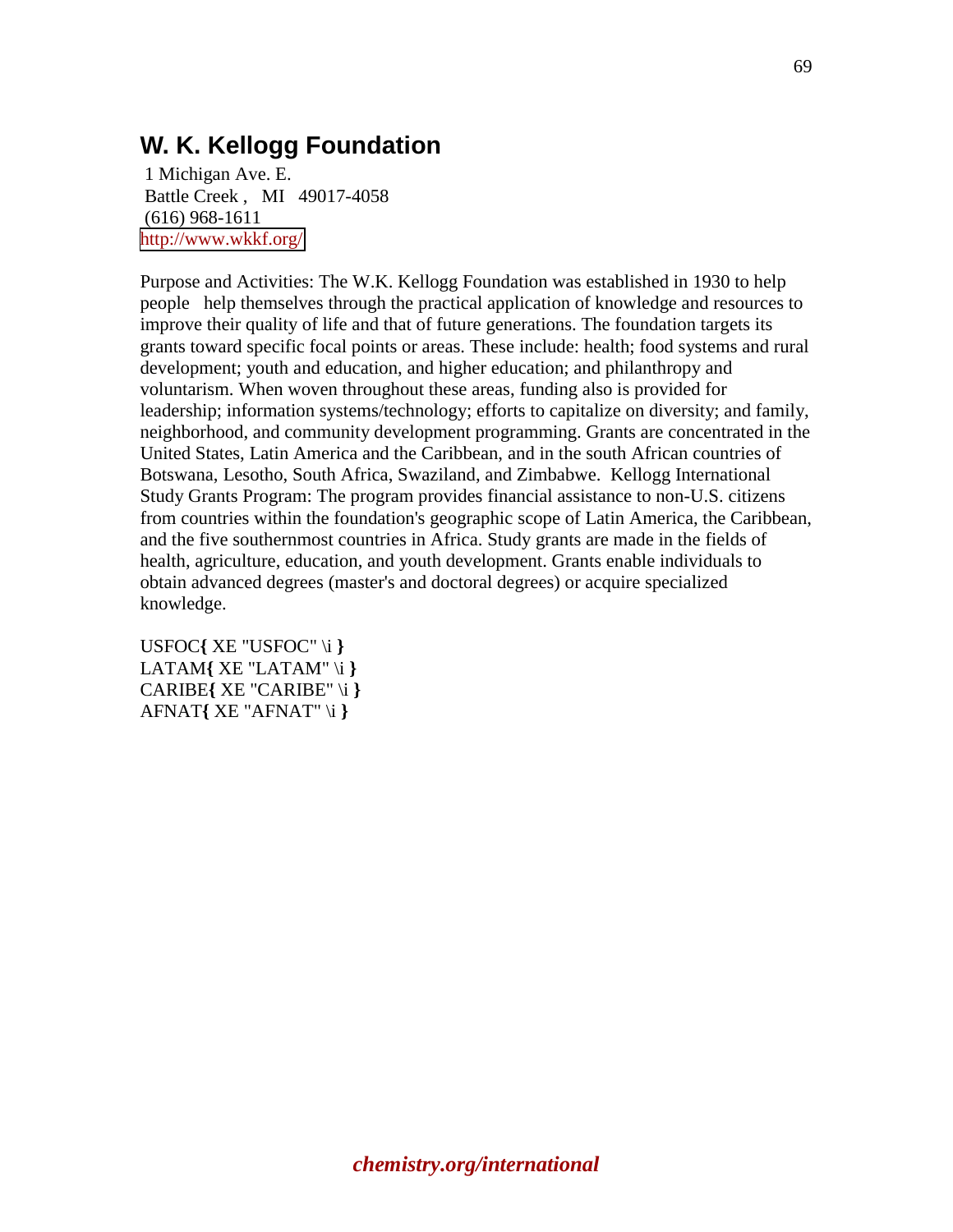## **World Association of Industrial and Technological Research Organizations**

WAITRO Danish Technological Institute Gregersensvej P.O. Box 141 DK-2630 Taastrup Denmark Tel: +45-72202085  $Fax: +45-72202080$ **waitro@teknologisk.dk**  <http://waitro.dti.dk/Fellowships/scholar.htm>

WAITRO's aims are to provide a voice for technological research and development, a global clearing-house for technological information, and an agency for promoting cooperation between research establishments from developed and developing countries. These aims are achieved, inter alia, through:

- advancing the level and capabilities of member organizations through encouraging and facilitating the exchange of research results and technical knowhow and the transfer of technology to industry;
- fostering and promoting co-operation between member organizations and other national and international agencies for the conduct of research and development;
- identifying areas of research where international or regional co-operation between members is needed. WAITRO assists members to locate funds for pilot projects which will often result in large full-scale collaborative projects. Recent collaborative initiatives have included various projects in the fields of food technology, best practices and information technology;
- arranging training programmes for staff of member institutes from developing countries, including management workshops for senior research and management staff and special in-plant courses for middle-level technical personnel. WAITRO's biennial international seminars bring together hundreds of research managers, administrators, funding agencies and other international research bodies to discuss issues of common interest.

DEVNAT**{** XE "DEVNAT" \i **}**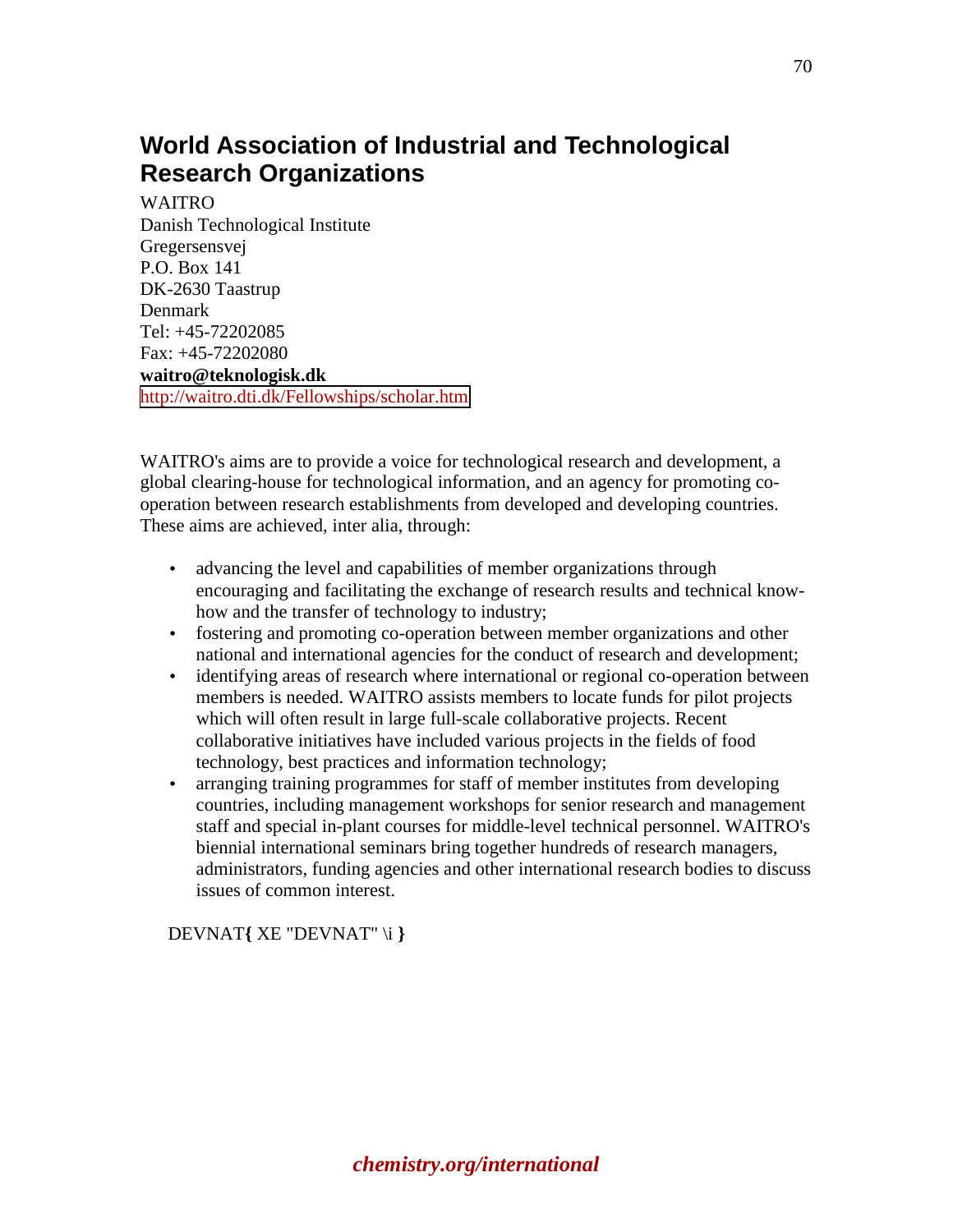# **The World Bank**

Communications Officer, Resources and Operations Unit, World Bank Institute, 1818 H Street, N.W., Washington, D.C. 20433 Phone: (202) 458-2498 Fax: (202) 676-0858 (Office of the Vice President) E-mail: wbi\_infoline@worldbank.org

The mission of the World Bank Group is to reduce poverty and improve living standards through sustainable development and investment in people. The World Bank Institute (WBI) is at the forefront of the Bank's efforts to promote learning and deliver to the stakeholders, the best thinking and experience emerging from around the world on issues crucial to reform and socio-economic development. Since 1955, WBI has provided training to over 50,000 participants in courses, seminars and workshops covering the spectrum of contemporary development issues.

Through its management of the Joint Japan/World Bank Graduate Scholarship Program (JJ/WBGSP) and the Robert S. McNamara Fellowships Program, WBI strategically supplements its training programs by providing opportunities for graduate study and research to promising professionals from developing member countries.

The objective of the scholarship programs is to help create an international community of highly-trained professionals working in the field of economic and social development, and build indigenous capacity for research in developing countries. <http://www.worldbank.org/wbi/scholarships/>

DEVNAT**{** XE "DEVNAT" \i **}**